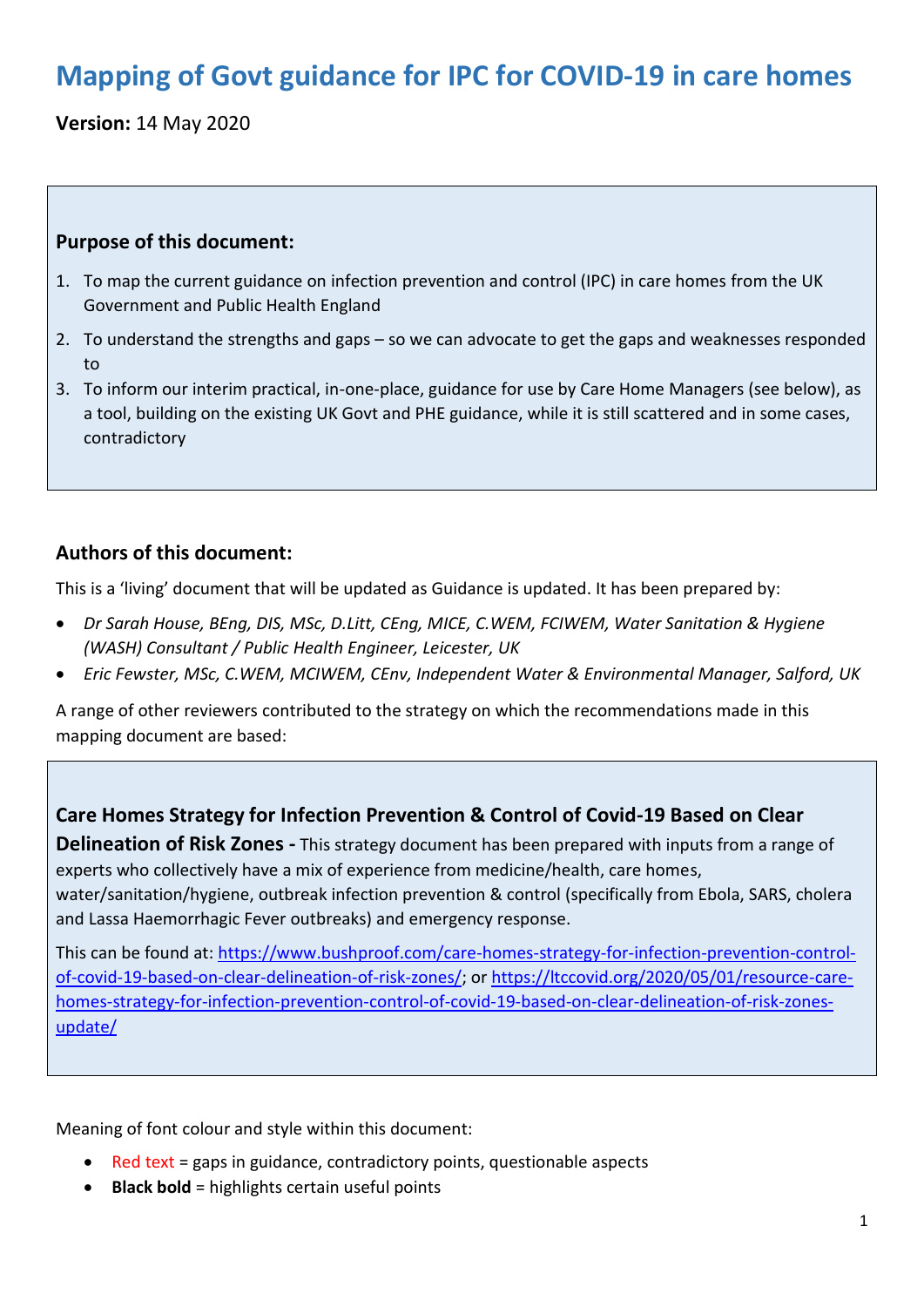### **Contents**

| 1.             |                                                                                                            |  |
|----------------|------------------------------------------------------------------------------------------------------------|--|
| 2.             |                                                                                                            |  |
|                |                                                                                                            |  |
| 3.             |                                                                                                            |  |
|                |                                                                                                            |  |
|                |                                                                                                            |  |
|                |                                                                                                            |  |
|                |                                                                                                            |  |
|                |                                                                                                            |  |
|                |                                                                                                            |  |
|                |                                                                                                            |  |
| $\mathbf{4}$ . |                                                                                                            |  |
|                |                                                                                                            |  |
|                |                                                                                                            |  |
|                |                                                                                                            |  |
|                |                                                                                                            |  |
|                |                                                                                                            |  |
|                |                                                                                                            |  |
|                |                                                                                                            |  |
|                |                                                                                                            |  |
| 5.             |                                                                                                            |  |
|                |                                                                                                            |  |
|                |                                                                                                            |  |
|                |                                                                                                            |  |
|                |                                                                                                            |  |
|                |                                                                                                            |  |
|                |                                                                                                            |  |
| 6.             |                                                                                                            |  |
|                |                                                                                                            |  |
|                |                                                                                                            |  |
|                |                                                                                                            |  |
|                |                                                                                                            |  |
| 7.             |                                                                                                            |  |
|                | 7.1 - Working with people who are hard of hearing or who have learning difficulties, autism or dementia 42 |  |
|                |                                                                                                            |  |
|                |                                                                                                            |  |
| 8.             |                                                                                                            |  |
|                | 8.1                                                                                                        |  |
|                | 8.2                                                                                                        |  |
|                | 8.3                                                                                                        |  |
|                | 8.4                                                                                                        |  |
|                | 8.5                                                                                                        |  |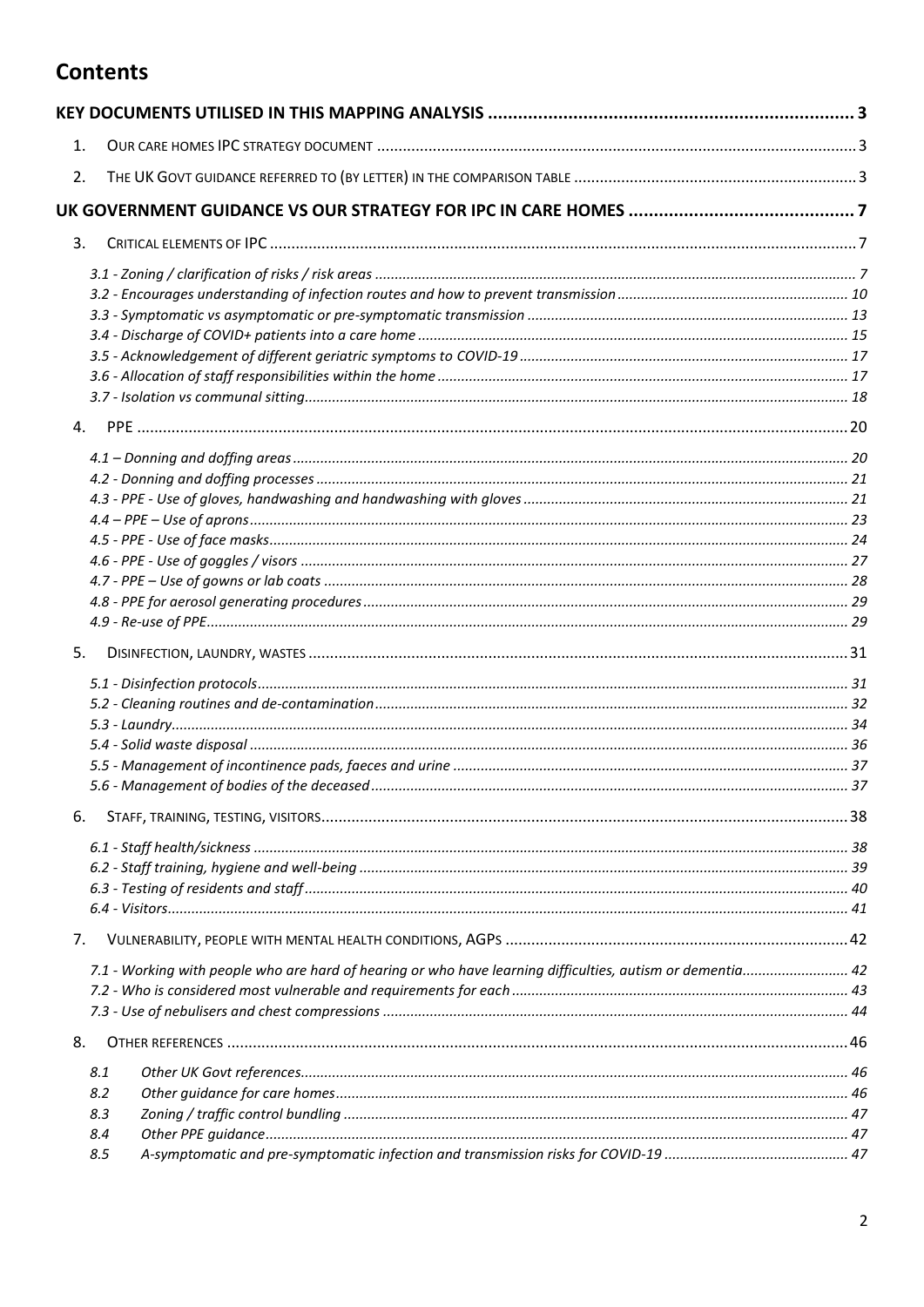## <span id="page-2-0"></span>**Key documents utilised in this mapping analysis**

## <span id="page-2-1"></span>**1. Our care homes IPC strategy document**

|                | Core document                                                                          | Date                              | Link                                                                                                                                                                                                                                                                                                                                                         | <b>Notes</b>                                                                                                                                                                                                                                                                                                                      |
|----------------|----------------------------------------------------------------------------------------|-----------------------------------|--------------------------------------------------------------------------------------------------------------------------------------------------------------------------------------------------------------------------------------------------------------------------------------------------------------------------------------------------------------|-----------------------------------------------------------------------------------------------------------------------------------------------------------------------------------------------------------------------------------------------------------------------------------------------------------------------------------|
| 1              | Our practical<br>recommend-<br>ations on IPC<br>strategy for care<br>homes<br>document | April 18-<br>updated<br>regularly | https://www.bushproof.co<br>m/care-homes-strategy-for-<br>infection-prevention-<br>control-of-covid-19-based-<br>on-clear-delineation-of-risk-<br>$\frac{zones}{i}$ or<br>https://ltccovid.org/2020/0<br>5/01/resource-care-homes-<br>strategy-for-infection-<br>prevention-control-of-<br>covid-19-based-on-clear-<br>delineation-of-risk-zones-<br>update/ | Focusses on providing simple<br>practical guidance in one place. Focus<br>on zoning and hand-washing at<br>critical times to improve IPC through<br>nudges. Incorporates responses to<br>asymptomatic / pre-symptomatic<br>transmission. Understands that<br>symptoms for older people are not<br>the same as for younger people. |
| $\overline{2}$ | Webinar on our<br>care homes IPC<br>document                                           |                                   | https://youtu.be/QNN9iTnn<br>RH <sub>0</sub>                                                                                                                                                                                                                                                                                                                 | Provides an overview on the strategy<br>above, including explaining the issue<br>of asymptomatic and pre-<br>symptomatic transmission and<br>introducing key elements of the<br>document                                                                                                                                          |

## <span id="page-2-2"></span>**2. The UK Govt guidance referred to (by letter) in the comparison table**

|              | Core<br>document                                                                                                                                                                     | Date            | <b>Link</b>                                                                                                                                                                                                          | <b>Notes</b>                                                                                                                                                                                                                                                                                                                                                                                                    |
|--------------|--------------------------------------------------------------------------------------------------------------------------------------------------------------------------------------|-----------------|----------------------------------------------------------------------------------------------------------------------------------------------------------------------------------------------------------------------|-----------------------------------------------------------------------------------------------------------------------------------------------------------------------------------------------------------------------------------------------------------------------------------------------------------------------------------------------------------------------------------------------------------------|
| $\mathsf{A}$ | Department<br>of Health &<br>Social Care /<br>PHE / CQC /<br>$NHS -$<br>'Admission<br>and Care of<br><b>Residents</b><br>during Covid-<br>19 Incident in<br>a Care Home'<br>guidance | 2 April<br>2020 | https://assets.publishing.s<br>ervice.gov.uk/government<br>/uploads/system/uploads/<br>attachment data/file/878<br>099/Admission and Care<br>of Residents during COVI<br>$D -$<br>19 Incident in a Care H<br>ome.pdf | This guidance focuses only on<br>symptom-based screening, not taking into<br>account asymptomatic / pre-symptomatic<br>cases. It also says you can give 'care as<br>normal' for someone who does not have<br>symptoms (presumably without PPE).<br>It also recommends people with COVID+<br>tests can be returned to the home. It does<br>not focus much on IPC.<br>Says it is in the process of being updated. |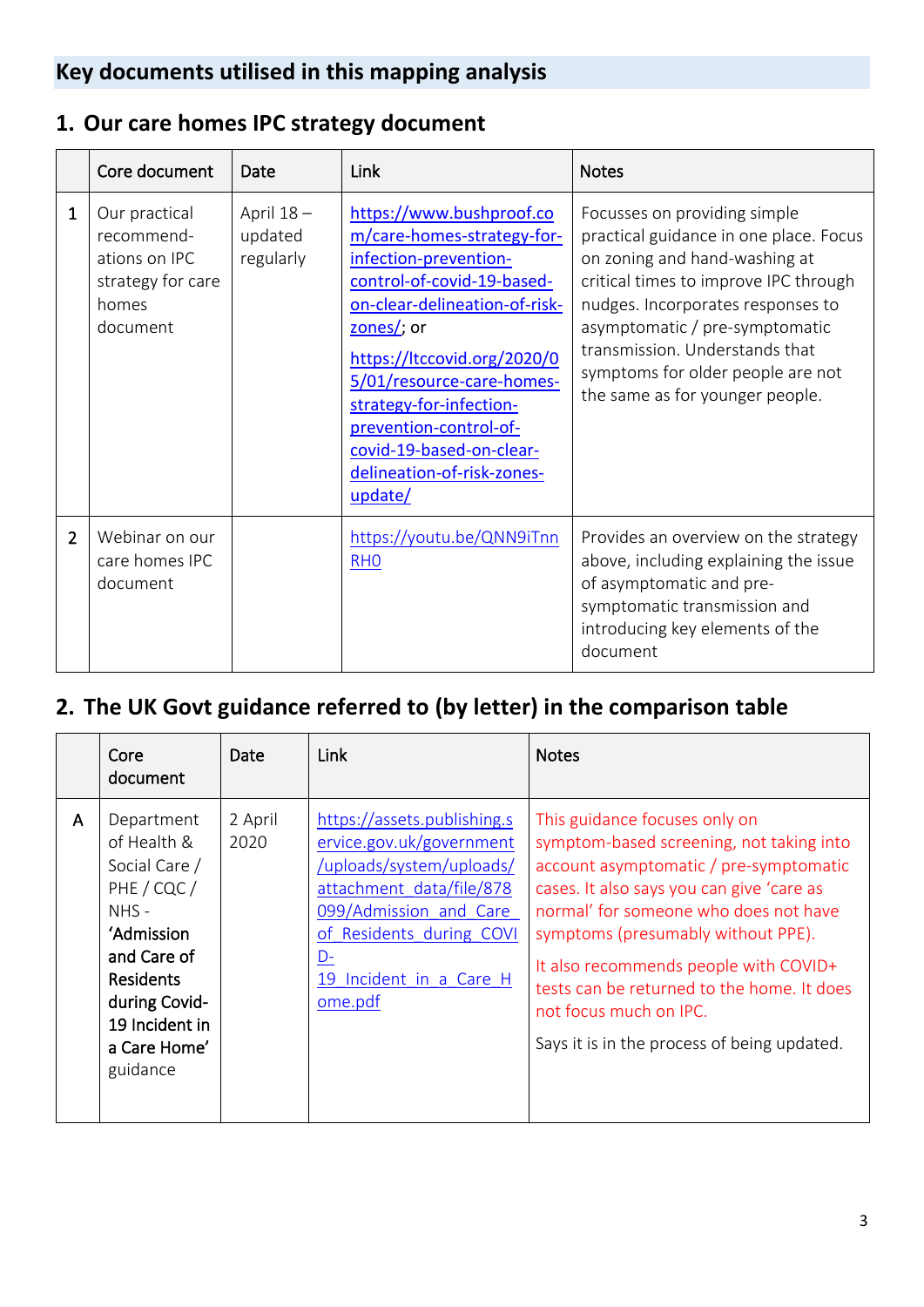| B            | PHE<br><b>Guidance for</b><br>working<br>safely in care<br>homes                                                                                                                                           | 17 April<br>updated<br>27 April    | https://www.gov.uk/gover<br>nment/publications/covid-<br>19-how-to-work-safely-in-<br>care-homes                                                                                                                                                                                                                                                                                                                                                        | Says it is drawn from 'C' below for<br>application in care homes and it is a guide<br>(but where there is conflict with legislation<br>then the legislation prevails $-$ so they leave<br>the responsibility to the care homes to<br>investigate and interpret).<br>Some improvements on the A doc above<br>with clearer bits on PPE and when to use.<br>Brief mentions of possible asymptomatic<br>transmission + need for more than just PPE<br>- but does not say how to respond to<br>these issues. |
|--------------|------------------------------------------------------------------------------------------------------------------------------------------------------------------------------------------------------------|------------------------------------|---------------------------------------------------------------------------------------------------------------------------------------------------------------------------------------------------------------------------------------------------------------------------------------------------------------------------------------------------------------------------------------------------------------------------------------------------------|---------------------------------------------------------------------------------------------------------------------------------------------------------------------------------------------------------------------------------------------------------------------------------------------------------------------------------------------------------------------------------------------------------------------------------------------------------------------------------------------------------|
| $\mathsf{C}$ | $UK$ Gov $-$<br>PHE, NHS,<br>PHS, PHA,<br>PHW, HPS -<br>COVID-19:<br>infection<br>prevention<br>and control<br>(IPC)<br>guidance                                                                           | 24 April<br>updated<br>27 April    | https://assets.publishing.s<br>ervice.gov.uk/government<br>/uploads/system/uploads/<br>attachment data/file/881<br>489/COVID-<br>19 Infection prevention<br>and control guidance co<br>mplete.pdf                                                                                                                                                                                                                                                       | This is the Govt's main IPC document<br>across hospitals, health centres, care<br>homes etc, from which document B has<br>drawn. This document has a range of<br>useful information in it and less incorrect<br>information than in $A - but$ it's quite hard<br>to locate the key information for use in the<br>case home setting.                                                                                                                                                                     |
| D            | Table 2 - PHE<br>guidance on<br>PPE in<br>community<br>care settings<br>Table 4 -<br>Additional<br>consideration<br>s, in addition<br>to standard<br>infection and<br>prevention<br>control<br>precautions | 8 April<br>2020<br>9 April<br>2020 | Table 2:<br>https://assets.publishing.s<br>ervice.gov.uk/government<br>/uploads/system/uploads/<br>attachment data/file/877<br>599/T2 Recommended P<br>PE for primary outpatien<br>t and community care b<br>y setting poster.pdf<br>Table 4:<br>https://assets.publishing.s<br>ervice.gov.uk/government<br>/uploads/system/uploads/<br>attachment data/file/879<br>111/T4 poster Recomme<br>nded PPE additional con<br>siderations of COVID-<br>19.pdf | Tables which indicate the PPE that it is<br>advised that care-workers use in care-<br>homes, and for when assessing someone<br>who may have COVID-19.<br>Eye wear protection is just recommended<br>based on risk assessment and based on<br>sessional use. We are recommending they<br>should be used at all times when in contact<br>with residents.                                                                                                                                                  |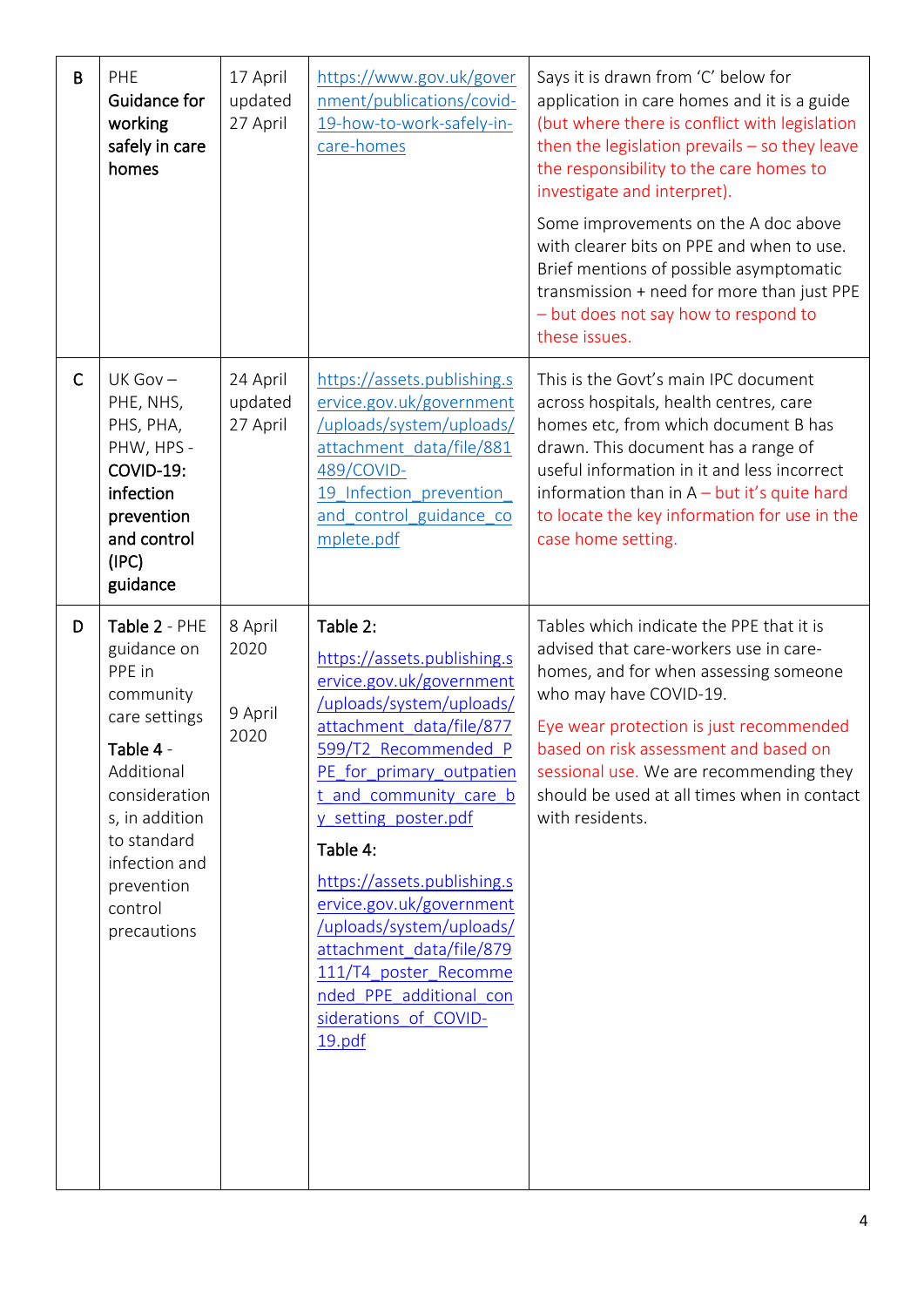| E | Donning and<br>doffing<br>guidance                                                                                    | 8 April                             | Donning:<br>https://assets.publishing.s<br>ervice.gov.uk/government<br>/uploads/system/uploads/<br>attachment data/file/878<br>677/PHE 11606 Putting<br>on PPE 062 revised 8 A<br>pril.pdf<br>Doffing:<br>https://assets.publishing.s<br>ervice.gov.uk/government<br>/uploads/system/uploads/<br>attachment data/file/878<br>678/PHE 11606 Taking o<br>ff PPE 064 revised 8 Ap<br>ril.pdf | This is OK - except it misses a hand-<br>washing step after taking off an apron and<br>before taking of the mask when doffing.<br>Risks infecting face.<br>Note that our document follows CDC<br>advice, advocating an additional hand<br>hygiene between steps 3 and 4 during<br>doffing (i.e. after removing apron, and<br>before putting hands near face).                                                                                                                                                                 |
|---|-----------------------------------------------------------------------------------------------------------------------|-------------------------------------|-------------------------------------------------------------------------------------------------------------------------------------------------------------------------------------------------------------------------------------------------------------------------------------------------------------------------------------------------------------------------------------------|-------------------------------------------------------------------------------------------------------------------------------------------------------------------------------------------------------------------------------------------------------------------------------------------------------------------------------------------------------------------------------------------------------------------------------------------------------------------------------------------------------------------------------|
| F | DH&SC-<br>COVID-19:<br><b>Our Action</b><br>Plan for Adult<br><b>Social Care</b>                                      | 15 April<br>2020<br>(V1)            | https://assets.publishing.s<br>ervice.gov.uk/government<br>/uploads/system/uploads/<br>attachment data/file/879<br>639/covid-19-adult-social-<br>care-action-plan.pdf                                                                                                                                                                                                                     | Mentions that people who are COVID+ can<br>be sent back to care homes while still<br>positive to free up critical care beds in<br>hospitals.<br>But also, that where the care home is not<br>able to isolate / cohort them, that they can<br>be taken elsewhere for quarantine and<br>that the Govt has provided funding to<br>support discharge from hospital.                                                                                                                                                               |
| G | $Gov.UK -$<br>Management<br>of shortages<br>in PPE                                                                    | 3 May<br>2020                       | https://www.gov.uk/gover<br>nment/publications/wuha<br>n-novel-coronavirus-<br>infection-prevention-and-<br>control/managing-<br>shortages-in-personal-<br>protective-equipment-ppe                                                                                                                                                                                                       | Based on the WHO advice on re-use (6<br>April).<br>Discusses the need for face fit for FFP2<br>respirators + that they are user specific.<br>Notes where acute shortages of PPE it<br>allows the sessional use and reuse of PPE.                                                                                                                                                                                                                                                                                              |
| H | <b>HM</b><br>Government<br>$-$ Our plan to<br>rebuild: The<br>UK<br>Government'<br>s COVID-19<br>recovery<br>strategy | May<br>2020<br>CP 239<br>$(11$ May) | https://assets.publishing.s<br>ervice.gov.uk/government<br>/uploads/system/uploads/<br>attachment data/file/884<br>760/Our plan to rebuild<br>The UK Government s C<br>OVID-<br>19 recovery strategy.pdf                                                                                                                                                                                  | This new document has a section on<br>protecting care homes (Section 5.2 - page<br>34). For the first time it has a specific focus<br>on IPC - as well as testing, workforce,<br>clinical support, guidance and local<br>authority role.<br>IPC section says:<br>Govt stepping in the support PPE to<br>$\bullet$<br>care homes, hospices, residential<br>rehabs and community care orgs.<br>"It is supporting care homes with<br>$\bullet$<br>extensive guidance, both online and by<br>phone, on how to prevent and control |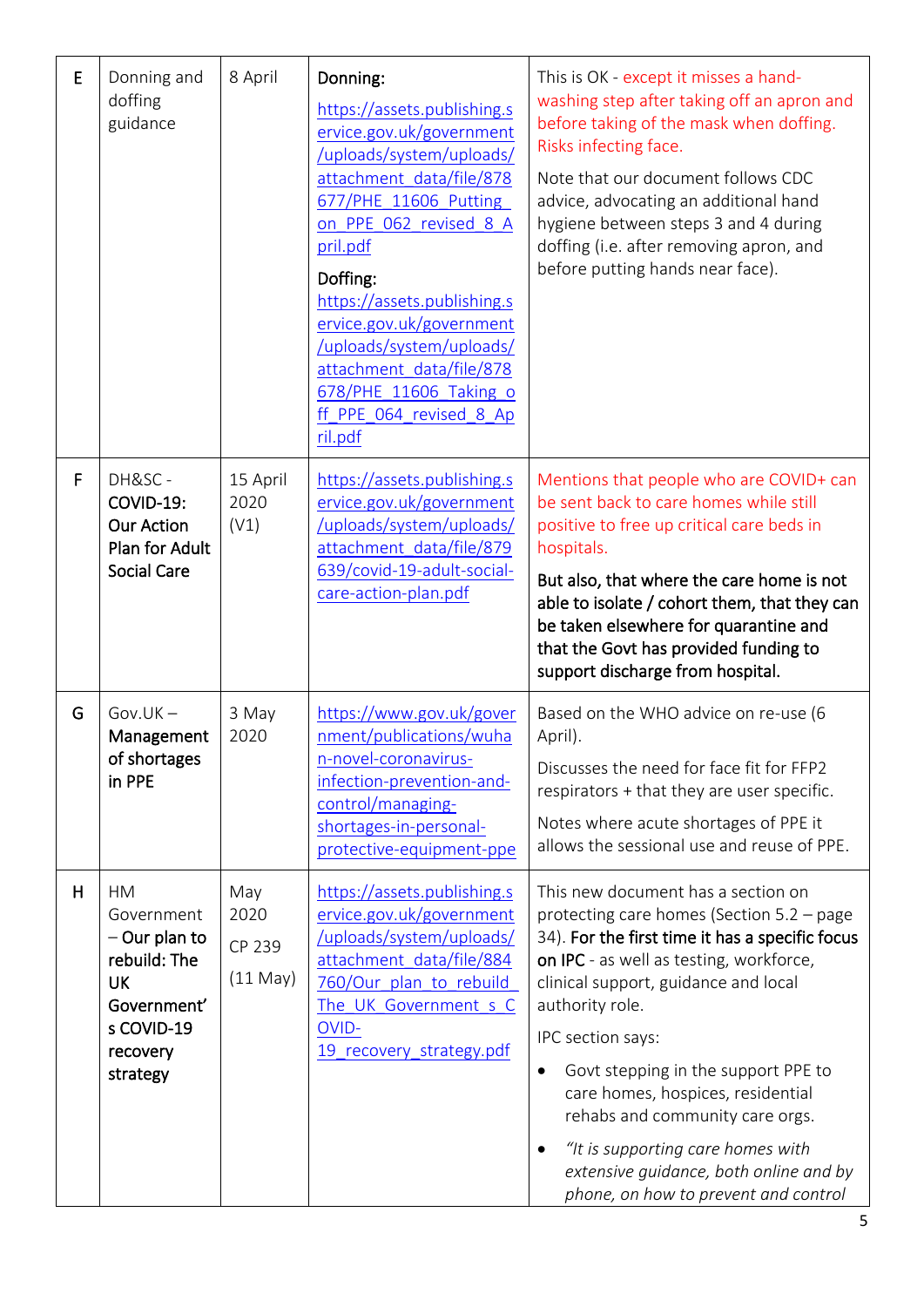|  |  | COVID-19 outbreaks. This includes<br>detailed instructions on how to deep<br>clean effectively after outbreaks and<br>how to enhance regular cleaning<br>practices".                                          |
|--|--|---------------------------------------------------------------------------------------------------------------------------------------------------------------------------------------------------------------|
|  |  | "The NHS has committed to providing a<br>named contact to help 'train the<br>trainers' for every care home that<br>wants it by 15 May".                                                                       |
|  |  | "The Government expects all care<br>homes to restrict all routine and non-<br>essential healthcare visits and reduce<br>staff movement between homes, in<br>order to limit the risk of further<br>infection". |

For other Govt and wider references for evidence which support the recommendations in the comparison table (which follows) – see the end of the document.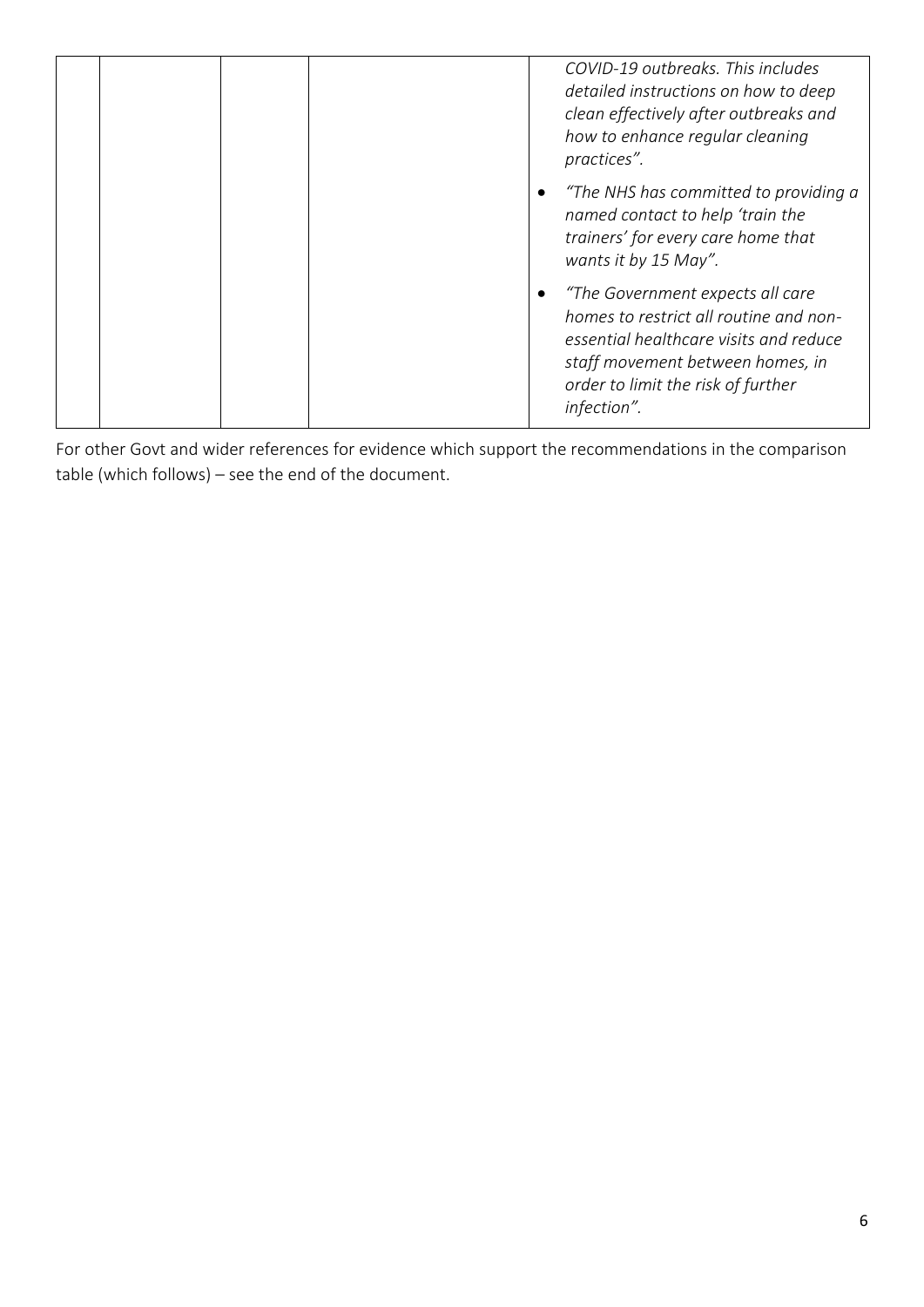# **UK Government guidance vs our strategy for IPC in care homes**

<span id="page-6-2"></span><span id="page-6-1"></span><span id="page-6-0"></span>

| <b>Issue</b>                                               | Govt guidance - UK Govt / PHE / NICE etc<br>(some of which is contradictory)                                                                                                                                                                                                                                                                                                                                                                                                                                                                                                                                                                                                                                                                                                                                                                                                                                                                                                                                                  | A             | B | C           | D | E | F. | G | Our guidance                                                                                                                                                                                                                                                                                         | Rationale for our<br>recommendations                                                                                                                                                                                                                                                                                                                                                                                                                                                                         |
|------------------------------------------------------------|-------------------------------------------------------------------------------------------------------------------------------------------------------------------------------------------------------------------------------------------------------------------------------------------------------------------------------------------------------------------------------------------------------------------------------------------------------------------------------------------------------------------------------------------------------------------------------------------------------------------------------------------------------------------------------------------------------------------------------------------------------------------------------------------------------------------------------------------------------------------------------------------------------------------------------------------------------------------------------------------------------------------------------|---------------|---|-------------|---|---|----|---|------------------------------------------------------------------------------------------------------------------------------------------------------------------------------------------------------------------------------------------------------------------------------------------------------|--------------------------------------------------------------------------------------------------------------------------------------------------------------------------------------------------------------------------------------------------------------------------------------------------------------------------------------------------------------------------------------------------------------------------------------------------------------------------------------------------------------|
|                                                            | ("Until you need to take a break" = "a session")                                                                                                                                                                                                                                                                                                                                                                                                                                                                                                                                                                                                                                                                                                                                                                                                                                                                                                                                                                              |               |   | Page number |   |   |    |   | (Section number)                                                                                                                                                                                                                                                                                     |                                                                                                                                                                                                                                                                                                                                                                                                                                                                                                              |
| 3. Critical elements of IPC                                |                                                                                                                                                                                                                                                                                                                                                                                                                                                                                                                                                                                                                                                                                                                                                                                                                                                                                                                                                                                                                               |               |   |             |   |   |    |   |                                                                                                                                                                                                                                                                                                      |                                                                                                                                                                                                                                                                                                                                                                                                                                                                                                              |
| $3.1 -$ Zoning /<br>clarification of<br>risks / risk areas | The following recommendations have some useful<br>aspects of zoning or consideration of relative risk<br>areas incorporated in them:<br>(A) "Any resident presenting with symptoms of<br>COVID-19 should be promptly isolated (see Annex<br>C for further detail), and separated in a single<br>room with a separate bathroom, where possible".<br>"Staff should immediately instigate full infection<br>control measures to care for the resident with<br>symptoms, which will avoid the virus spreading to<br>other residents in the care home and stop staff<br>members becoming infected".<br>(A) Resident contacts are defined as residents<br>that: a) Live in the same unit / floor as the<br>infectious case (e.g. share the same communal<br>areas), or b) Have spent more than 15 minutes<br>within 2 metres of an infectious case. [not sure<br>where this 15 min has come from, we understand<br>from experiences in Vancouver that transmission<br>has happened even with short contact in their<br>care homes?] | 5<br>10<br>11 | 7 | 28          |   |   |    |   | (1 & 2)<br>Qur<br>recommendations<br>are based around<br>the concept of<br>'zoning' / 'traffic<br>control bundling'<br>(TCB) based on<br>green/amber/red<br>zones<br>Plus, when to do<br>hand hygiene +<br>change PPE +<br>separate staff<br>groups + keep<br>cleaning<br>equipment<br>separate etc. | Recommendation for<br>zoning / TCB is based<br>on learning from SARS<br>in Taiwan, Ebola and<br>cholera - to provide<br>nudges for staff to<br>remember particular<br>transmission risks and<br>reduce risks. It also<br>considers/responds to<br>the asymptomatic<br>transmission.<br>In some places PHE<br>guidance seems to<br>focus only on isolating<br>and caring for the<br>symptomatic residents<br>only and seems to<br>assume this on its own<br>will prevent infection<br>to the other residents. |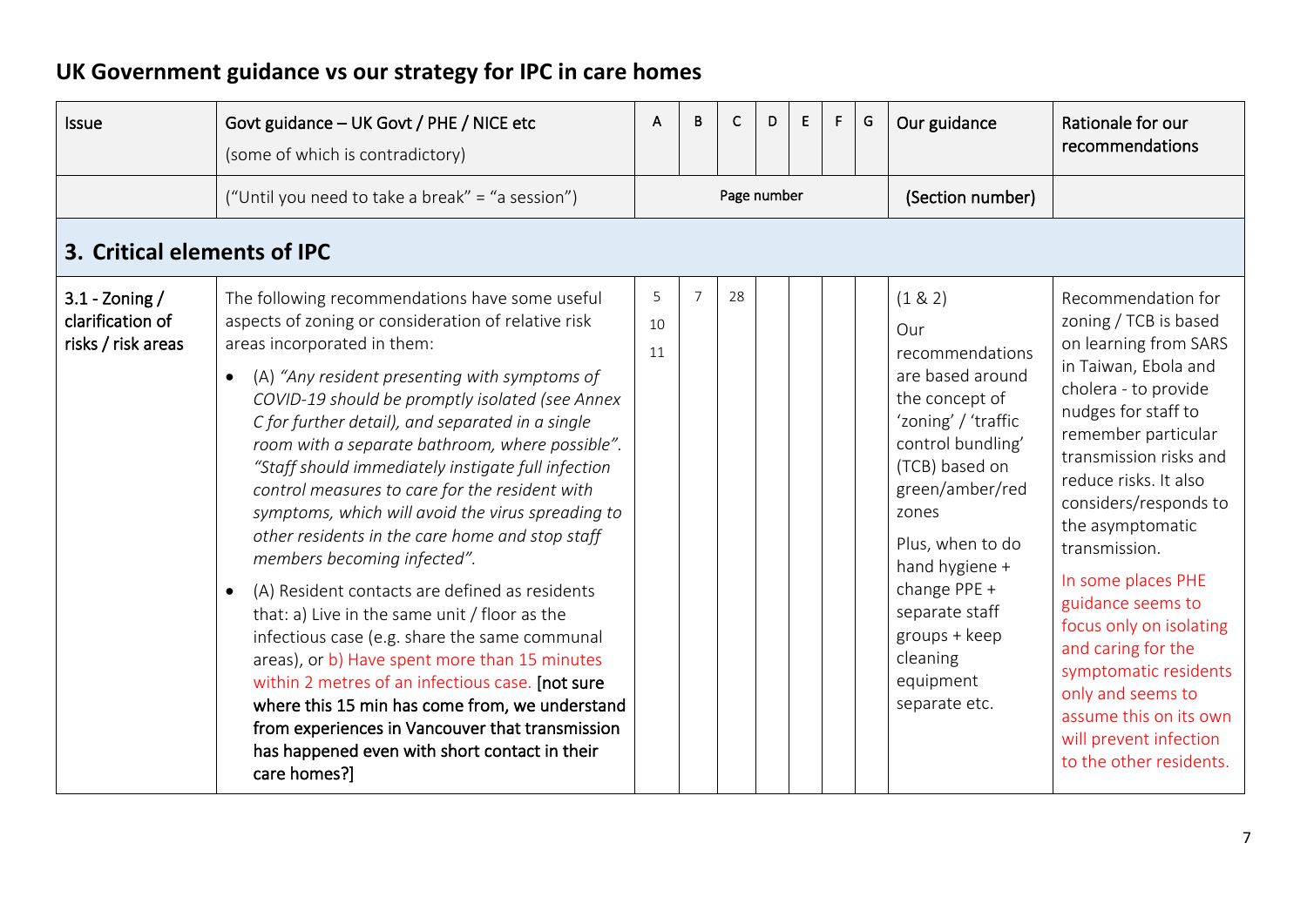| <b>Issue</b> | Govt guidance - UK Govt / PHE / NICE etc<br>(some of which is contradictory)                                                                                                                                                                                                                                                                                                                                                                                                                                                                                                                                                                                                                                                                                                                                                                                                           | A | B | C           | D | E. | F. | G | Our guidance     | Rationale for our<br>recommendations                                                                                                                                                                                                                                                                                                                                                            |
|--------------|----------------------------------------------------------------------------------------------------------------------------------------------------------------------------------------------------------------------------------------------------------------------------------------------------------------------------------------------------------------------------------------------------------------------------------------------------------------------------------------------------------------------------------------------------------------------------------------------------------------------------------------------------------------------------------------------------------------------------------------------------------------------------------------------------------------------------------------------------------------------------------------|---|---|-------------|---|----|----|---|------------------|-------------------------------------------------------------------------------------------------------------------------------------------------------------------------------------------------------------------------------------------------------------------------------------------------------------------------------------------------------------------------------------------------|
|              | ("Until you need to take a break" = "a session")                                                                                                                                                                                                                                                                                                                                                                                                                                                                                                                                                                                                                                                                                                                                                                                                                                       |   |   | Page number |   |    |    |   | (Section number) |                                                                                                                                                                                                                                                                                                                                                                                                 |
|              | (A) "Symptomatic residents should ideally be<br>isolated in single occupancy rooms. Where this is<br>not practical, cohort symptomatic residents<br>together in multi-occupancy rooms. Residents<br>with suspected COVID-19 should be cohorted only<br>with other residents with suspected COVID-19.<br>Residents with suspected COVID-19 should not be<br>cohorted with residents with confirmed COVID-19.<br>Do not cohort suspected or confirmed patients<br>next to immunocompromised residents".<br>(A) Clearly sign the rooms by placing IPC signs,<br>indicating droplet and contact precautions, at the<br>entrance of the room.<br>(A – Annex C) Re what to do with contacts: states<br>$\bullet$<br>to isolate contacts for 14 days ideally in single<br>rooms or in groups together. Extremely<br>vulnerable residents should be in a single room<br>and only one bathroom. |   |   |             |   |    |    |   |                  | It also talks of<br>cohorting people with<br>symptoms together if<br>single occupancy<br>rooms are not<br>available.<br>But in other places it<br>also recommends<br>isolating contacts as<br>well.<br>Scattered throughout<br>the various documents<br>there are some points<br>that suggest some<br>form or degree or<br>zoning - but they are<br>time-consuming and<br>not simple to find to |
|              | (A - Annex C) It is also recommended that<br>$\bullet$<br>residents who have not had any exposure to the<br>symptomatic case can be cohorted separately in<br>another unit within the home away from the<br>cases and exposed contacts.<br>(A - Annex E) Notes that signage should be used<br>$\bullet$<br>to prevent unnecessary entry to the isolation<br>room, but then also says confidentiality must be                                                                                                                                                                                                                                                                                                                                                                                                                                                                           |   |   |             |   |    |    |   |                  | understand the whole<br>concept and not clear<br>in presentation.<br>However, instituting<br>the zoning or TCB<br>approach would<br>support a range of the<br>PHE guidance.                                                                                                                                                                                                                     |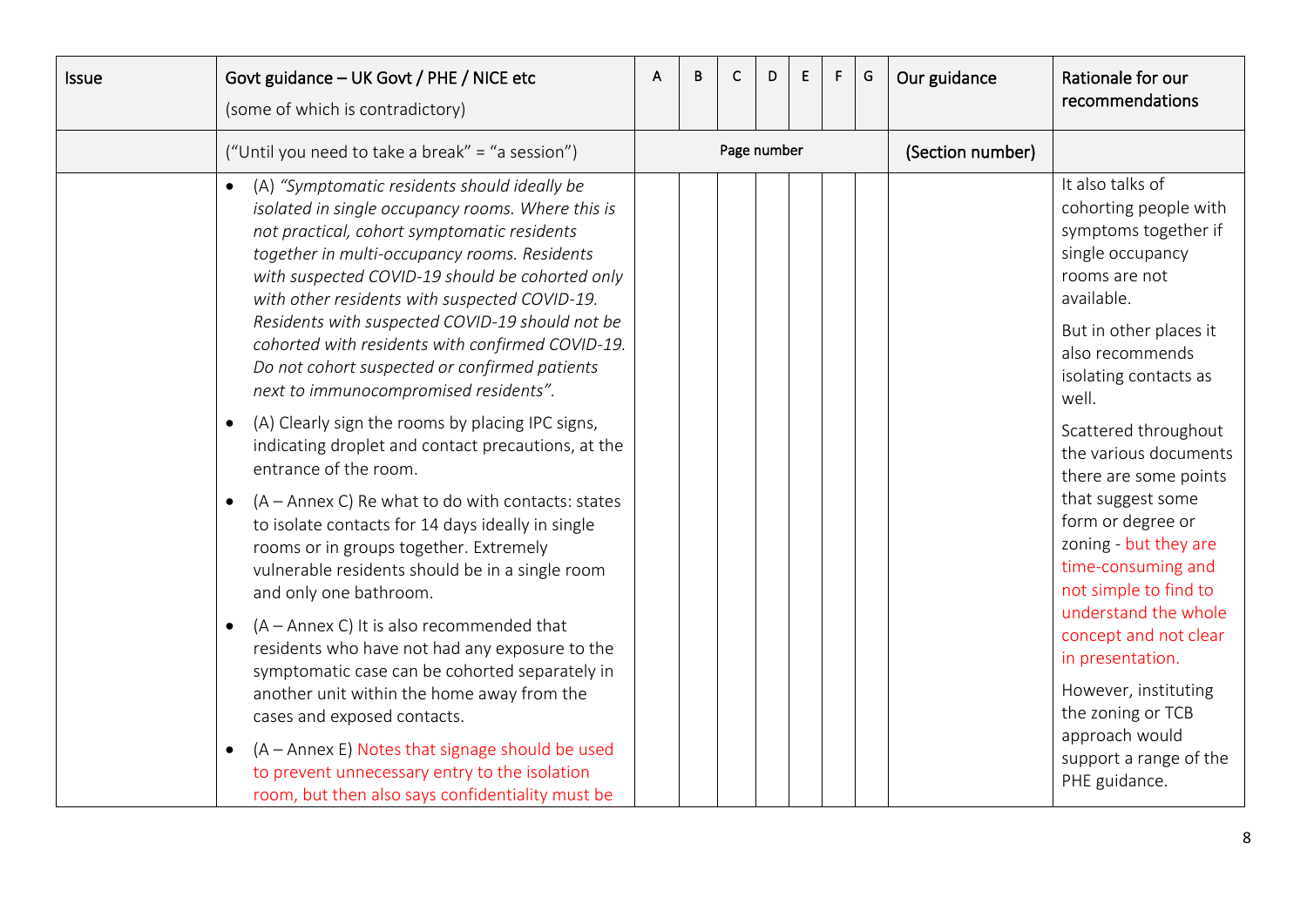| <b>Issue</b> | Govt guidance - UK Govt / PHE / NICE etc<br>(some of which is contradictory)                                                                                                                                                                                                                                                                                                                                                                                                                                                                                                                                                                                                                                                                                                                  | A | В | C           | D | Ε | F. | G | Our guidance     | Rationale for our<br>recommendations |
|--------------|-----------------------------------------------------------------------------------------------------------------------------------------------------------------------------------------------------------------------------------------------------------------------------------------------------------------------------------------------------------------------------------------------------------------------------------------------------------------------------------------------------------------------------------------------------------------------------------------------------------------------------------------------------------------------------------------------------------------------------------------------------------------------------------------------|---|---|-------------|---|---|----|---|------------------|--------------------------------------|
|              | ("Until you need to take a break" = "a session")                                                                                                                                                                                                                                                                                                                                                                                                                                                                                                                                                                                                                                                                                                                                              |   |   | Page number |   |   |    |   | (Section number) |                                      |
|              | maintained [we agree on the need for signage $-$<br>but this risks being contradictory - how can you<br>maintain confidentiality if a sign is placed?].                                                                                                                                                                                                                                                                                                                                                                                                                                                                                                                                                                                                                                       |   |   |             |   |   |    |   |                  |                                      |
|              | (B) "You and or your manager may want to<br>$\bullet$<br>monitor your residents for symptoms. If any of<br>your residents develop symptoms, become<br>suddenly unwell with a cough and or temperature<br>or you are concerned about any of them you must<br>inform your manager immediately. Whilst you will<br>wear PPE for all patients as per<br>recommendations, when you know someone has<br>symptoms it may be appropriate to visit those<br>individuals at the end of rounds (where safe to do<br>so) and discuss with your manager ways you<br>might be able to minimise direct contact where<br>practical, to further reduce risk to yourself".<br>[doesn't go into IPC requirements - seems to<br>over simplify the situation $-$ just leaving them<br>until the end of the rounds] |   |   |             |   |   |    |   |                  |                                      |
|              | (C) "A single session refers to a period of time<br>$\bullet$<br>where a health and social care worker is<br>undertaking duties in a specific clinical care<br>setting or exposure environment A session ends<br>when the health and social care worker leaves the<br>clinical care setting or exposure environment.<br>Once the PPE has been removed it should be<br>disposed of safely. The duration of a single session                                                                                                                                                                                                                                                                                                                                                                    |   |   |             |   |   |    |   |                  |                                      |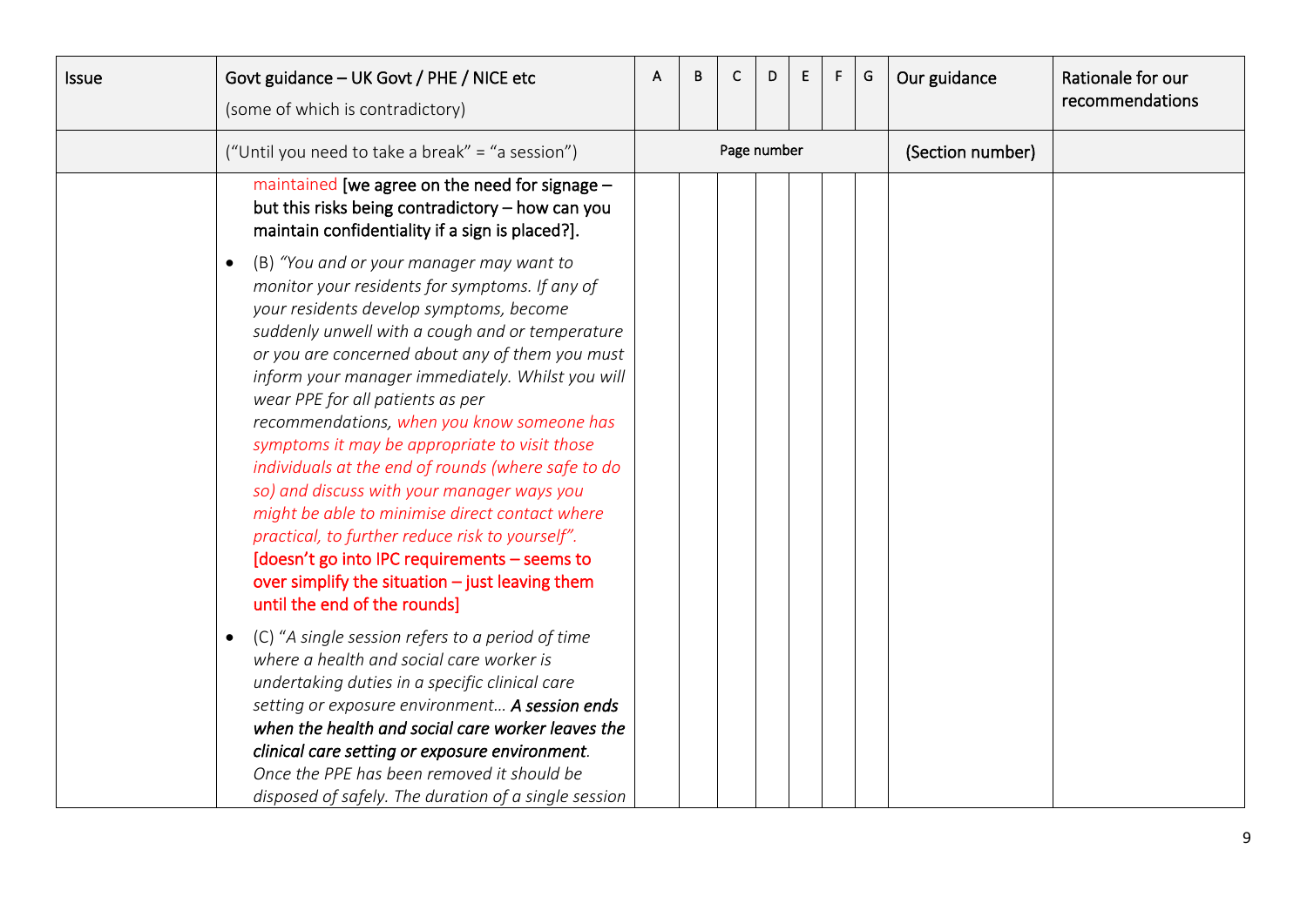<span id="page-9-0"></span>

| <b>Issue</b>                                                           | Govt guidance - UK Govt / PHE / NICE etc<br>(some of which is contradictory)                                                                                                                                                                                                                                                                                                                                                                                                                                                                                                                                                                                                                                                                                                                                                                                                                                          | A  | в           | C           | D. | E | F. | G | Our guidance                                                                               | Rationale for our<br>recommendations                                                                                  |
|------------------------------------------------------------------------|-----------------------------------------------------------------------------------------------------------------------------------------------------------------------------------------------------------------------------------------------------------------------------------------------------------------------------------------------------------------------------------------------------------------------------------------------------------------------------------------------------------------------------------------------------------------------------------------------------------------------------------------------------------------------------------------------------------------------------------------------------------------------------------------------------------------------------------------------------------------------------------------------------------------------|----|-------------|-------------|----|---|----|---|--------------------------------------------------------------------------------------------|-----------------------------------------------------------------------------------------------------------------------|
|                                                                        | ("Until you need to take a break" = "a session")                                                                                                                                                                                                                                                                                                                                                                                                                                                                                                                                                                                                                                                                                                                                                                                                                                                                      |    |             | Page number |    |   |    |   | (Section number)                                                                           |                                                                                                                       |
|                                                                        | will vary depending on the clinical activity being<br>undertaken". ["The clinical care setting or<br>exposure environment" - is effectively saying<br>going between zones]                                                                                                                                                                                                                                                                                                                                                                                                                                                                                                                                                                                                                                                                                                                                            |    |             |             |    |   |    |   |                                                                                            |                                                                                                                       |
|                                                                        | (C) "The following important factors would safely<br>$\bullet$<br>reduce gown usage over a session but<br>organisations should develop an implementation<br>and action plan suitable to their organisation: a)<br>Label all higher risk area bays, single rooms,<br>corridors, treatment rooms and nurses' stations<br>as 'clinical' areas within a specific hospital area.<br>Limit 'non-clinical' areas to staff kitchen/rest<br>areas and changing room. b) Once gown or<br>coverall is donned, the gown/coverall should<br>remain on the staff member until their next break.<br>Plastic aprons and gloves should be changed<br>between patients (with the notes from aprons<br>highlighted below). C) Staff should doff the gown<br>or coverall only when going from the clinical to<br>nonclinical area of the ward, or if they are leaving<br>the ward for a break". [This paragraph is<br>effectively zoning] |    |             |             |    |   |    |   |                                                                                            |                                                                                                                       |
| 3.2 - Encourages<br>understanding of<br>infection routes<br>and how to | These statements which are scattered through the<br>documents, highlight some elements of the PHE and<br>UK Govt understanding of infection routes:                                                                                                                                                                                                                                                                                                                                                                                                                                                                                                                                                                                                                                                                                                                                                                   | 11 | 3<br>4<br>5 | 13          |    |   |    |   | $(1, 2$ and whole<br>document)<br>Our document has<br>the understanding<br>of transmission | The consideration of<br>the possible routes for<br>transmission including<br>from asymptomatic<br>and pre-symptomatic |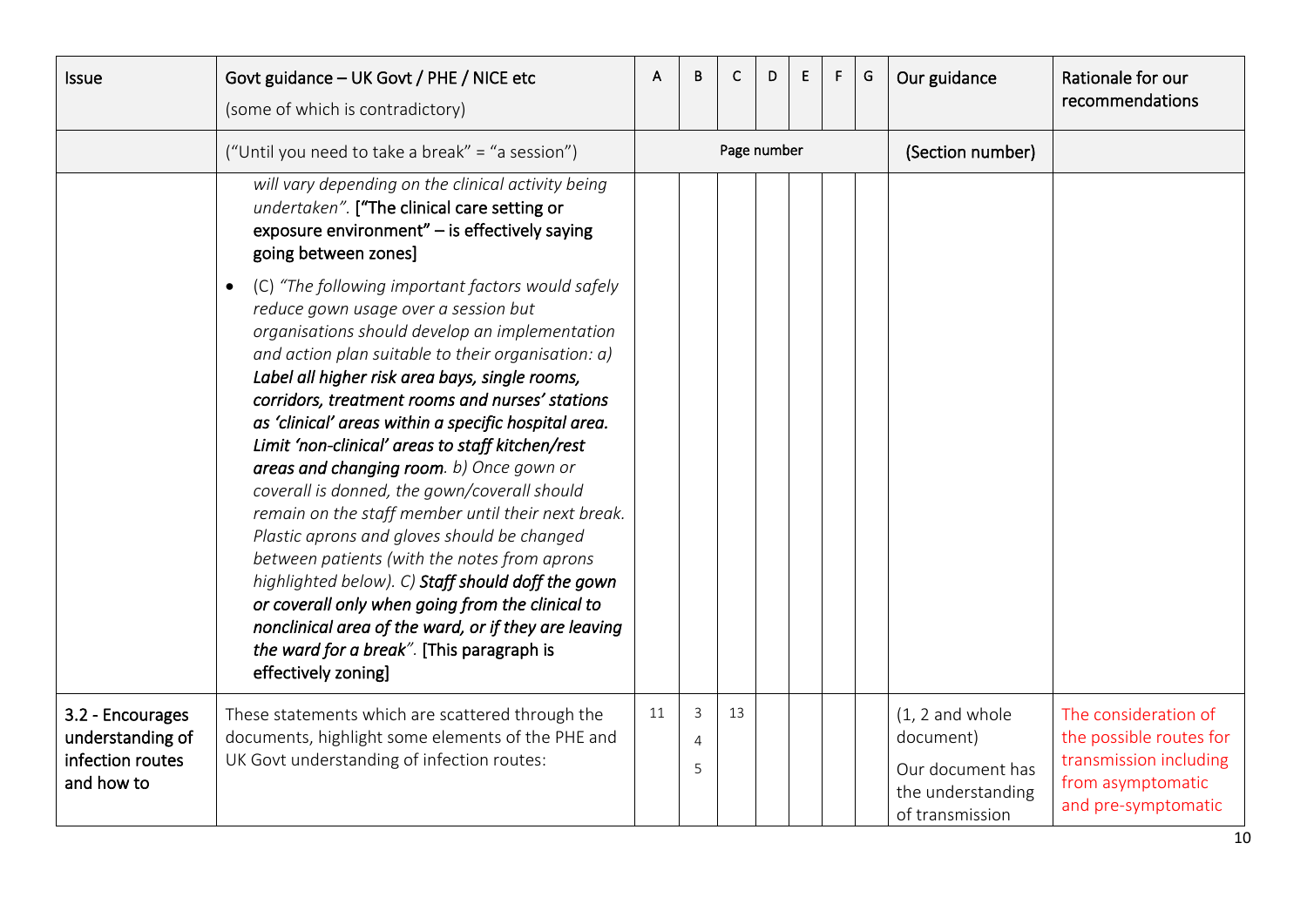| <b>Issue</b>            | Govt guidance - UK Govt / PHE / NICE etc<br>(some of which is contradictory)                                                                                                                                                                                                                                                                                                                                                                                                                                                                                                                                                                                                                                                                                                                                                                                                                                                                                                                                                                                                                                                                                                                                                                                                                                                                                                                  | A | B | C           | D. | E | F. | G | Our guidance                                                                                                                                                                                                                                                                                                           | Rationale for our<br>recommendations                                                                                                                                                                                                                                                                                                                                                                                                      |
|-------------------------|-----------------------------------------------------------------------------------------------------------------------------------------------------------------------------------------------------------------------------------------------------------------------------------------------------------------------------------------------------------------------------------------------------------------------------------------------------------------------------------------------------------------------------------------------------------------------------------------------------------------------------------------------------------------------------------------------------------------------------------------------------------------------------------------------------------------------------------------------------------------------------------------------------------------------------------------------------------------------------------------------------------------------------------------------------------------------------------------------------------------------------------------------------------------------------------------------------------------------------------------------------------------------------------------------------------------------------------------------------------------------------------------------|---|---|-------------|----|---|----|---|------------------------------------------------------------------------------------------------------------------------------------------------------------------------------------------------------------------------------------------------------------------------------------------------------------------------|-------------------------------------------------------------------------------------------------------------------------------------------------------------------------------------------------------------------------------------------------------------------------------------------------------------------------------------------------------------------------------------------------------------------------------------------|
|                         | ("Until you need to take a break" = "a session")                                                                                                                                                                                                                                                                                                                                                                                                                                                                                                                                                                                                                                                                                                                                                                                                                                                                                                                                                                                                                                                                                                                                                                                                                                                                                                                                              |   |   | Page number |    |   |    |   | (Section number)                                                                                                                                                                                                                                                                                                       |                                                                                                                                                                                                                                                                                                                                                                                                                                           |
| prevent<br>transmission | (A) States that "when transferring symptomatic<br>$\bullet$<br>residents between rooms, the resident should<br>wear a surgical face mask" [but does not state<br>other PPE for staff or IPC procedures].<br>(B) Notes: "PPE is only effective when combined<br>$\bullet$<br>with: hand hygiene (cleaning your hands regularly<br>and appropriately); respiratory hygiene<br>https://coronavirusresources.phe.gov.uk/hand-<br>hygiene and avoiding touching your face with<br>your hands, and following standard infection<br>prevention and control precautions.<br>www.nice.org.uk/guidance/cg139" [good that it<br>says you need to follow standard IPC precautions<br>- but does not give specific guidance - it won't be<br>easy for all care homes to pull out the relevant<br>guidance needed from the NICE document link<br>provided].<br>(B) It talks about gloves being to protect you from<br>$\bullet$<br>body fluids and secretions [but does not talk<br>about the virus on solid materials]. It also<br>mentions the mask being to protect the carer,<br>[but not highlighting that it also protects the<br>resident, as the carer can also be asymptomatic].<br>(B) Recommends only to use a mask but no other<br>$\bullet$<br>PPE needed if within 2m of patients but not<br>touching them, including in communal areas.<br>Does not think that eye protection, plastic apron |   |   |             |    |   |    |   | routes - at the core<br>of its logic - and the<br>recommended<br>strategies are<br>produced on this<br>basis (such as<br>zoning and<br>understanding<br>asymptomatic and<br>pre-symptomatic<br>spread).<br>Our guidance also<br>recognises the risk<br>from care workers<br>to the residents as<br>well as vice versa. | patients has been the<br>biggest weakness in<br>the PHE guidance.<br>We have stricter<br>recommendations for<br>PPE, recommending<br>that full PPE must be<br>used when in contact<br>with any residents at<br>all times. And also<br>stressing the<br>importance of<br>changing PPE between<br>zones.<br>PHE has recognised<br>some risks for<br>transmission such as<br>through sharing<br>mobility devises,<br>electronic gadgets etc. |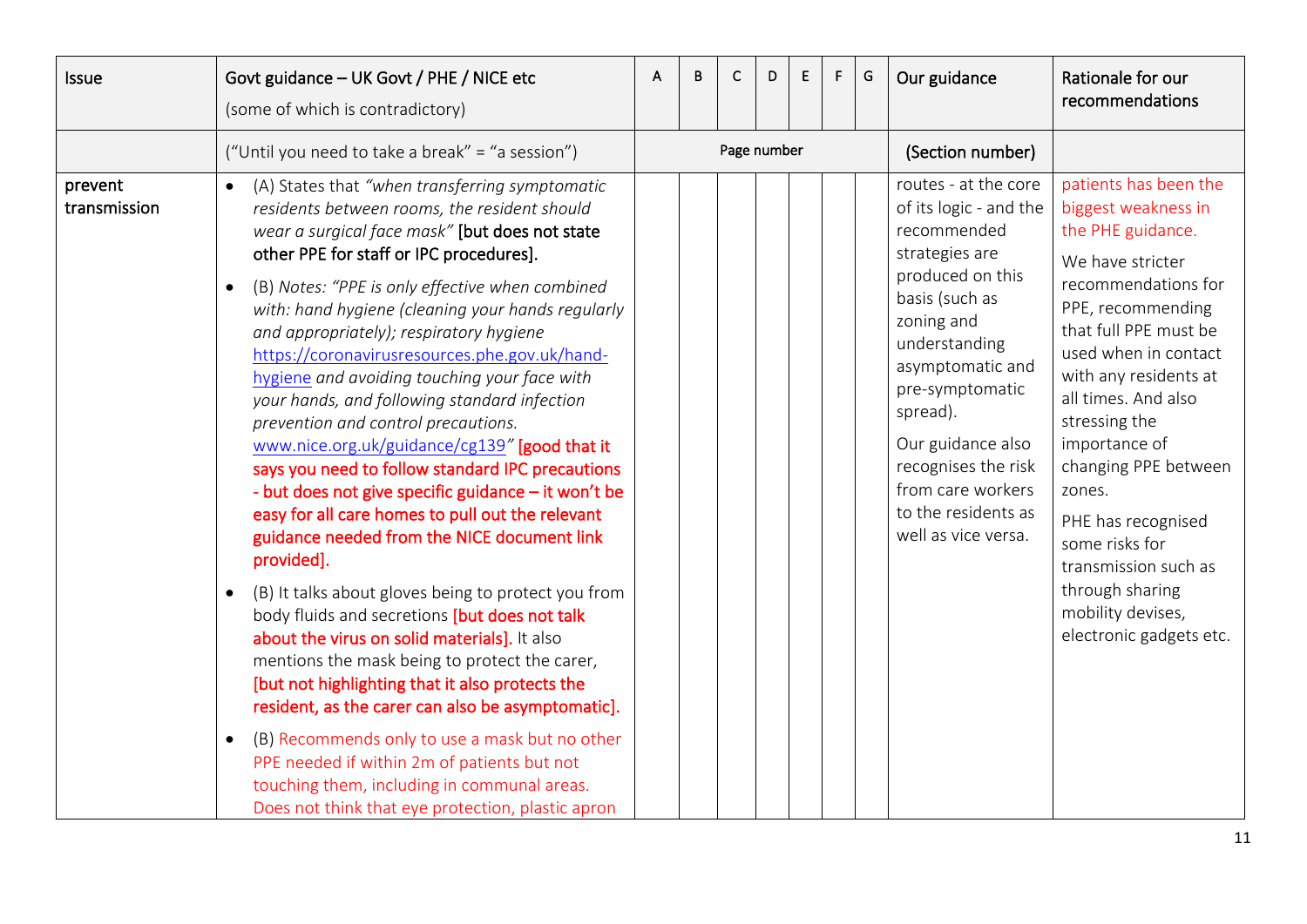| <b>Issue</b> |           | Govt guidance - UK Govt / PHE / NICE etc<br>(some of which is contradictory)                                                                                                                                                                                                                                                                                                                                                                                | B | С           | D | E | F. | G | Our guidance     | Rationale for our<br>recommendations |
|--------------|-----------|-------------------------------------------------------------------------------------------------------------------------------------------------------------------------------------------------------------------------------------------------------------------------------------------------------------------------------------------------------------------------------------------------------------------------------------------------------------|---|-------------|---|---|----|---|------------------|--------------------------------------|
|              |           | ("Until you need to take a break" = "a session")                                                                                                                                                                                                                                                                                                                                                                                                            |   | Page number |   |   |    |   | (Section number) |                                      |
|              |           | or gloves are needed. [we think this is not<br>adequate and full PPE should be worn when with<br>residents at all times - for example, if a staff<br>member is asymptomatic and does not wear a<br>mask for example, they can infect surfaces that<br>then can be touched by a resident or other staff<br>member; and a resident may be asymptomatic<br>and cough when not expected, leading to<br>droplets into the eyes, or breathe on a staff<br>member] |   |             |   |   |    |   |                  |                                      |
|              |           | (A) Mentioned dedicating specific medical<br>equipment to residents of possible or confirmed<br>cases.                                                                                                                                                                                                                                                                                                                                                      |   |             |   |   |    |   |                  |                                      |
|              | $\bullet$ | (A) Restricts sharing of personal devices.                                                                                                                                                                                                                                                                                                                                                                                                                  |   |             |   |   |    |   |                  |                                      |
|              | $\bullet$ | (C) A precautionary approach is recommended<br>and close contact has been defined as within 2<br>metres (approximately 6 feet) of a patient due to<br>general opinion that droplets tend to not reach<br>further than this distance.                                                                                                                                                                                                                        |   |             |   |   |    |   |                  |                                      |
|              |           | (C) "Survival on environmental surfaces is also<br>dependent on the surface type. An experimental<br>study using a SARS-CoV-2 strain reported viability<br>on plastic for up to 72 hours, for 48 hours on<br>stainless steel and up to 8 hours on copper".<br>(C) "Contact precautions - Used to prevent and                                                                                                                                                |   |             |   |   |    |   |                  |                                      |
|              |           | control infection transmission via direct contact or                                                                                                                                                                                                                                                                                                                                                                                                        |   |             |   |   |    |   |                  |                                      |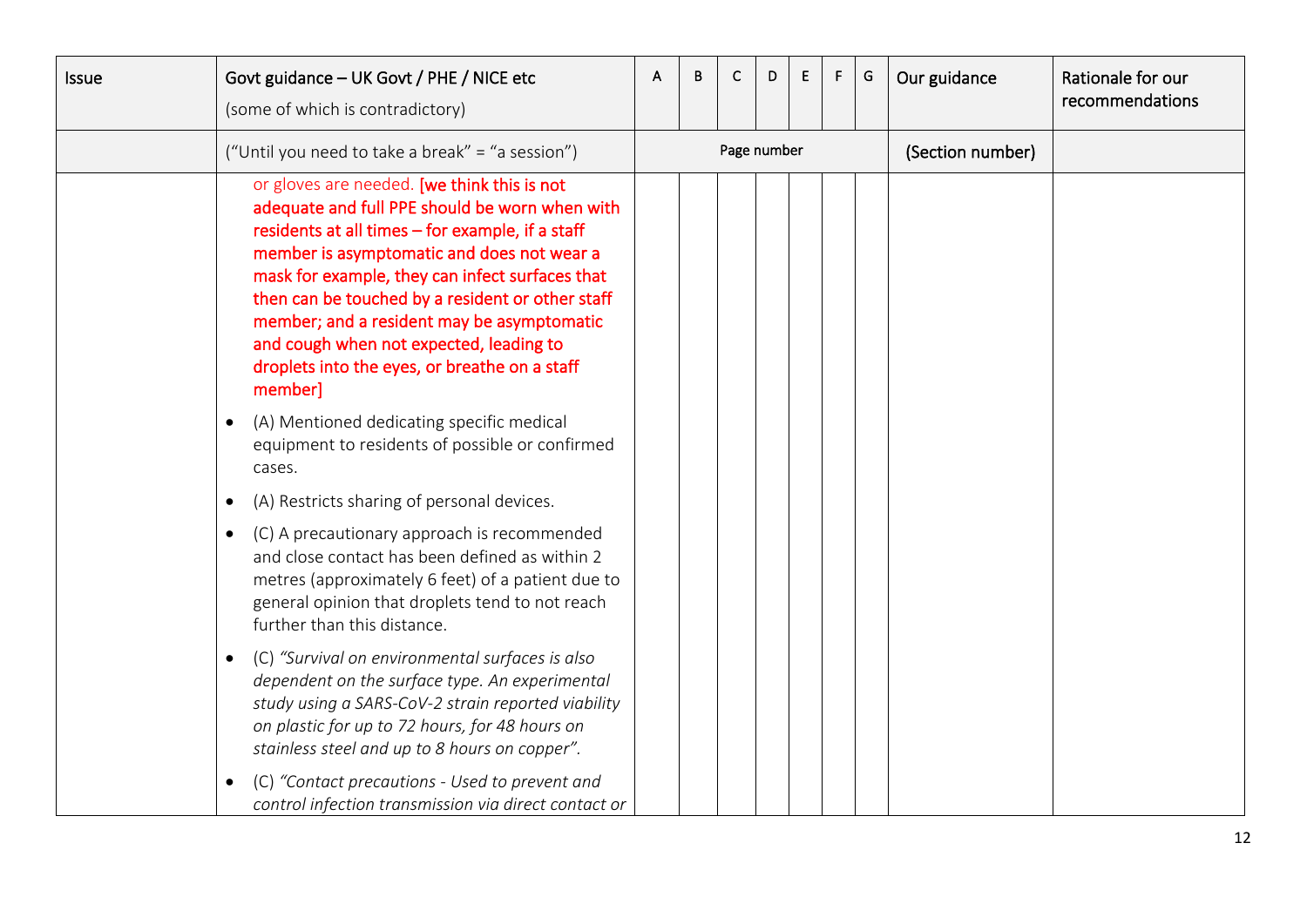<span id="page-12-0"></span>

| <b>Issue</b>                                                                   | Govt guidance - UK Govt / PHE / NICE etc<br>(some of which is contradictory)                                                                                                                                                                                                                                                                                                                                                                                                                                                                                                                                                                                                                                                                                                                                                                                                                                                                                                                                                                                                                                                                | A | B                   | C           | D | E | F. | G | Our guidance                                                                                                                                                                                                                                                          | Rationale for our<br>recommendations                                                                                                                                                                                                                                                                                                                                                                                                                                                                                                                            |
|--------------------------------------------------------------------------------|---------------------------------------------------------------------------------------------------------------------------------------------------------------------------------------------------------------------------------------------------------------------------------------------------------------------------------------------------------------------------------------------------------------------------------------------------------------------------------------------------------------------------------------------------------------------------------------------------------------------------------------------------------------------------------------------------------------------------------------------------------------------------------------------------------------------------------------------------------------------------------------------------------------------------------------------------------------------------------------------------------------------------------------------------------------------------------------------------------------------------------------------|---|---------------------|-------------|---|---|----|---|-----------------------------------------------------------------------------------------------------------------------------------------------------------------------------------------------------------------------------------------------------------------------|-----------------------------------------------------------------------------------------------------------------------------------------------------------------------------------------------------------------------------------------------------------------------------------------------------------------------------------------------------------------------------------------------------------------------------------------------------------------------------------------------------------------------------------------------------------------|
|                                                                                | ("Until you need to take a break" = "a session")                                                                                                                                                                                                                                                                                                                                                                                                                                                                                                                                                                                                                                                                                                                                                                                                                                                                                                                                                                                                                                                                                            |   |                     | Page number |   |   |    |   | (Section number)                                                                                                                                                                                                                                                      |                                                                                                                                                                                                                                                                                                                                                                                                                                                                                                                                                                 |
|                                                                                | indirectly from the immediate care environment<br>(including care equipment). This is the most<br>common route of infection transmission".                                                                                                                                                                                                                                                                                                                                                                                                                                                                                                                                                                                                                                                                                                                                                                                                                                                                                                                                                                                                  |   |                     |             |   |   |    |   |                                                                                                                                                                                                                                                                       |                                                                                                                                                                                                                                                                                                                                                                                                                                                                                                                                                                 |
| 3.3 - Symptomatic<br>vs asymptomatic<br>or pre-<br>symptomatic<br>transmission | The following points identify the PHE and UK Govt<br>understanding of the transmission routes of COVID-<br>19:<br>(A) Care home providers should follow social<br>$\bullet$<br>distancing measures for everyone in the care<br>home, wherever possible, and the shielding<br>guidance for the extremely vulnerable group.<br>(B) Gives guidance on PPE when touching any<br>$\bullet$<br>resident (with or without symptoms) or when<br>within 2m of someone coughing [includes full PPE<br>including eye protection - but only said is needed<br>for some residents]. Also gives guidance when<br>more than 2m away / not touching / and in<br>communal areas.<br>(B) In the Q&As it recognises that 1/3 of people<br>$\bullet$<br>who test positive may not have symptoms and<br>the risk between resident and staff and vice<br>versa. [good to see this acknowledged<br>somewhere - although it contradicts the doc C]<br>(C) "Infection control advice is based on the<br>$\bullet$<br>reasonable assumption that the transmission<br>characteristics of COVID-19 are similar to those of<br>the 2003 SARS-CoV outbreak". [this is not | 5 | $\overline{3}$<br>6 | 11          |   |   |    |   | (1 & 8 & 19)<br>Our document is<br>based on evidence<br>that spread is likely<br>to be<br>asymptomatic/<br>pre-symptomatic/<br>and symptomatic -<br>as per evidence<br>from Singapore,<br>USA, Canada,<br>Germany etc. [see<br>references at end<br>of this document] | We believe that any<br>PHE guidance that<br>does not acknowledge<br>the pre-and<br>asymptomatic<br>transmission is not fit<br>for purpose, will give a<br>false sense of security<br>to staff and will not<br>prevent infection.<br>There is a brief<br>mention in B and C but<br>does not give<br>recommendations for<br>how to respond.<br>C was updated 27 April<br>- but there have been<br>papers published in<br>April on evidence from<br>a number of countries<br>in the asymptomatic<br>nature of the virus<br>while having the<br>condition for large |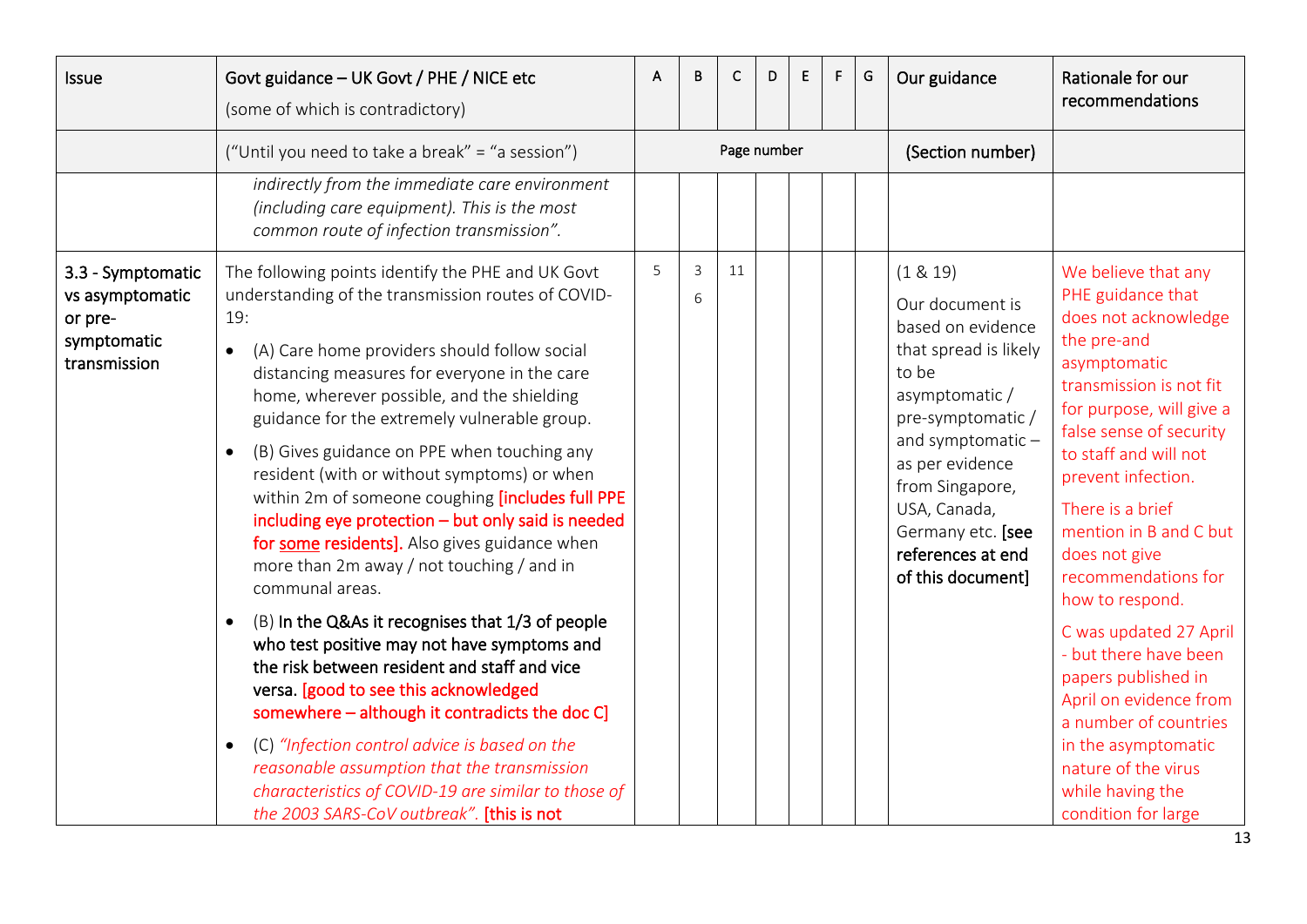| <b>Issue</b> | Govt guidance - UK Govt / PHE / NICE etc<br>(some of which is contradictory)                                                                                                                                                                                                                                                                                                                                                                                                                                                                                                              | A | B | C           | D | E | F | G | Our guidance     | Rationale for our<br>recommendations                                     |
|--------------|-------------------------------------------------------------------------------------------------------------------------------------------------------------------------------------------------------------------------------------------------------------------------------------------------------------------------------------------------------------------------------------------------------------------------------------------------------------------------------------------------------------------------------------------------------------------------------------------|---|---|-------------|---|---|---|---|------------------|--------------------------------------------------------------------------|
|              | ("Until you need to take a break" = "a session")                                                                                                                                                                                                                                                                                                                                                                                                                                                                                                                                          |   |   | Page number |   |   |   |   | (Section number) |                                                                          |
|              | reasonable based on the evidence on<br>asymptomatic and pre-symptomatic positive<br>cases]                                                                                                                                                                                                                                                                                                                                                                                                                                                                                                |   |   |             |   |   |   |   |                  | proportions of infected<br>cases in care homes<br>and homeless shelters. |
|              | (C) "The incubation period is from 1 to 14 days<br>(median 5 days). Assessment of the clinical and<br>epidemiological characteristics of COVID-19 cases<br>suggests that, similar to SARS, most patients will<br>not be infectious until the onset of symptoms. In<br>most cases, individuals are usually considered<br>infectious while they have symptoms; how<br>infectious individuals are, depends on the severity<br>of their symptoms and stage of their illness". [this<br>is not reasonable based on the evidence on<br>asymptomatic and pre-symptomatic positive<br>cases]      |   |   |             |   |   |   |   |                  |                                                                          |
|              | (C) "The median time from symptom onset to<br>clinical recovery for mild cases is approximately 2<br>weeks and is 3 to 6 weeks for severe or critical<br>cases. There have been case reports that suggest<br>possible infectivity prior to the onset of<br>symptoms, with detection of SARS-CoV-2 RNA in<br>some individuals before the onset of symptoms".<br>[good that it is acknowledged - but they don't<br>suggest what to do about it]<br>(C) "Further study is required to determine the<br>frequency, importance and impact of<br>asymptomatic and pre-symptomatic infection, in |   |   |             |   |   |   |   |                  |                                                                          |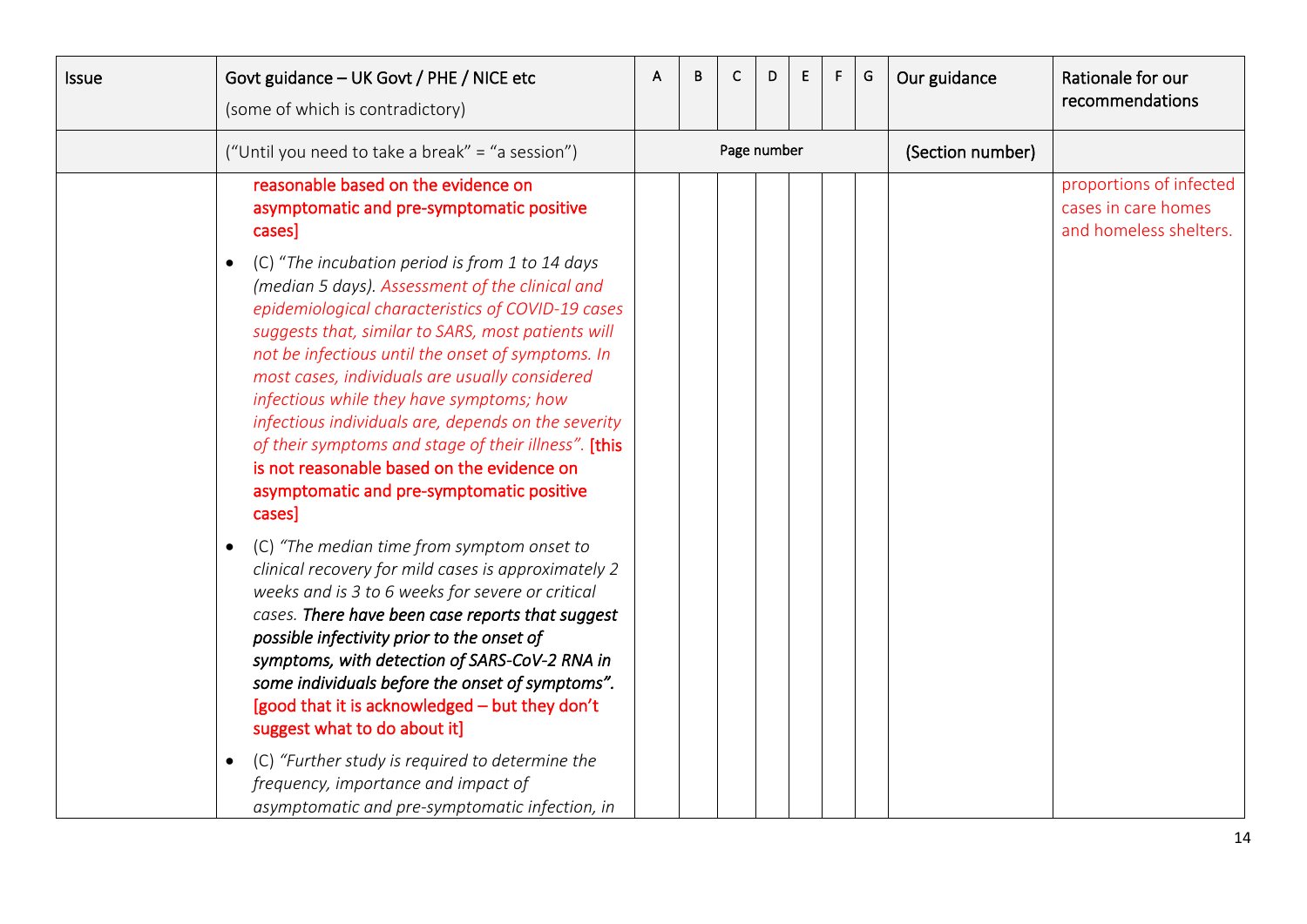<span id="page-14-0"></span>

| <b>Issue</b>                                              | Govt guidance - UK Govt / PHE / NICE etc<br>(some of which is contradictory)                                                                                                                                                                                                                                                                                                                                                                                                                                                                                                                                                                                                                                                                                                                                                                                                                                                                                                                                                                       | A              | B | C           | D | E | F. | G | Our guidance                                                                                                                                                                                                                                                                                                                                                                                              | Rationale for our<br>recommendations                                                                                                                                                                                                                                                                                                                                                                                                                                                                  |
|-----------------------------------------------------------|----------------------------------------------------------------------------------------------------------------------------------------------------------------------------------------------------------------------------------------------------------------------------------------------------------------------------------------------------------------------------------------------------------------------------------------------------------------------------------------------------------------------------------------------------------------------------------------------------------------------------------------------------------------------------------------------------------------------------------------------------------------------------------------------------------------------------------------------------------------------------------------------------------------------------------------------------------------------------------------------------------------------------------------------------|----------------|---|-------------|---|---|----|---|-----------------------------------------------------------------------------------------------------------------------------------------------------------------------------------------------------------------------------------------------------------------------------------------------------------------------------------------------------------------------------------------------------------|-------------------------------------------------------------------------------------------------------------------------------------------------------------------------------------------------------------------------------------------------------------------------------------------------------------------------------------------------------------------------------------------------------------------------------------------------------------------------------------------------------|
|                                                           | ("Until you need to take a break" = "a session")                                                                                                                                                                                                                                                                                                                                                                                                                                                                                                                                                                                                                                                                                                                                                                                                                                                                                                                                                                                                   |                |   | Page number |   |   |    |   | (Section number)                                                                                                                                                                                                                                                                                                                                                                                          |                                                                                                                                                                                                                                                                                                                                                                                                                                                                                                       |
|                                                           | terms of transmission risks. From international<br>data, the balance of evidence is that most people<br>will have sufficiently reduced infectivity 7 days<br>after the onset of symptoms". [they have ignored<br>the people who are asymptomatic and pre-<br>symptomatic]                                                                                                                                                                                                                                                                                                                                                                                                                                                                                                                                                                                                                                                                                                                                                                          |                |   |             |   |   |    |   |                                                                                                                                                                                                                                                                                                                                                                                                           |                                                                                                                                                                                                                                                                                                                                                                                                                                                                                                       |
| 3.4 - Discharge of<br>COVID+ patients<br>into a care home | (A) "As part of the national effort, the care sector<br>also plays a vital role in accepting patients as they<br>are discharged from hospital - both because<br>recuperation is better in non-acute settings, and<br>because hospitals need to have enough beds to<br>treat acutely sick patients. Residents may also be<br>admitted to a care home from a home setting.<br>Some of these patients may have COVID-19,<br>whether symptomatic or asymptomatic. All of<br>these patients can be safely cared for in a care<br>home if this guidance is followed". [but their<br>guidance is not strong enough to prevent spread]<br>(A) "If an individual has no COVID-19 symptoms<br>$\bullet$<br>or has tested positive for COVID-19 but is no<br>longer showing symptoms and has completed<br>their isolation period, then care should be<br>provided as normal". [so, what about people who<br>are asymptomatic and pre-symptomatic?]<br>(A) Negative tests are not required prior to<br>$\bullet$<br>transfers / admissions into the care home. | $\overline{4}$ |   |             |   |   |    |   | (1)<br>We do not think<br>that due to the<br>infection risks for<br>many vulnerable<br>residents, that any<br>patient who has<br>COVID+ and has<br>not had a negative<br>test, should be<br>entered into a care<br>home until that<br>negative test is<br>obtained.<br>The DHSC plan for<br>COVID-19 says that<br>if effective<br>isolation/cohorting<br>cannot be done<br>then alternative<br>quarantine | We strongly<br>recommend that it is<br>safer for the<br>government to always<br>provide alternative<br>quarantine<br>accommodation for<br>people who have been<br>discharged from<br>hospital still positive<br>with COVID to free up<br>acute care beds, rather<br>than sending them<br>into care homes,<br>where they risk<br>infecting staff and<br>residents. But we<br>understand that some<br>care homes have been<br>threatened with losing<br>funding if they do not<br>take in residents who |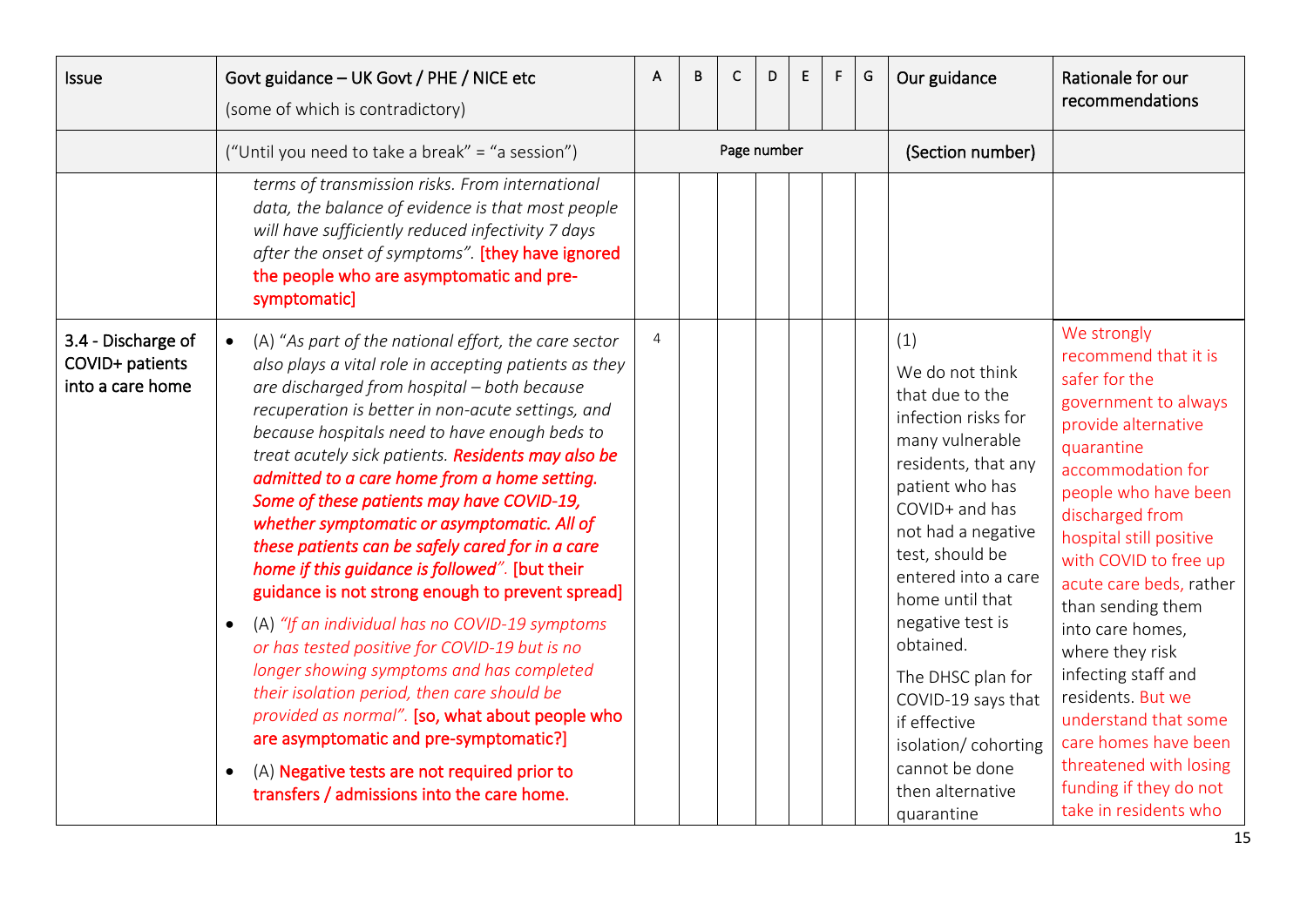| Issue | Govt guidance - UK Govt / PHE / NICE etc<br>(some of which is contradictory)                                                                                                                                                                                                                                                                                               | A | B | C           | D | E | F | G | Our guidance                                                                                                                                                                                                                                                                         | Rationale for our<br>recommendations                                                                                                                                                                                                                                                                                                                                                                                                                                                                                                                                     |
|-------|----------------------------------------------------------------------------------------------------------------------------------------------------------------------------------------------------------------------------------------------------------------------------------------------------------------------------------------------------------------------------|---|---|-------------|---|---|---|---|--------------------------------------------------------------------------------------------------------------------------------------------------------------------------------------------------------------------------------------------------------------------------------------|--------------------------------------------------------------------------------------------------------------------------------------------------------------------------------------------------------------------------------------------------------------------------------------------------------------------------------------------------------------------------------------------------------------------------------------------------------------------------------------------------------------------------------------------------------------------------|
|       | ("Until you need to take a break" = "a session")                                                                                                                                                                                                                                                                                                                           |   |   | Page number |   |   |   |   | (Section number)                                                                                                                                                                                                                                                                     |                                                                                                                                                                                                                                                                                                                                                                                                                                                                                                                                                                          |
|       | $(A -$ Annex D) – If someone is discharged from<br>hospital with no symptoms of COVID-19 then<br>they should provide 'care as normal'. If they have<br>tested positive from COVID and are no longer<br>showing symptoms and have not yet completed<br>their 14-day isolation, then they should remain in<br>room for the rest of the 14 days and staff should<br>wear PPE. |   |   |             |   |   |   |   | accommodation.<br>should be made<br>available.<br>Being in a hospital<br>increases a<br>person's risk of<br>catching COVID-19,<br>so we think any<br>new resident being<br>discharged from<br>hospital or<br>otherwise should<br>be isolated for the<br>first 14 days on<br>arrival. | have not been tested<br>or are positive:<br>https://news.sky.com/<br>story/coronavirus-<br>care-homes-faced-<br>funding-cut-if-they-<br>didnt-take-in-covid-19-<br>patients-11986578<br>It is also concerning<br>that they recommend<br>in (A) that if a person is<br>discharged from<br>hospital to a care<br>home without<br>symptoms they should<br>be provided with 'care<br>as normal'.<br>Being in a hospital<br>increases a person's<br>risk of catching COVID-<br>19, so we think any<br>new resident should<br>be isolated for the first<br>14 days on arrival. |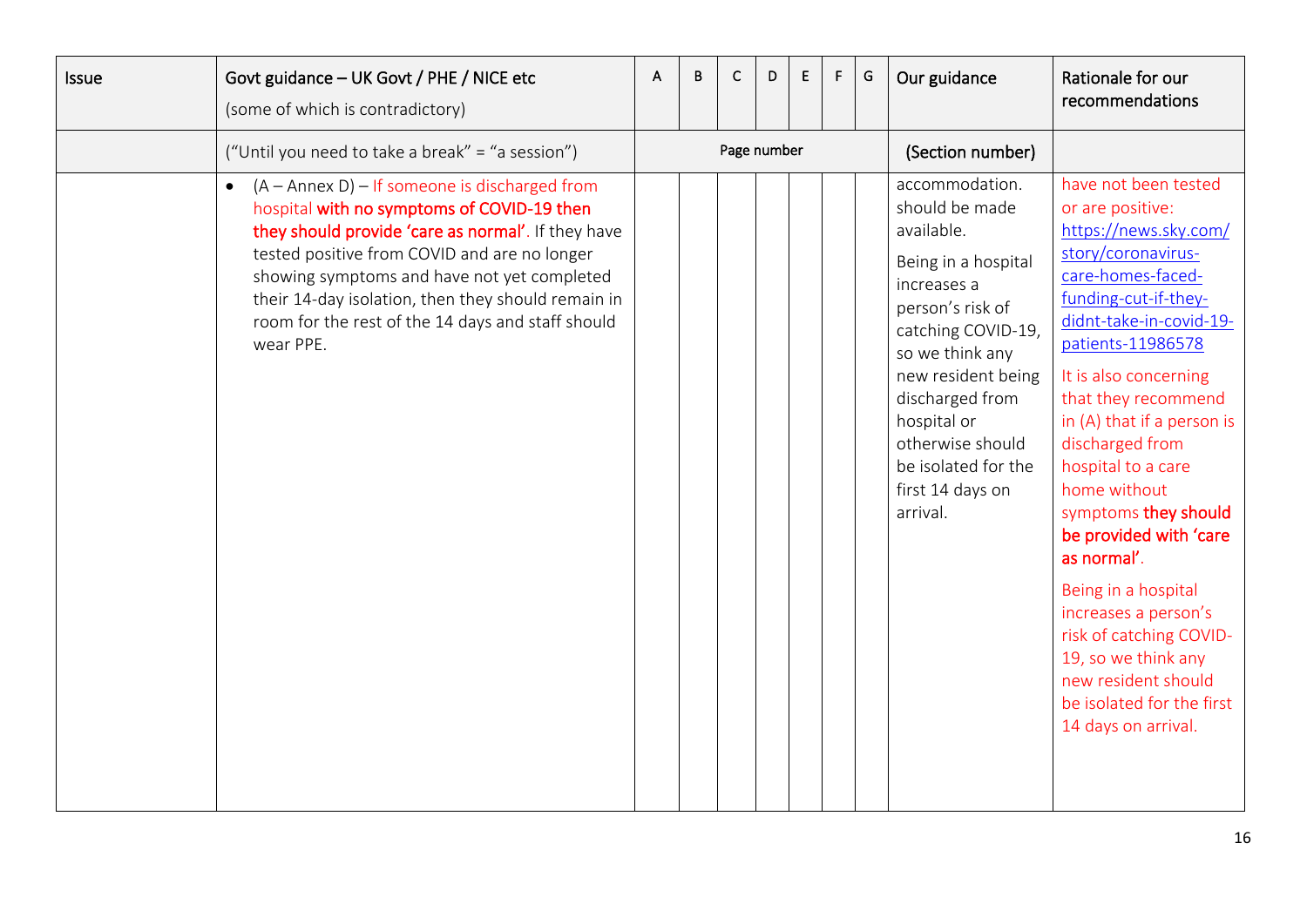<span id="page-16-1"></span><span id="page-16-0"></span>

| <b>Issue</b>                                                                    | Govt guidance - UK Govt / PHE / NICE etc<br>(some of which is contradictory)                                                                                                                                                                                                                                                                                                                                                                                                                                                                                                                                                                                                  | A  | B | C           | D | E | F. | G | Our guidance                                                                                                                                                                                                                      | Rationale for our<br>recommendations                                                                                                                                                                                                       |
|---------------------------------------------------------------------------------|-------------------------------------------------------------------------------------------------------------------------------------------------------------------------------------------------------------------------------------------------------------------------------------------------------------------------------------------------------------------------------------------------------------------------------------------------------------------------------------------------------------------------------------------------------------------------------------------------------------------------------------------------------------------------------|----|---|-------------|---|---|----|---|-----------------------------------------------------------------------------------------------------------------------------------------------------------------------------------------------------------------------------------|--------------------------------------------------------------------------------------------------------------------------------------------------------------------------------------------------------------------------------------------|
|                                                                                 | ("Until you need to take a break" = "a session")                                                                                                                                                                                                                                                                                                                                                                                                                                                                                                                                                                                                                              |    |   | Page number |   |   |    |   | (Section number)                                                                                                                                                                                                                  |                                                                                                                                                                                                                                            |
| $3.5 -$<br>Acknowledgement<br>of different<br>geriatric symptoms<br>to COVID-19 | (A) "Care homes should implement daily<br>monitoring of COVID-19 symptoms amongst<br>residents and care home staff, as residents with<br>COVID-19 may present with a new continuous<br>cough and/or high temperature. Assess each<br>resident twice daily for the development of a fever<br>(≥37.8°C), cough or shortness of breath.<br>Immediately report residents with fever or<br>respiratory symptoms to NHS 111, as outlined in<br>the section below". [This ignores that symptoms<br>for older people tend to be different to younger<br>people]                                                                                                                       | 5  |   |             |   |   |    |   | (2)<br>We have listed a<br>range of symptoms<br>that include less<br>obvious ones that<br>have been noted<br>for older people.                                                                                                    | PHE does not seem to<br>recognise the<br>differences in<br>symptoms for older<br>people and younger<br>people - older people<br>do not tend to get a<br>cough or fever.                                                                    |
| 3.6 - Allocation of<br>staff<br>responsibilities<br>within the home             | These are all positive recommendations in alignment<br>with a zoning strategy $-$ but the points are a bit<br>scattered and not emphasised in the (B) document:<br>(A) "Staff caring for symptomatic patients should<br>$\bullet$<br>also be cohorted away from other care home<br>residents and other staff, where<br>possible/practical. If possible, staff should only<br>work with either symptomatic or asymptomatic<br>residents. Where possible, staff who have had<br>confirmed COVID-19 and recovered should care<br>for COVID-19 patients. Such staff must continue<br>to follow the infection control precautions,<br>including PPE as outlined in this document". | 11 |   | 13          |   |   |    |   | (4)<br>Recommends staff<br>are allocated to<br>either green,<br>amber or red areas<br>(or green and<br>$amber + red)$ to<br>reduce risk of<br>transmission.<br>And to not mix with<br>staff from other<br>zones during<br>breaks. | The PHE makes some<br>occasional<br>recommendations<br>about allocation of<br>staff to different areas<br>with symptomatic /<br>non symptomatic<br>residents.<br>So, our<br>recommendation is<br>similar, but just stated<br>more clearly. |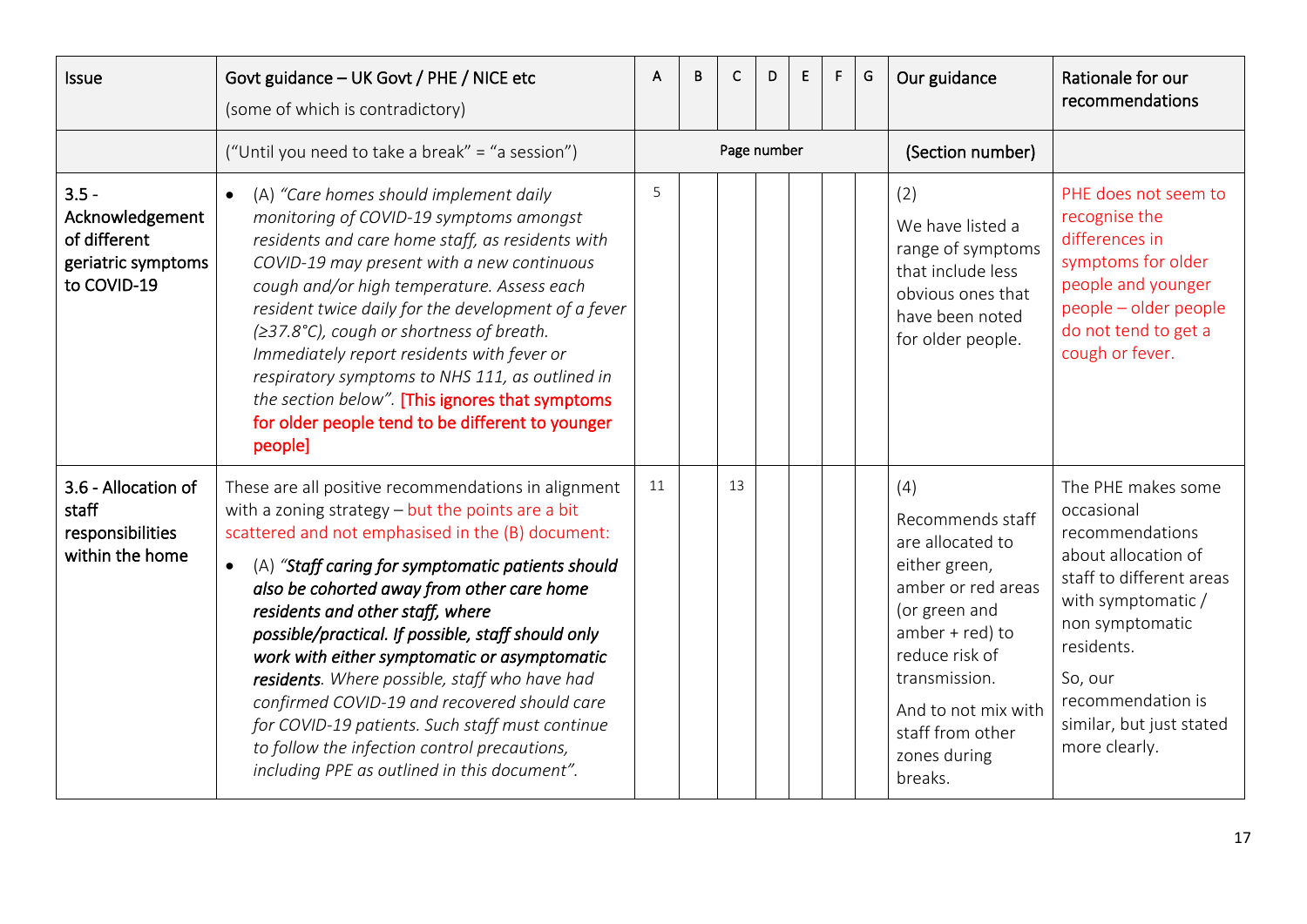<span id="page-17-0"></span>

| <b>Issue</b>                           | Govt guidance - UK Govt / PHE / NICE etc<br>(some of which is contradictory)                                                                                                                                                                                                                                                                                      | A  | B | C           | D | Е | F. | G | Our guidance                                                                                                                                       | Rationale for our<br>recommendations                                                                                                                                                              |
|----------------------------------------|-------------------------------------------------------------------------------------------------------------------------------------------------------------------------------------------------------------------------------------------------------------------------------------------------------------------------------------------------------------------|----|---|-------------|---|---|----|---|----------------------------------------------------------------------------------------------------------------------------------------------------|---------------------------------------------------------------------------------------------------------------------------------------------------------------------------------------------------|
|                                        | ("Until you need to take a break" = "a session")                                                                                                                                                                                                                                                                                                                  |    |   | Page number |   |   |    |   | (Section number)                                                                                                                                   |                                                                                                                                                                                                   |
|                                        | (C) "Assigning a dedicated team of staff to care<br>for patients in isolation/cohort rooms/areas is an<br>additional infection control measure. This should<br>be implemented whenever there are sufficient<br>levels of staff available (so as not to have a<br>negative impact on nonaffected patients' care)".                                                 |    |   |             |   |   |    |   |                                                                                                                                                    |                                                                                                                                                                                                   |
|                                        | (C) "Staff who have had confirmed COVID-19 and<br>recovered, should continue to follow the infection<br>control precautions, including personal protective<br>equipment (PPE)".                                                                                                                                                                                   |    |   |             |   |   |    |   |                                                                                                                                                    |                                                                                                                                                                                                   |
|                                        | (C) "Domestic/cleaning staff performing<br>$\bullet$<br>environmental decontamination should: a) ideally<br>be allocated to specific area(s) and not be moved<br>between COVID-19 and non-COVID-19 care areas:<br>and b) be trained in which personal protective<br>equipment (PPE) to use and the correct methods<br>of wearing, removing and disposing of PPE". |    |   |             |   |   |    |   |                                                                                                                                                    |                                                                                                                                                                                                   |
| 3.7 - Isolation vs<br>communal sitting | Presuming this means when there is a specific<br>outbreak:<br>(A - Annex H) Notes that all gatherings should be<br>cancelled and alternative arrangements to be<br>made for communal activities which incorporate<br>social distancing.                                                                                                                           | 21 |   |             |   |   |    |   | (7)<br>We recommend:<br>That at the first<br>case within a<br>care home, that<br>all communal<br>sitting and<br>activities should<br>be prohibited | Once there is a first<br>case, then we strongly<br>recommend that no<br>communal activities<br>should be permitted<br>for the period of the<br>outbreak.<br>Even when there are<br>no people with |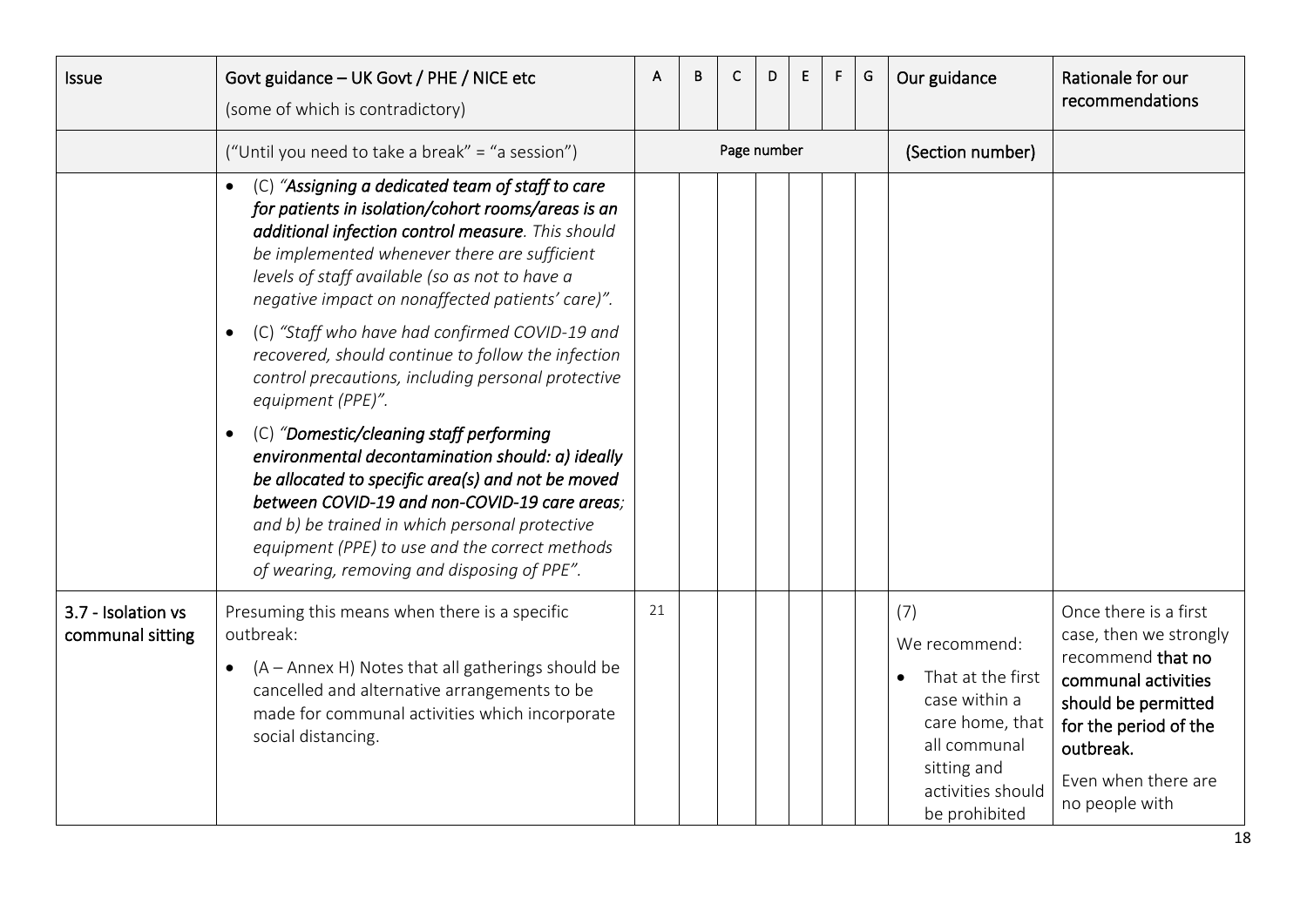| <b>Issue</b> | Govt guidance - UK Govt / PHE / NICE etc<br>(some of which is contradictory) | A | B | $\mathsf{C}$ | D. | E | F. | G | Our guidance                                                                                                                                                                                                                                                                                                                                                                                                                                         | Rationale for our<br>recommendations                                                                                                                                                                                                                                                                                                                                                                                                                                                                                                                                                                                 |
|--------------|------------------------------------------------------------------------------|---|---|--------------|----|---|----|---|------------------------------------------------------------------------------------------------------------------------------------------------------------------------------------------------------------------------------------------------------------------------------------------------------------------------------------------------------------------------------------------------------------------------------------------------------|----------------------------------------------------------------------------------------------------------------------------------------------------------------------------------------------------------------------------------------------------------------------------------------------------------------------------------------------------------------------------------------------------------------------------------------------------------------------------------------------------------------------------------------------------------------------------------------------------------------------|
|              | ("Until you need to take a break" = "a session")                             |   |   | Page number  |    |   |    |   | (Section number)                                                                                                                                                                                                                                                                                                                                                                                                                                     |                                                                                                                                                                                                                                                                                                                                                                                                                                                                                                                                                                                                                      |
|              |                                                                              |   |   |              |    |   |    |   | for 2 weeks<br>minimum - or<br>longer until<br>everyone tests<br>negative.<br>That at all<br>times, whether<br>there is a case<br>or otherwise,<br>staff should<br>have no contact<br>with anyone<br>(resident or<br>staff member)<br>without<br>wearing a mask<br>as a minimum,<br>and a higher<br>PPE level when<br>in contact with<br>any resident in<br>all zones.<br>If no outbreak,<br>then for the<br>longer-term,<br>ways to be<br>found for | symptoms, it is still<br>possible that people<br>are pre or<br>asymptomatic, and so<br>in reality the best<br>situation would be for<br>everyone to be<br>isolated in their rooms<br>all the time, as the<br>general population has<br>been in their houses<br>(although the general<br>public has been<br>allowed out for<br>exercise).<br>However, for long-<br>term well-being (in the<br>coming 12 months)<br>there needs to be<br>strategies for safe<br>socialising /<br>interaction, so we have<br>agreed that some form<br>of contact would be<br>beneficial, but it has to<br>be with strict<br>distancing. |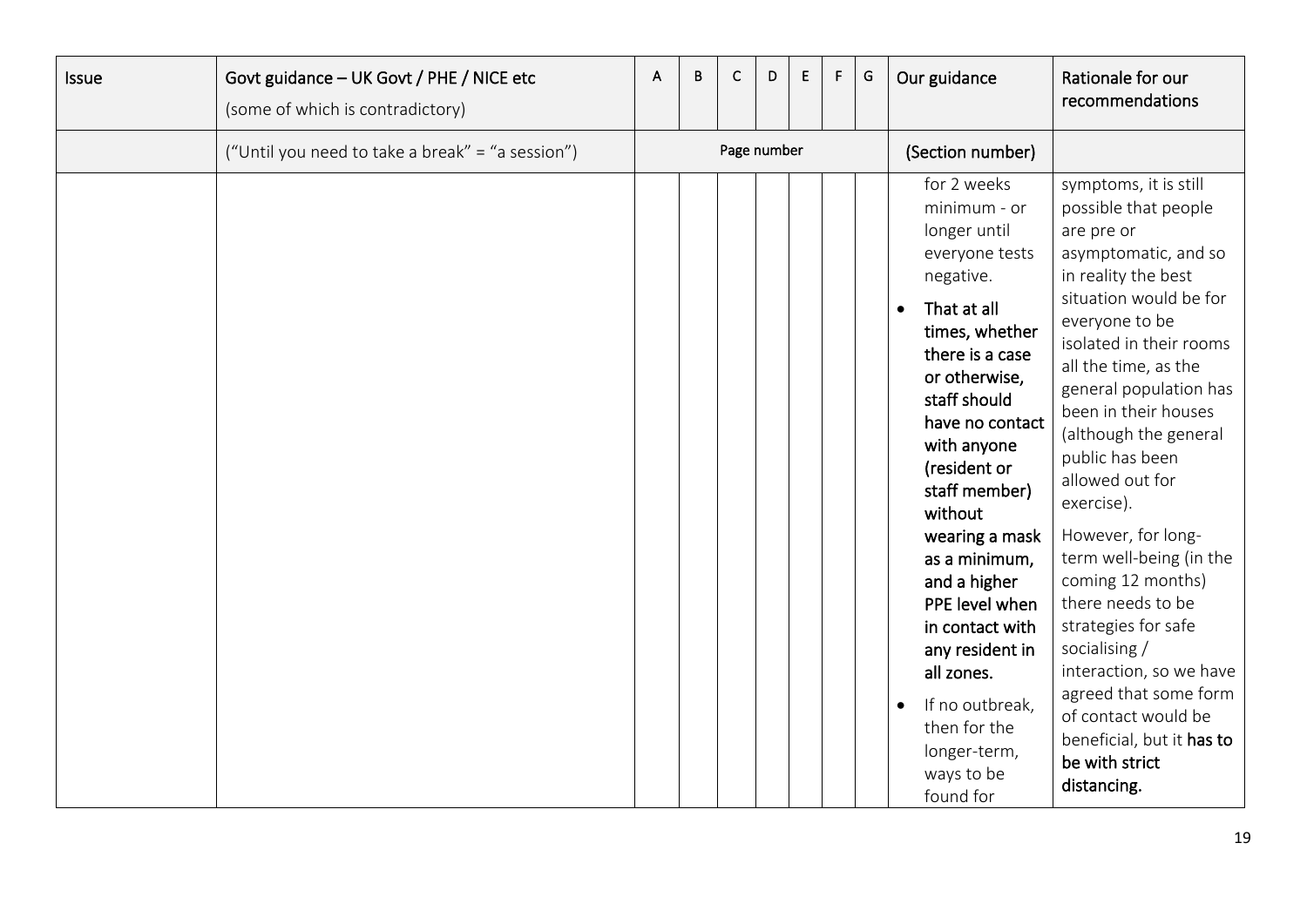<span id="page-19-1"></span><span id="page-19-0"></span>

| Issue                                | Govt guidance - UK Govt / PHE / NICE etc<br>(some of which is contradictory)                                                                                                                                                                                                                                                                                                                                                                                                                 | A | B                       | C           | D | E | F | G | Our guidance                                                                                                                                                                                         | Rationale for our<br>recommendations                                                                                                                                                                                                                                            |
|--------------------------------------|----------------------------------------------------------------------------------------------------------------------------------------------------------------------------------------------------------------------------------------------------------------------------------------------------------------------------------------------------------------------------------------------------------------------------------------------------------------------------------------------|---|-------------------------|-------------|---|---|---|---|------------------------------------------------------------------------------------------------------------------------------------------------------------------------------------------------------|---------------------------------------------------------------------------------------------------------------------------------------------------------------------------------------------------------------------------------------------------------------------------------|
|                                      | ("Until you need to take a break" = "a session")                                                                                                                                                                                                                                                                                                                                                                                                                                             |   |                         | Page number |   |   |   |   | (Section number)                                                                                                                                                                                     |                                                                                                                                                                                                                                                                                 |
|                                      |                                                                                                                                                                                                                                                                                                                                                                                                                                                                                              |   |                         |             |   |   |   |   | communal<br>sitting and<br>activities - but<br>with strict 2m<br>social<br>distancing and<br>use of windows<br>or perplex<br>sheets between<br>people to<br>reduce risk of<br>transmission.          |                                                                                                                                                                                                                                                                                 |
| 4. PPE                               |                                                                                                                                                                                                                                                                                                                                                                                                                                                                                              |   |                         |             |   |   |   |   |                                                                                                                                                                                                      |                                                                                                                                                                                                                                                                                 |
| $4.1 -$ Donning and<br>doffing areas | (B) When removing and replacing PPE, ensure<br>$\bullet$<br>you are 2 metres away from residents and other<br>staff - see Donning and Doffing of PPE video<br>www.gov.uk/government/publications/covid-19-<br>how-to-work-safely-in-carehomes/covid-19-<br>putting-on-and-removing-ppe-a-guide-for-care-<br>homes-video<br>(B) Your manager and yourself will need to decide<br>the best place to do this in the care home e.g.<br>have dedicated area for putting on and taking off<br>PPE. |   | $\,8\,$<br>$\mathsf{q}$ |             |   |   |   |   | (9)<br>We have<br>recommended a<br>dedicated area (or<br>areas in a big<br>home) to<br>systematise<br>process + have<br>posters to follow<br>for how to don and<br>doff + have a tap<br>and sink and | We are recommending<br>systematising the<br>process and awareness<br>moving from one zone<br>to another + correct<br>putting on/taking off<br>of PPE and to reduce<br>risk of contamination<br>of clean PPE and/or<br>multiple other surface<br>or receptacles for used<br>PPE. |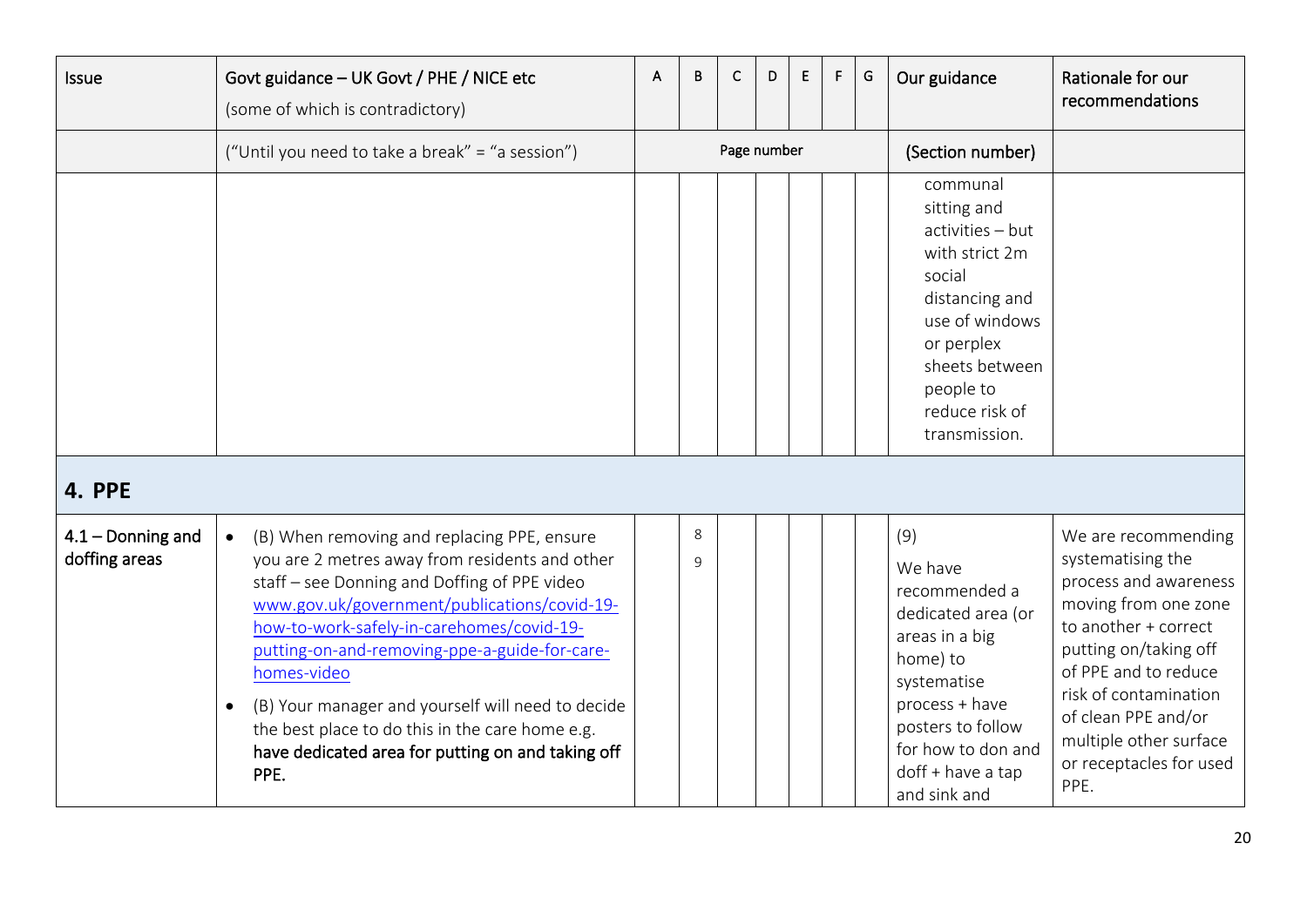<span id="page-20-1"></span><span id="page-20-0"></span>

| <b>Issue</b>                                     | Govt guidance - UK Govt / PHE / NICE etc<br>(some of which is contradictory)                                                                                                                                                                                                                              | Α  | B | C           | D                                | F | F. | G | Our guidance                                                                                                                                               | Rationale for our<br>recommendations                                                                                                                                                                                                                                                                                                                                                                                                      |
|--------------------------------------------------|-----------------------------------------------------------------------------------------------------------------------------------------------------------------------------------------------------------------------------------------------------------------------------------------------------------|----|---|-------------|----------------------------------|---|----|---|------------------------------------------------------------------------------------------------------------------------------------------------------------|-------------------------------------------------------------------------------------------------------------------------------------------------------------------------------------------------------------------------------------------------------------------------------------------------------------------------------------------------------------------------------------------------------------------------------------------|
|                                                  | ("Until you need to take a break" = "a session")                                                                                                                                                                                                                                                          |    |   | Page number |                                  |   |    |   | (Section number)                                                                                                                                           |                                                                                                                                                                                                                                                                                                                                                                                                                                           |
|                                                  |                                                                                                                                                                                                                                                                                                           |    |   |             |                                  |   |    |   | containers for<br>waste and used<br>PPE.                                                                                                                   |                                                                                                                                                                                                                                                                                                                                                                                                                                           |
| 4.2 - Donning and<br>doffing processes           | (B) When removing and replacing PPE ensure you<br>are 2 metres away from residents and other staff<br>- see Donning and Doffing of PPE video<br>www.gov.uk/government/publications/covid-19-<br>how-to-work-safely-in-carehomes/covid-19-<br>putting-on-and-removing-ppe-a-guide-for-care-<br>homes-video |    | 8 |             |                                  |   |    |   | (16)<br>Same as PHE<br>guidance except to<br>add in additional<br>hand-washing step<br>before removing<br>goggles/visor. Ours<br>aligns with the<br>CDC's. | To prevent risk of<br>contamination on face<br>when removing mask<br>and goggles/visor.<br>Note that with the<br>recommendation to<br>only remove apron<br>and gloves (and not<br>mask and eye<br>protection) between<br>each resident who you<br>have direct contact<br>with (in scenario<br>where not enough<br>PPE), there is a need to<br>keep on your mask and<br>eye protection, and<br>this complicates the<br>doffing procedures. |
| 4.3 - PPE - Use of<br>gloves,<br>handwashing and | (A) States washing hands with soap and water<br>$\bullet$<br>needed after contact with resident, removal of<br>PPE and cleaning if equipment and the<br>environment                                                                                                                                       | 17 | 6 |             | T <sub>2</sub><br>T <sub>4</sub> |   |    | 3 | (3)<br>We are stressing<br>the need for<br>alcohol gel to be                                                                                               | Gloves on hand-<br>washing is a lesson<br>from successes in the<br>SARS outbreak and                                                                                                                                                                                                                                                                                                                                                      |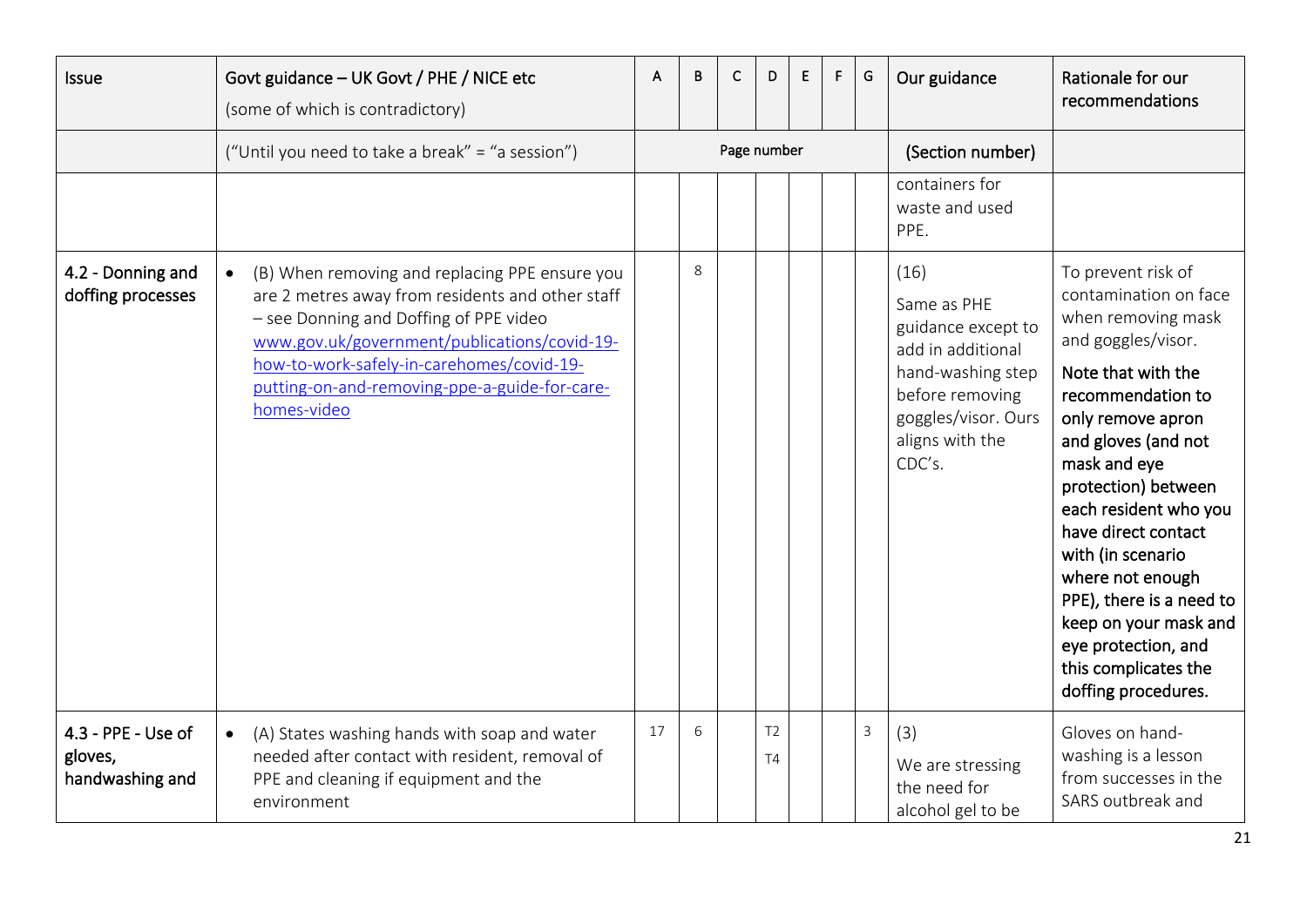| <b>Issue</b>               | Govt guidance - UK Govt / PHE / NICE etc<br>(some of which is contradictory)                                                                                                                                                                                                                                                                                                                                                                                                                                                                                                                                                                                                                                                                                                                                                                                                                                                                                                                                                                                                                                                                                                                                                                                       | A | B | C           | D | E. | F | G | Our guidance                                                                                                                                                                                                                                                                                                                                                                                                                                                                                      | Rationale for our<br>recommendations                                                                                                                                                                                                                                                                                                                                                                                                                                                                     |
|----------------------------|--------------------------------------------------------------------------------------------------------------------------------------------------------------------------------------------------------------------------------------------------------------------------------------------------------------------------------------------------------------------------------------------------------------------------------------------------------------------------------------------------------------------------------------------------------------------------------------------------------------------------------------------------------------------------------------------------------------------------------------------------------------------------------------------------------------------------------------------------------------------------------------------------------------------------------------------------------------------------------------------------------------------------------------------------------------------------------------------------------------------------------------------------------------------------------------------------------------------------------------------------------------------|---|---|-------------|---|----|---|---|---------------------------------------------------------------------------------------------------------------------------------------------------------------------------------------------------------------------------------------------------------------------------------------------------------------------------------------------------------------------------------------------------------------------------------------------------------------------------------------------------|----------------------------------------------------------------------------------------------------------------------------------------------------------------------------------------------------------------------------------------------------------------------------------------------------------------------------------------------------------------------------------------------------------------------------------------------------------------------------------------------------------|
|                            | ("Until you need to take a break" = "a session")                                                                                                                                                                                                                                                                                                                                                                                                                                                                                                                                                                                                                                                                                                                                                                                                                                                                                                                                                                                                                                                                                                                                                                                                                   |   |   | Page number |   |    |   |   | (Section number)                                                                                                                                                                                                                                                                                                                                                                                                                                                                                  |                                                                                                                                                                                                                                                                                                                                                                                                                                                                                                          |
| handwashing with<br>gloves | (A) It states alcohol-based hand rub should be in<br>$\bullet$<br>prominent places 'where possible' [this is not<br>enough]<br>(B) States that gloves should be single use and<br>thrown away after completion of a procedure or<br>task and after each resident. Plus, to care not to<br>touch the mouth or eyes when wearing gloves.<br>(B) Mentions that handwashing must be<br>$\bullet$<br>performed immediately before every episode of<br>care and after any activity or contact that<br>potentially results in your hands being<br>contaminated. This includes removal of PPE,<br>equipment decontamination and waste handling.<br>(C) "If wearing an apron rather than a gown (bare<br>$\bullet$<br>below the elbows), and it is known or possible<br>that forearms have been exposed to respiratory<br>secretions (for example cough droplets) or other<br>body fluids, hand washing should be extended to<br>include both forearms. Wash the forearms first<br>and then wash the hands".<br>(G) States that gloves cannot be re-used.<br>$\bullet$<br>(G) Further work is being done on validating<br>$\bullet$<br>methods to safely reprocess masks and fluid<br>repellent gowns is under way and future updates<br>will be circulated when available. |   |   |             |   |    |   |   | throughout the<br>care home<br>including both<br>sides of every<br>residents' room<br>door.<br>We have<br>emphasised the<br>need for more<br>handwashing /<br>hand gelling while<br>gloves are on in<br>between touching<br>objects, as well as<br>when gloves are<br>off. This is not<br>mentioned in PHE<br>guidance.<br>We are<br>recommending<br>that they should be<br>changed between<br>people who you<br>have had direct<br>contact with. Plus,<br>that the standard<br>disposable gloves | based on basic<br>understanding of<br>transmission risks. We<br>are concerned that the<br>PHE guidance that<br>does not focus on this<br>gives staff a false sense<br>of security when<br>wearing PPE,<br>particularly gloves and<br>feel they can touch<br>anything they like and<br>be safe/not transmit<br>the virus.<br>The recommendation<br>for re-use of rubber<br>gloves for cleaners is<br>to enable the nitrile<br>gloves to be available<br>for the care staff. We<br>did the same for Ebola. |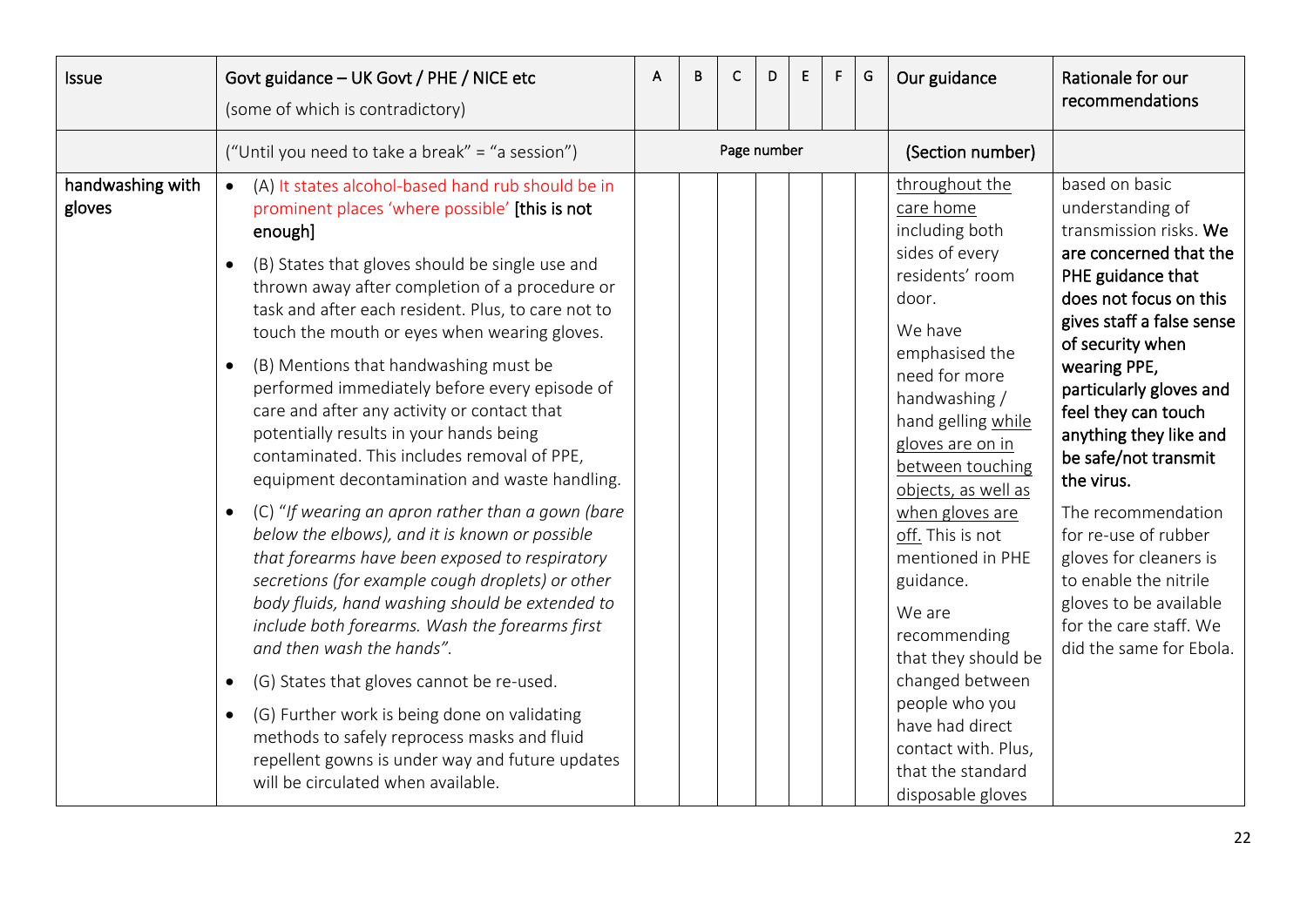<span id="page-22-0"></span>

| <b>Issue</b>                   | Govt guidance - UK Govt / PHE / NICE etc<br>(some of which is contradictory)                                                                                                                                                                                                                                                                                     | A | B | C           | D                           | E | F. | G | Our guidance                                                                                                                                                                                                                                                                                                    | Rationale for our<br>recommendations                                                                                                                                                              |
|--------------------------------|------------------------------------------------------------------------------------------------------------------------------------------------------------------------------------------------------------------------------------------------------------------------------------------------------------------------------------------------------------------|---|---|-------------|-----------------------------|---|----|---|-----------------------------------------------------------------------------------------------------------------------------------------------------------------------------------------------------------------------------------------------------------------------------------------------------------------|---------------------------------------------------------------------------------------------------------------------------------------------------------------------------------------------------|
|                                | ("Until you need to take a break" = "a session")                                                                                                                                                                                                                                                                                                                 |   |   | Page number |                             |   |    |   | (Section number)                                                                                                                                                                                                                                                                                                |                                                                                                                                                                                                   |
|                                |                                                                                                                                                                                                                                                                                                                                                                  |   |   |             |                             |   |    |   | should not be re-<br>used. This is the<br>same as PHE<br>guidance.<br>We are though<br>recommending<br>that cleaners can<br>use rubber gloves<br>to minimise use of<br>the nitrile gloves,<br>and that the rubber<br>gloves can be re-<br>used after soaking<br>in chlorine. This is<br>not in PHE<br>guidance. |                                                                                                                                                                                                   |
| $4.4 - PPE - Use of$<br>aprons | (B) States that aprons should be single use and<br>thrown away after completion of a procedure or<br>task and after each resident. Plus, to care not to<br>touch the mouth or eyes when wearing gloves.<br>(G) States that gowns cannot be re-used.<br>$\bullet$<br>(A) and $(C)$ – also has similar recommendations<br>$\bullet$<br>on aprons not to be re-used |   | 6 |             | T <sub>2</sub><br><b>T4</b> |   |    | 3 | (9)<br>We are<br>recommending<br>that aprons should<br>be changed<br>between people<br>who you have had<br>direct contact with.<br>Plus, that<br>disposable aprons                                                                                                                                              | Use of rubber gloves<br>to minimise use of the<br>nitrile gloves where<br>stocks are low, and<br>that the rubber gloves<br>can be re-used if<br>disinfected in chlorine<br>(as we did for Ebola). |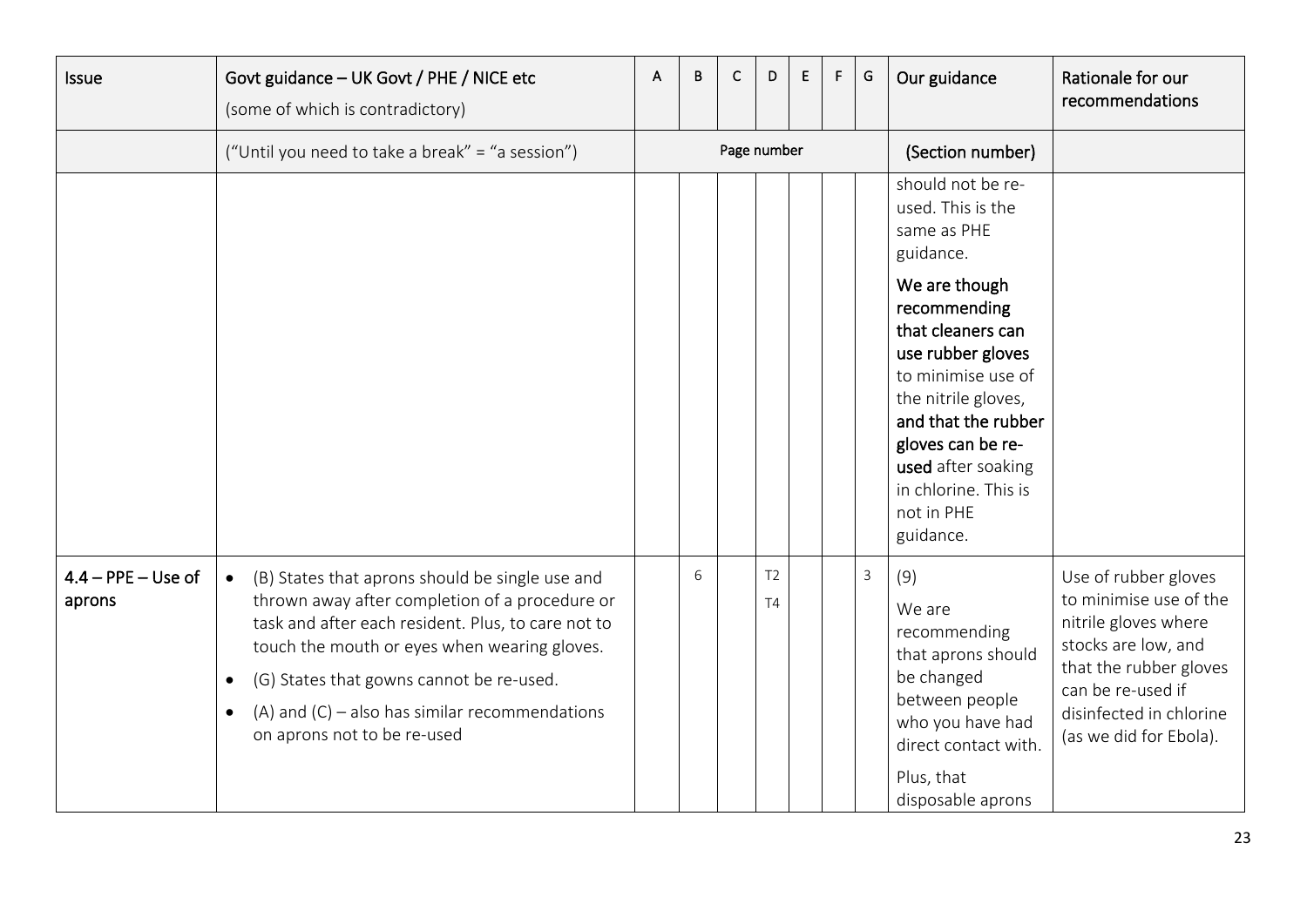<span id="page-23-0"></span>

| Issue                            | Govt guidance - UK Govt / PHE / NICE etc<br>(some of which is contradictory)                                                                                                                                                                                                                                                                                                                                                                                                                                                                                                                                                      | A | B                        | C           | D                    | Ε | F | G      | Our guidance                                                                                                                                                                                                                                 | Rationale for our<br>recommendations                                                                                                                                                                                                                                                                                                                   |
|----------------------------------|-----------------------------------------------------------------------------------------------------------------------------------------------------------------------------------------------------------------------------------------------------------------------------------------------------------------------------------------------------------------------------------------------------------------------------------------------------------------------------------------------------------------------------------------------------------------------------------------------------------------------------------|---|--------------------------|-------------|----------------------|---|---|--------|----------------------------------------------------------------------------------------------------------------------------------------------------------------------------------------------------------------------------------------------|--------------------------------------------------------------------------------------------------------------------------------------------------------------------------------------------------------------------------------------------------------------------------------------------------------------------------------------------------------|
|                                  | ("Until you need to take a break" = "a session")                                                                                                                                                                                                                                                                                                                                                                                                                                                                                                                                                                                  |   |                          | Page number |                      |   |   |        | (Section number)                                                                                                                                                                                                                             |                                                                                                                                                                                                                                                                                                                                                        |
|                                  |                                                                                                                                                                                                                                                                                                                                                                                                                                                                                                                                                                                                                                   |   |                          |             |                      |   |   |        | should not be re-<br>used. This is the<br>same as PHE<br>guidance.<br>We are however<br>recommending<br>that heavy duty<br>aprons can be<br>reused if<br>disinfected by<br>soaking in chlorine<br>solution as noted.                         |                                                                                                                                                                                                                                                                                                                                                        |
| 4.5 - PPE - Use of<br>face masks | The guidance on use of masks is a bit mixed:<br>(B) It recognises that surgical masks and fluid<br>repellent surgical masks (FRSM) are to protect<br>both the staff and the resident.<br>(B) States that the mask can be used continuously<br>$\bullet$<br>while providing care between patients, until you<br>take a break in duties or at the end of your shift.<br>(B) "There is no evidence to suggest that<br>$\bullet$<br>replacing face masks and eye protection between<br>each resident would reduce risk of infection to<br>you. In fact, there may be more risk to you by<br>repeatedly changing your face mask or eye |   | 6<br>$\overline{7}$<br>8 | 32<br>37    | T <sub>2</sub><br>T4 |   |   | 5<br>6 | (9)<br>We are<br>recommending<br>that ideally masks<br>should be changed,<br>after you have had<br>direct contact with<br>a resident.<br>But that they can<br>be used for a<br>session in the same<br>zone, if stocks are<br>too low for new | It is better to change<br>the mask between<br>each resident when in<br>contact with them,<br>wherever possible, as<br>you do not know if<br>they have COVID or<br>otherwise.<br>However, the mask<br>itself does not touch<br>the resident and hence<br>it does not pose as<br>much risk for the next<br>resident, as gloves or<br>apron. So, we agree |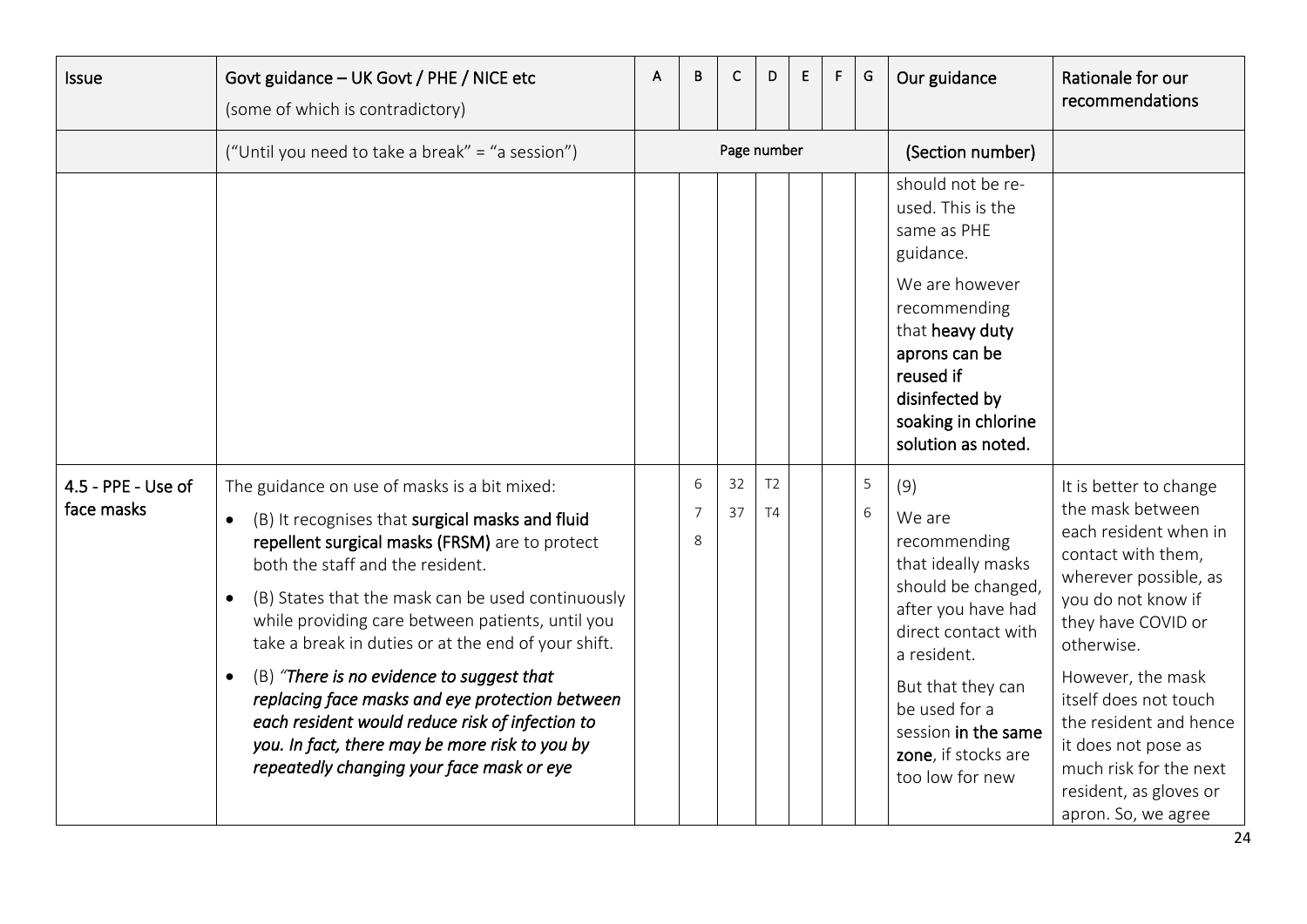| <b>Issue</b> | Govt guidance - UK Govt / PHE / NICE etc<br>(some of which is contradictory)                                                                                                                                                                                                                                                                                                                                                                                                                                                                                                                                                                                                                                                                                                                                                                                                                                                                                                                                                                                                                                                                                                                                                                                     | А | В | C           | D | E | F. | G | Our guidance                                                                                                                                                                                                                                | Rationale for our<br>recommendations                                                                                                                                                                                                                                                                                                                                                                                                                     |
|--------------|------------------------------------------------------------------------------------------------------------------------------------------------------------------------------------------------------------------------------------------------------------------------------------------------------------------------------------------------------------------------------------------------------------------------------------------------------------------------------------------------------------------------------------------------------------------------------------------------------------------------------------------------------------------------------------------------------------------------------------------------------------------------------------------------------------------------------------------------------------------------------------------------------------------------------------------------------------------------------------------------------------------------------------------------------------------------------------------------------------------------------------------------------------------------------------------------------------------------------------------------------------------|---|---|-------------|---|---|----|---|---------------------------------------------------------------------------------------------------------------------------------------------------------------------------------------------------------------------------------------------|----------------------------------------------------------------------------------------------------------------------------------------------------------------------------------------------------------------------------------------------------------------------------------------------------------------------------------------------------------------------------------------------------------------------------------------------------------|
|              | ("Until you need to take a break" = "a session")                                                                                                                                                                                                                                                                                                                                                                                                                                                                                                                                                                                                                                                                                                                                                                                                                                                                                                                                                                                                                                                                                                                                                                                                                 |   |   | Page number |   |   |    |   | (Section number)                                                                                                                                                                                                                            |                                                                                                                                                                                                                                                                                                                                                                                                                                                          |
|              | protection as this may involve touching your face<br>unnecessarily".<br>(B) "You can wear the same face mask between<br>$\bullet$<br>residents whether or not they have symptoms of<br>COVID-19". [this should depend on the order in<br>which you see them $-$ it would not be good to<br>wear any PPE after seeing a person with COVID<br>and then to a person without it $-$ but the other<br>way around does not pose so much risk].<br>(B) Also remove and replace if damaged, soiled,<br>damp, uncomfortable, difficult to breathe<br>through<br>(B) Do not dangle around your neck or put in a<br>surface for later use<br>(B and G): The Health and Safety Executive<br>recommends that where face masks are to be re-<br>used (ones with elastic ear hooks) you should do<br>the following: a) carefully fold your face mask so<br>the outside surface is folded inward and against<br>itself to reduce likelihood of contact with the<br>outer surface during storage; b) store the folded<br>mask between uses in a clean sealable bag/box<br>which is marked with your name and stored in a<br>well-defined place; c) practice good hand hygiene<br>before and after removal. [it is acknowledged<br>that the availability of PPE is challenging and |   |   |             |   |   |    |   | ones between each<br>resident.<br>If PPE stocks are<br>very low, we are<br>recommending<br>that FFP2/N95 kind<br>of masks can be re-<br>used but have<br>given a link to the<br>CDC<br>recommendation<br>for how they<br>should be re-used. | with the PHE that use<br>for sessions within<br>zones should be<br>permissible.<br>It is however more<br>difficult to change an<br>apron if a mask and<br>visor or goggles remain<br>on, so this adds a<br>complication.<br>For re-use at a later<br>time, then this only<br>applies for FFP2/N95<br>masks and not the<br>surgical or FRSM<br>masks.<br>We also feel that the<br>CDC guidance for re-<br>using masks is better<br>than the HSE guidance. |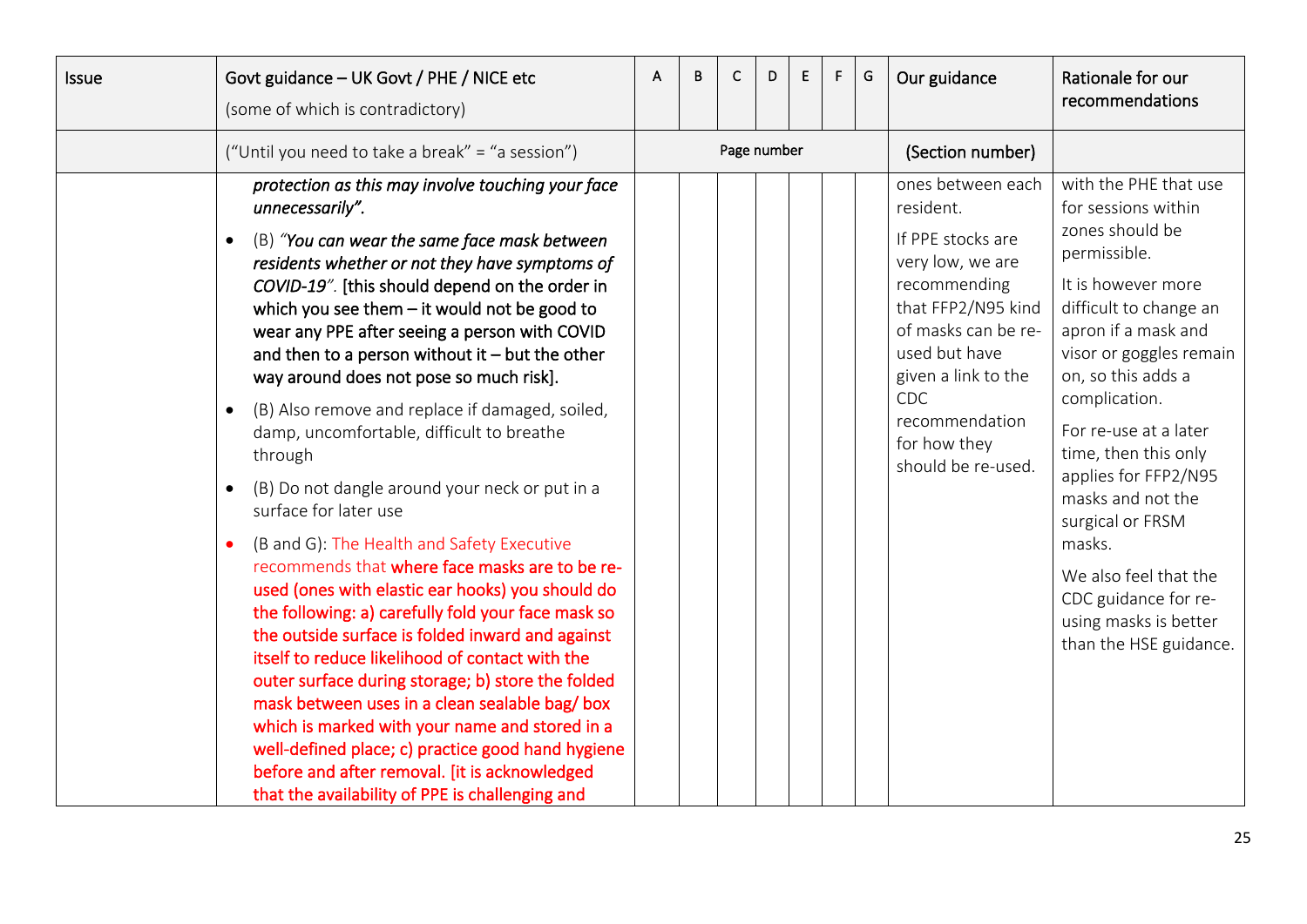| <b>Issue</b> | Govt guidance - UK Govt / PHE / NICE etc<br>(some of which is contradictory)                                                                                                                                                                                                                                                                                                                                                                                    | B | C           | D | E. | F. | G | Our guidance     | Rationale for our<br>recommendations |
|--------------|-----------------------------------------------------------------------------------------------------------------------------------------------------------------------------------------------------------------------------------------------------------------------------------------------------------------------------------------------------------------------------------------------------------------------------------------------------------------|---|-------------|---|----|----|---|------------------|--------------------------------------|
|              | ("Until you need to take a break" = "a session")                                                                                                                                                                                                                                                                                                                                                                                                                |   | Page number |   |    |    |   | (Section number) |                                      |
|              | hence why the re-use of masks is being<br>promoted, but one challenge with this method is<br>that the mask may be wet / damp and hence risks<br>not drying when in a sealed bag or box. There are<br>also risks that the virus still remains on it, so<br>there is some risk of contamination when<br>handling. The CDC guidance of having a number<br>of masks that mean they are left for the natural<br>virus die off responds to this issue before re-use]. |   |             |   |    |    |   |                  |                                      |
|              | (C) "A fluid resistant (Type IIR) surgical facemask<br>(FRSM) should be worn whenever a health and<br>social care worker enters or is present inpatient<br>area (for example, ward) containing possible or<br>confirmed COVID-19 cases, whether or not<br>involved in direct patient care. For undertaking<br>any direct patient care, disposable gloves, aprons<br>and eye protection should be worn".                                                         |   |             |   |    |    |   |                  |                                      |
|              | (C.) "FRSMs are for single use or single session use<br>(section 5.6) and then must be discarded. The<br>FRSM should be discarded and replaced and NOT<br>be subject to continued use in any of the<br>circumstances outlined for respirators".<br>[contradicts the statement above from the HSE]                                                                                                                                                               |   |             |   |    |    |   |                  |                                      |
|              | (G) There is insufficient evidence to consider<br>homemade masks or cloth masks in health and<br>care settings.                                                                                                                                                                                                                                                                                                                                                 |   |             |   |    |    |   |                  |                                      |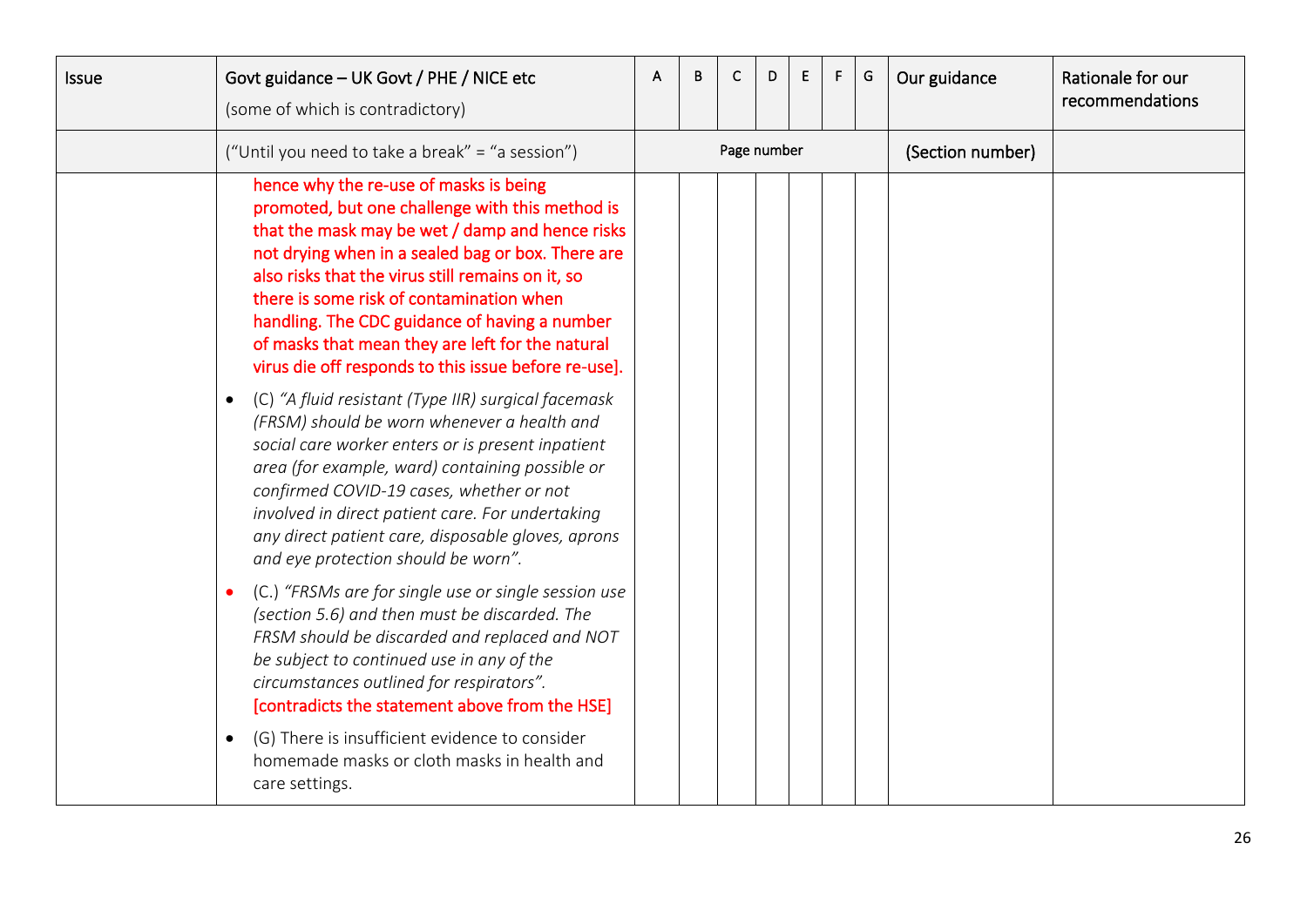<span id="page-26-0"></span>

| Issue                                  | Govt guidance - UK Govt / PHE / NICE etc<br>(some of which is contradictory)                                                                                                                                                                                                                                                                                                                                                                                                                                                                                                                                                                                                                                                                                                                                                                                                                                                                                                                                                                                                    | A | B                   | C           | D | E | F. | G | Our guidance                                                                                                                                                                                                                                                                                                                                                                                                                                                                                                | Rationale for our<br>recommendations                                                    |
|----------------------------------------|---------------------------------------------------------------------------------------------------------------------------------------------------------------------------------------------------------------------------------------------------------------------------------------------------------------------------------------------------------------------------------------------------------------------------------------------------------------------------------------------------------------------------------------------------------------------------------------------------------------------------------------------------------------------------------------------------------------------------------------------------------------------------------------------------------------------------------------------------------------------------------------------------------------------------------------------------------------------------------------------------------------------------------------------------------------------------------|---|---------------------|-------------|---|---|----|---|-------------------------------------------------------------------------------------------------------------------------------------------------------------------------------------------------------------------------------------------------------------------------------------------------------------------------------------------------------------------------------------------------------------------------------------------------------------------------------------------------------------|-----------------------------------------------------------------------------------------|
|                                        | ("Until you need to take a break" = "a session")                                                                                                                                                                                                                                                                                                                                                                                                                                                                                                                                                                                                                                                                                                                                                                                                                                                                                                                                                                                                                                |   |                     | Page number |   |   |    |   | (Section number)                                                                                                                                                                                                                                                                                                                                                                                                                                                                                            |                                                                                         |
| 4.6 - PPE - Use of<br>goggles / visors | (B) [Bit confusing re continued use or re-use as it<br>$\bullet$<br>states you can use the eye protection<br>continuously while providing care, until you need<br>to take a break between duties. But then it says it<br>must be decontaminated between uses].<br>(B) Also remove and replace if damaged, soiled,<br>$\bullet$<br>damp, uncomfortable, difficult to breathe<br>through<br>(B) Do not dangle around your neck or put in a<br>$\bullet$<br>surface for later use<br>(C) "For direct care of possible or confirmed cases<br>$\bullet$<br>in facilities such as care homes, mental health<br>inpatient units, learning disability and autism<br>residential units, hospices, prisons and other<br>overnight care units, plastic aprons, FRSMs and<br>gloves should be used. Need for eye protection is<br>subject to risk assessment (section 5.7) meaning<br>dependent on whether the nature of care and<br>whether the individual symptoms present risk of<br>droplet transmission. For further information,<br>refer to guidance on residential care provision". |   | $\overline{7}$<br>8 | 35          |   |   |    |   | (9)<br>We are<br>recommending<br>that ideally,<br>goggles/visors<br>should be changed<br>between residents<br>after you have had<br>direct contact with<br>a resident. But can<br>be used for a<br>session in the same<br>zone if stocks are<br>too low for<br>multiple use.<br>We are<br>recommending<br>goggles and visors<br>can be washed,<br>disinfected and<br>dried throughout<br>the day for re-use.<br>But that this should<br>be done by a<br>separate staff<br>member, rather<br>than the person | We also re-used<br>goggles / visors after<br>disinfection during the<br>Ebola response. |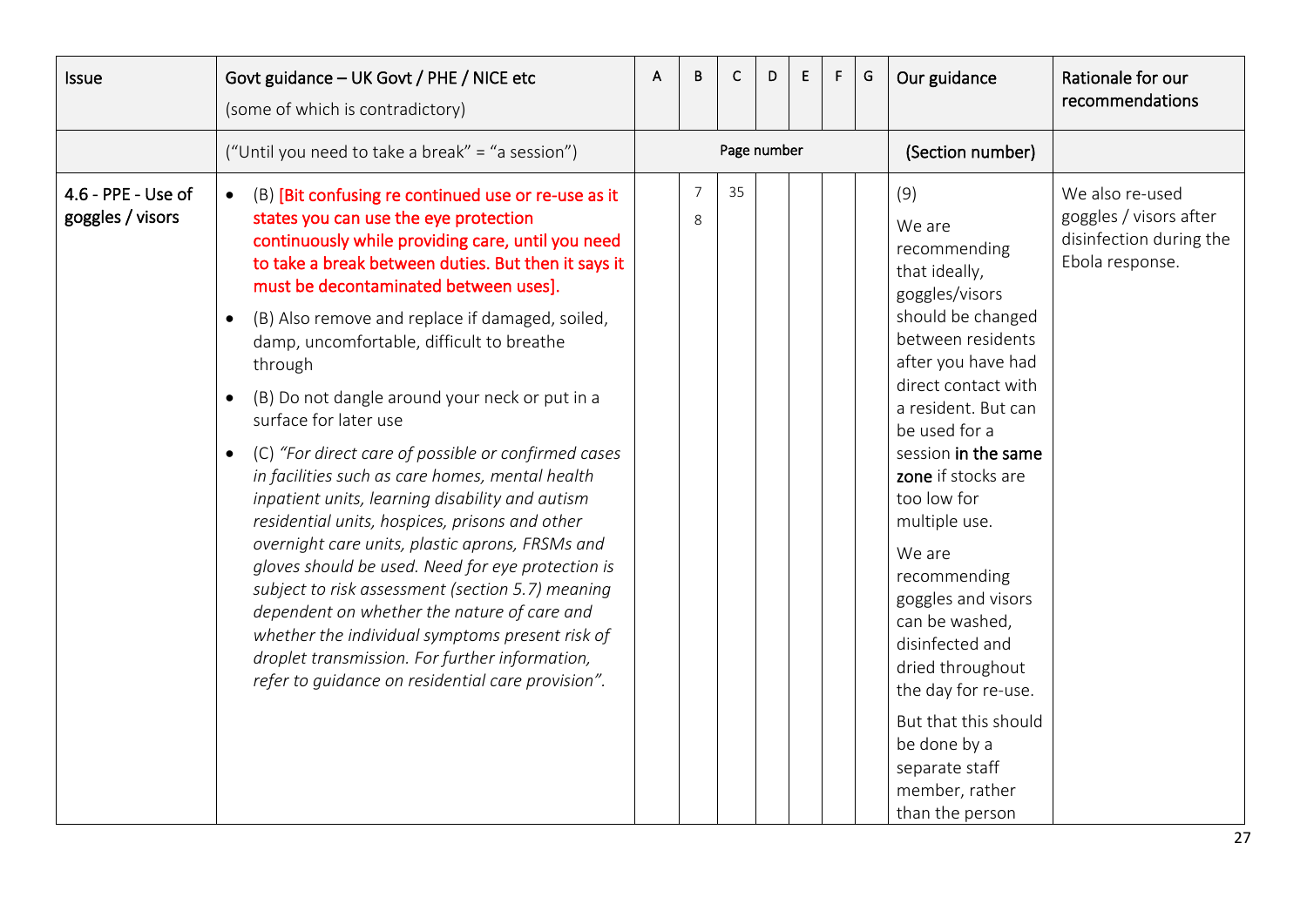<span id="page-27-0"></span>

| Issue                                      | Govt guidance - UK Govt / PHE / NICE etc<br>(some of which is contradictory)                                                                                                                                                                                                                                                                        | A | B | C           | D | Е | F. | G | Our guidance                                                                                                                                                                                                                                                                                                                                   | Rationale for our<br>recommendations                                                                                                                                                                                                                                                                                                                                                                          |
|--------------------------------------------|-----------------------------------------------------------------------------------------------------------------------------------------------------------------------------------------------------------------------------------------------------------------------------------------------------------------------------------------------------|---|---|-------------|---|---|----|---|------------------------------------------------------------------------------------------------------------------------------------------------------------------------------------------------------------------------------------------------------------------------------------------------------------------------------------------------|---------------------------------------------------------------------------------------------------------------------------------------------------------------------------------------------------------------------------------------------------------------------------------------------------------------------------------------------------------------------------------------------------------------|
|                                            | ("Until you need to take a break" = "a session")                                                                                                                                                                                                                                                                                                    |   |   | Page number |   |   |    |   | (Section number)                                                                                                                                                                                                                                                                                                                               |                                                                                                                                                                                                                                                                                                                                                                                                               |
|                                            |                                                                                                                                                                                                                                                                                                                                                     |   |   |             |   |   |    |   | themselves taking<br>them off, cleaning<br>and disinfecting<br>them and putting<br>them down and<br>back on later.                                                                                                                                                                                                                             |                                                                                                                                                                                                                                                                                                                                                                                                               |
| $4.7 - PPE - Use of$<br>gowns or lab coats | (G) Further work is being done on validating<br>methods to safely reprocess masks and fluid<br>repellent gowns and future updates will be<br>circulated when available.<br>(G) Says that alternatives to gowns are reusable<br>$\bullet$<br>gowns, reusable washable laboratory coats,<br>reusable washable patient gowns or reusable<br>coveralls. |   |   |             |   |   |    | 3 | (9)<br>We have<br>recommended that<br>long-sleeved gowns<br>or washable lab<br>coats would be<br>useful where<br>possible, with<br>laundry in house,<br>as part of PPE to<br>protect scrubs or<br>uniforms when<br>handling patients.<br>PHE have also<br>made this<br>suggestion in their<br>working safely in<br>case homes<br>document (B). | Adds another layer of<br>protection to cover the<br>scrubs or uniforms,<br>particularly when<br>handling / touching an<br>infected or suspected<br>resident, as the aprons<br>do not cover all areas<br>of the staff members<br>clothes.<br>Particularly important<br>when being near and<br>touching a COVID+<br>resident.<br>Logically most useful if<br>these coats get<br>changed when PPE is<br>changed. |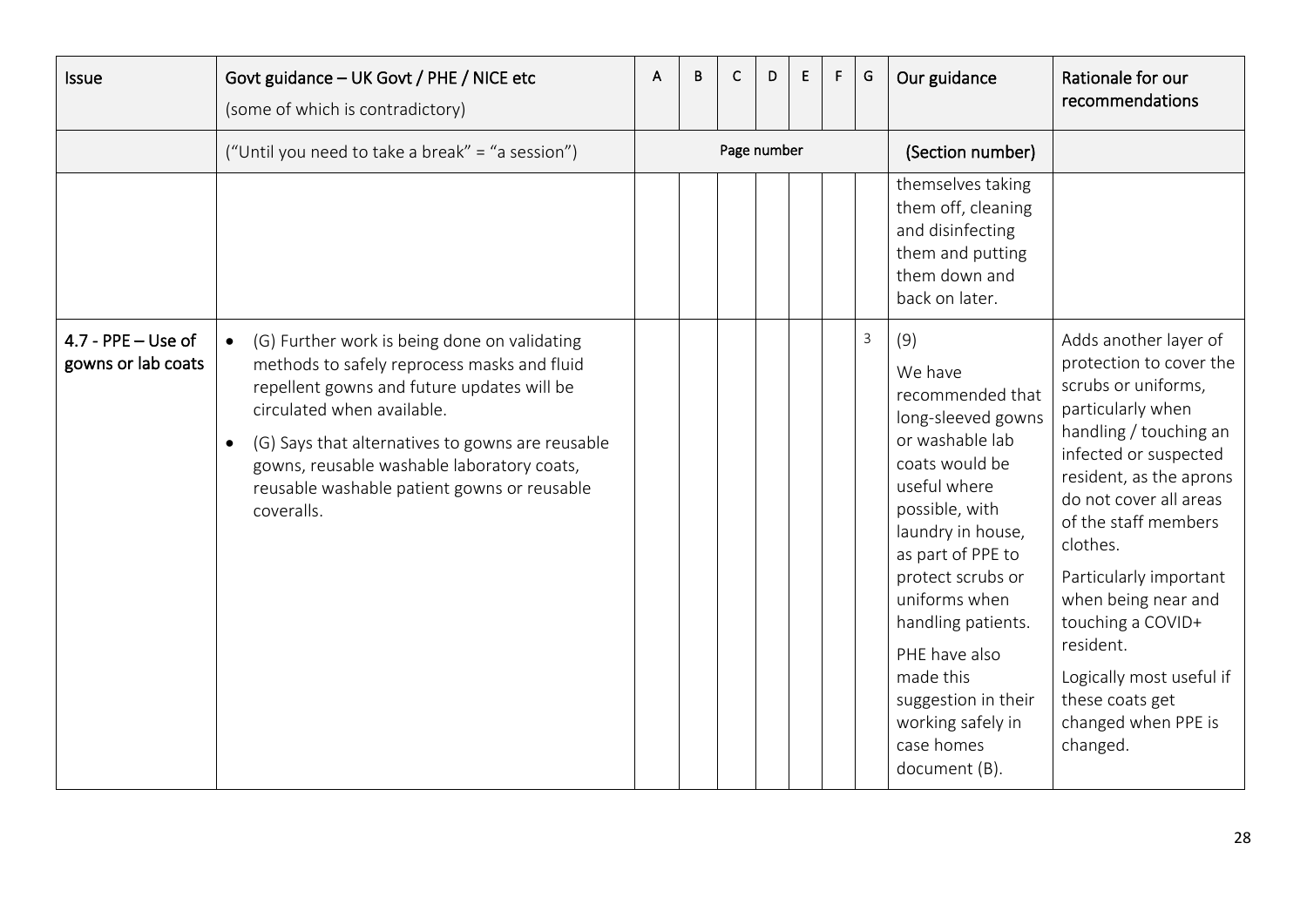<span id="page-28-1"></span><span id="page-28-0"></span>

| <b>Issue</b>                                      | Govt guidance - UK Govt / PHE / NICE etc<br>(some of which is contradictory)                                                                                                                                                                                                                                                                                                                                                                                                                                                                                                                                                                                                                                                          | В | С           | D | E | F. | G      | Our guidance                                                                                                                                                                                                                        | Rationale for our<br>recommendations                                                                                                                                                                           |
|---------------------------------------------------|---------------------------------------------------------------------------------------------------------------------------------------------------------------------------------------------------------------------------------------------------------------------------------------------------------------------------------------------------------------------------------------------------------------------------------------------------------------------------------------------------------------------------------------------------------------------------------------------------------------------------------------------------------------------------------------------------------------------------------------|---|-------------|---|---|----|--------|-------------------------------------------------------------------------------------------------------------------------------------------------------------------------------------------------------------------------------------|----------------------------------------------------------------------------------------------------------------------------------------------------------------------------------------------------------------|
|                                                   | ("Until you need to take a break" = "a session")                                                                                                                                                                                                                                                                                                                                                                                                                                                                                                                                                                                                                                                                                      |   | Page number |   |   |    |        | (Section number)                                                                                                                                                                                                                    |                                                                                                                                                                                                                |
| 4.8 - PPE for<br>aerosol generating<br>procedures | (C) This is noted for staff in operating theatres [so<br>not related to care homes - but interesting point<br>raised] - "Staff should wear protective clothing<br>(see table 1) but only those within 2 metres of an<br>aerosol generating procedure, such as performing<br>intubation, need to wear FFP3 respirators,<br>disposable fluid repellent coveralls or long sleeved<br>gowns, gloves and eye protection". - [noted here<br>out of interest that even with an aerosol<br>generating procedure they are saying only those<br>within 2m of the procedure where you need the<br>better PPE. Whereas it is understood that<br>aerosols hang around in the air for quite a while -<br>so this comment does not seem reasonable?] |   | 18          |   |   |    |        | (9)<br>We have included<br>the PHE T2 on PPE<br>requirements for<br>AGPs.                                                                                                                                                           |                                                                                                                                                                                                                |
| 4.9 - Re-use of PPE                               | (B) "Advice approved by the Health and Safety<br>Executive on strategies for optimising the use of<br>PPE and consideration for the re-use of PPE when<br>in short supply may be found here:<br>https://www.gov.uk/government/publications/w<br>uhan-novel-coronavirus-infection-prevention-<br>and-control/managing-shortages-in-personal-<br>protective-equipment-ppe"<br>(G) States that goggles and visors can be re-used,<br>but not aprons and gloves.<br>(G) FRSM and FFP2/3 masks can be used for<br>sessional use "in one work area".                                                                                                                                                                                        | 9 |             |   |   |    | 5<br>8 | (9 & 11)<br>We have suggested<br>that goggles, visors,<br>lab coats/coveralls,<br>heavy-duty<br>waterproof re-<br>usable aprons and<br>heavy-duty rubber<br>gloves for cleaners<br>can be re-used<br>after suitable<br>disinfection | Some is the same<br>recommendation as<br>the PHE.<br>Differences:<br>You can re-use<br>heavy-duty rubber<br>$gloves + a strong$<br>waterproof apron<br>as long as they are<br>disinfected<br>between residents |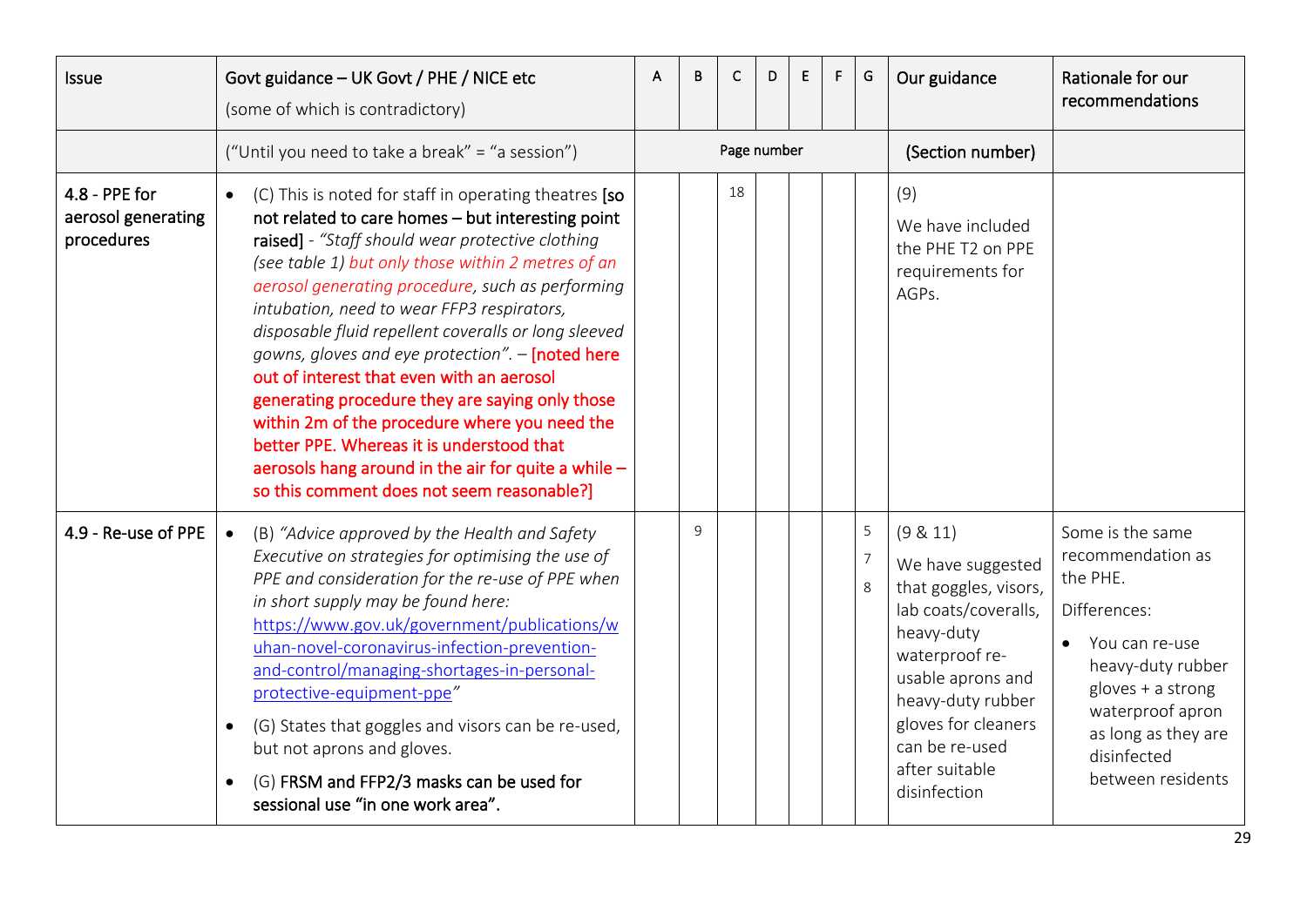| Issue | Govt guidance - UK Govt / PHE / NICE etc<br>(some of which is contradictory)                                                                                                                                                                                                                                                                                                                                                                                                                                                                                                                                                                                                                                                          | A | B | C           | D | E | F. | G | Our guidance                                                                                                                                                                                                                                                                                                                                                                                                                                                                                                                        | Rationale for our<br>recommendations                                                                                                                                                                                                                                                                                                                                                                                                                                                                                                    |
|-------|---------------------------------------------------------------------------------------------------------------------------------------------------------------------------------------------------------------------------------------------------------------------------------------------------------------------------------------------------------------------------------------------------------------------------------------------------------------------------------------------------------------------------------------------------------------------------------------------------------------------------------------------------------------------------------------------------------------------------------------|---|---|-------------|---|---|----|---|-------------------------------------------------------------------------------------------------------------------------------------------------------------------------------------------------------------------------------------------------------------------------------------------------------------------------------------------------------------------------------------------------------------------------------------------------------------------------------------------------------------------------------------|-----------------------------------------------------------------------------------------------------------------------------------------------------------------------------------------------------------------------------------------------------------------------------------------------------------------------------------------------------------------------------------------------------------------------------------------------------------------------------------------------------------------------------------------|
|       | ("Until you need to take a break" = "a session")                                                                                                                                                                                                                                                                                                                                                                                                                                                                                                                                                                                                                                                                                      |   |   | Page number |   |   |    |   | (Section number)                                                                                                                                                                                                                                                                                                                                                                                                                                                                                                                    |                                                                                                                                                                                                                                                                                                                                                                                                                                                                                                                                         |
|       | (G) Further work is being done on validating<br>methods to safely reprocess masks and fluid<br>repellent gowns is under way and future updates<br>will be circulated when available.<br>(G) Says that various items can be re-used in<br>$\bullet$<br>these exceptional circumstances but then says<br>but you should consider the conditions of each<br>individual place of work and comply with all<br>applicable legislation including the Health and<br>Safety at Work Act, 1974 [a get out of<br>responsibility clause for the UK Govt?]<br>(G) Says that single use PPE should not be re-<br>$\bullet$<br>used/reprocessed and that reusable PPE should<br>be reprocessed in accordance with the<br>manufacturer's instructions |   |   |             |   |   |    |   | process for the PPE<br>in question.<br>We have also said<br>that the<br>googles/visors and<br>masks can be used<br>by session if not<br>enough.<br>Strong waterproof<br>re-usable aprons<br>must be changed<br>between residents<br>if you have handled<br>a resident in the<br>amber or red<br>zones, but can be<br>disinfected.<br>We have<br>recommended not<br>re-using fluid-<br>repellent surgical<br>masks (FRSM/Type<br>IIR). But we have<br>suggested that<br>masks for AGPs (i.e.<br>FFP2/N95) can be<br>re-used based on | - we re-used them<br>for Ebola<br>We don't think you<br>$\bullet$<br>should be<br>commonly re-using<br>masks in care<br>settings - although<br>agree they can be<br>used for sessional<br>use if not taken off<br>and not damaged<br>as per PHE<br>guidance.<br>We have suggested<br>if there is no<br>option as PPE is<br>very low, that CDC<br>logic-based<br>guidance on re-use<br>of the higher-grade<br>FFP2/N95 type<br>masks is probably<br>the better option.<br>This is where<br>masks are<br>allocated to staff<br>and stored |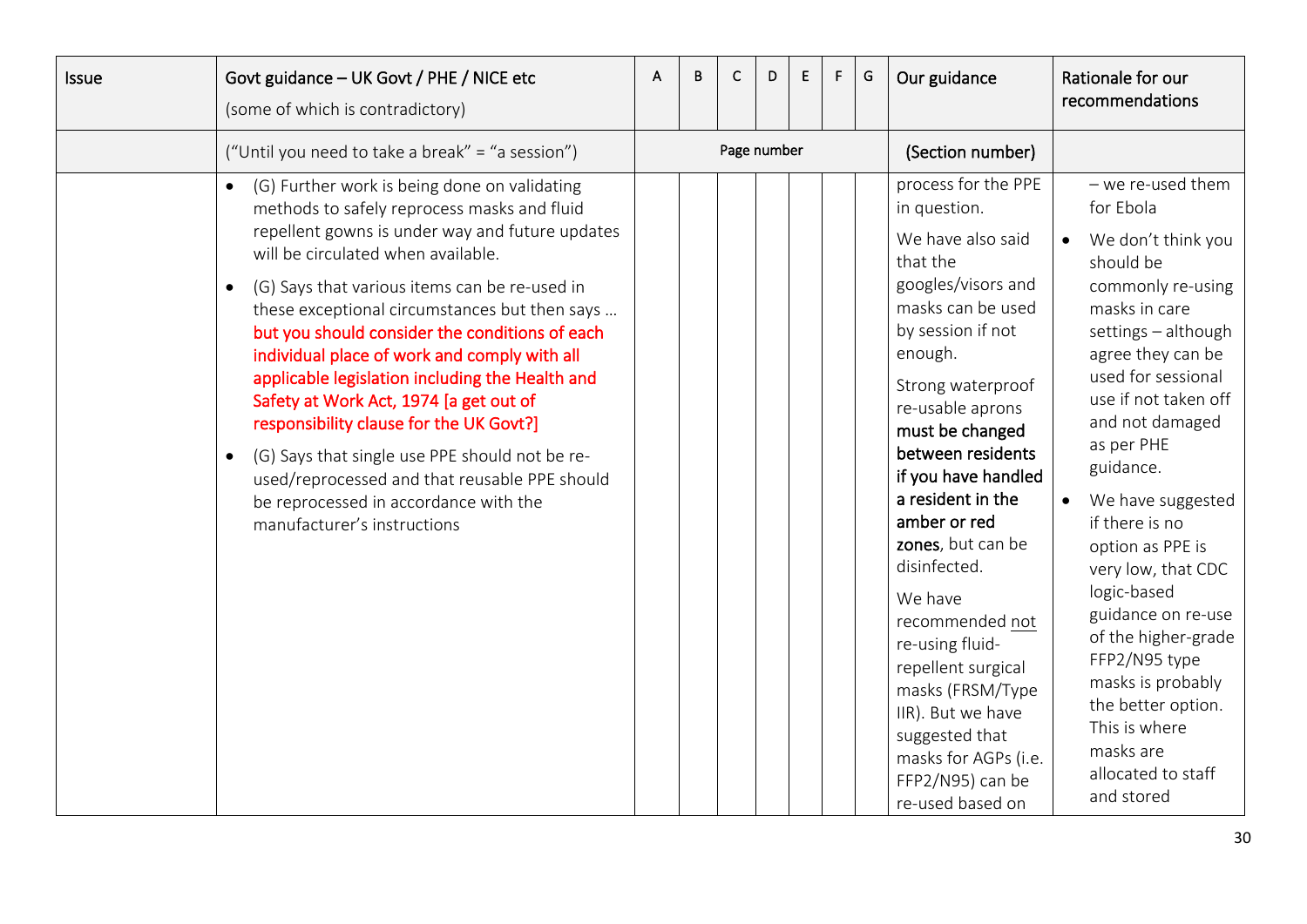<span id="page-30-1"></span><span id="page-30-0"></span>

| Issue                           | Govt guidance - UK Govt / PHE / NICE etc<br>(some of which is contradictory)                                                                                                                                                                                                                                                                                                                                                                                                                                                                                                                                                                                                                                                                                                         | A  | B | C           | D | E | F | G | Our guidance                                                                                                                                                                                                                                                                                             | Rationale for our<br>recommendations                                                                            |
|---------------------------------|--------------------------------------------------------------------------------------------------------------------------------------------------------------------------------------------------------------------------------------------------------------------------------------------------------------------------------------------------------------------------------------------------------------------------------------------------------------------------------------------------------------------------------------------------------------------------------------------------------------------------------------------------------------------------------------------------------------------------------------------------------------------------------------|----|---|-------------|---|---|---|---|----------------------------------------------------------------------------------------------------------------------------------------------------------------------------------------------------------------------------------------------------------------------------------------------------------|-----------------------------------------------------------------------------------------------------------------|
|                                 | ("Until you need to take a break" = "a session")                                                                                                                                                                                                                                                                                                                                                                                                                                                                                                                                                                                                                                                                                                                                     |    |   | Page number |   |   |   |   | (Section number)                                                                                                                                                                                                                                                                                         |                                                                                                                 |
|                                 |                                                                                                                                                                                                                                                                                                                                                                                                                                                                                                                                                                                                                                                                                                                                                                                      |    |   |             |   |   |   |   | CDC's<br>recommendations<br>for how to do that.                                                                                                                                                                                                                                                          | between sessions<br>in labelled<br>breathable bags to<br>allow virus die-off<br>as well as moisture<br>release. |
|                                 | 5. Disinfection, laundry, wastes                                                                                                                                                                                                                                                                                                                                                                                                                                                                                                                                                                                                                                                                                                                                                     |    |   |             |   |   |   |   |                                                                                                                                                                                                                                                                                                          |                                                                                                                 |
| 5.1 - Disinfection<br>protocols | (A - Annex D) Use disposable cloths/paper<br>$\bullet$<br>roll/disposable mop heads, to clean and disinfect<br>all hard surfaces/floor/chairs/door<br>handles/reusable non-invasive care<br>equipment/sanitary fittings in the room,<br>following one of the 2 options below:<br>Use either a combined detergent<br>$\circ$<br>disinfectant solution at a dilution of 1000<br>parts per million (ppm) available chlorine<br>(av.cl.) or<br>A neutral purpose detergent followed by<br>$\circ$<br>disinfection (1000 ppm av.cl.).<br>(A – Annex D) Follow manufacturer's instructions<br>for dilution, application and contact times for all<br>detergents and disinfectants.<br>(A – Annex D) Any cloths and mop heads used<br>$\bullet$<br>must be disposed of as single use items. | 21 |   |             |   |   |   |   | $(11 \& 18)$<br>We have made the<br>same<br>recommendation<br>as the PHE for<br>options for<br>disinfection by<br>washing with soapy<br>water and chlorine<br>or mixed<br>soap/chlorine<br>solutions.<br>But have also:<br>Have explained<br>how to mix a<br>0.1% or 1,000<br>ppm mix -<br>which the PHE | We have added some<br>practical guidance as<br>to how to make the<br>chorine solutions and<br>other tips.       |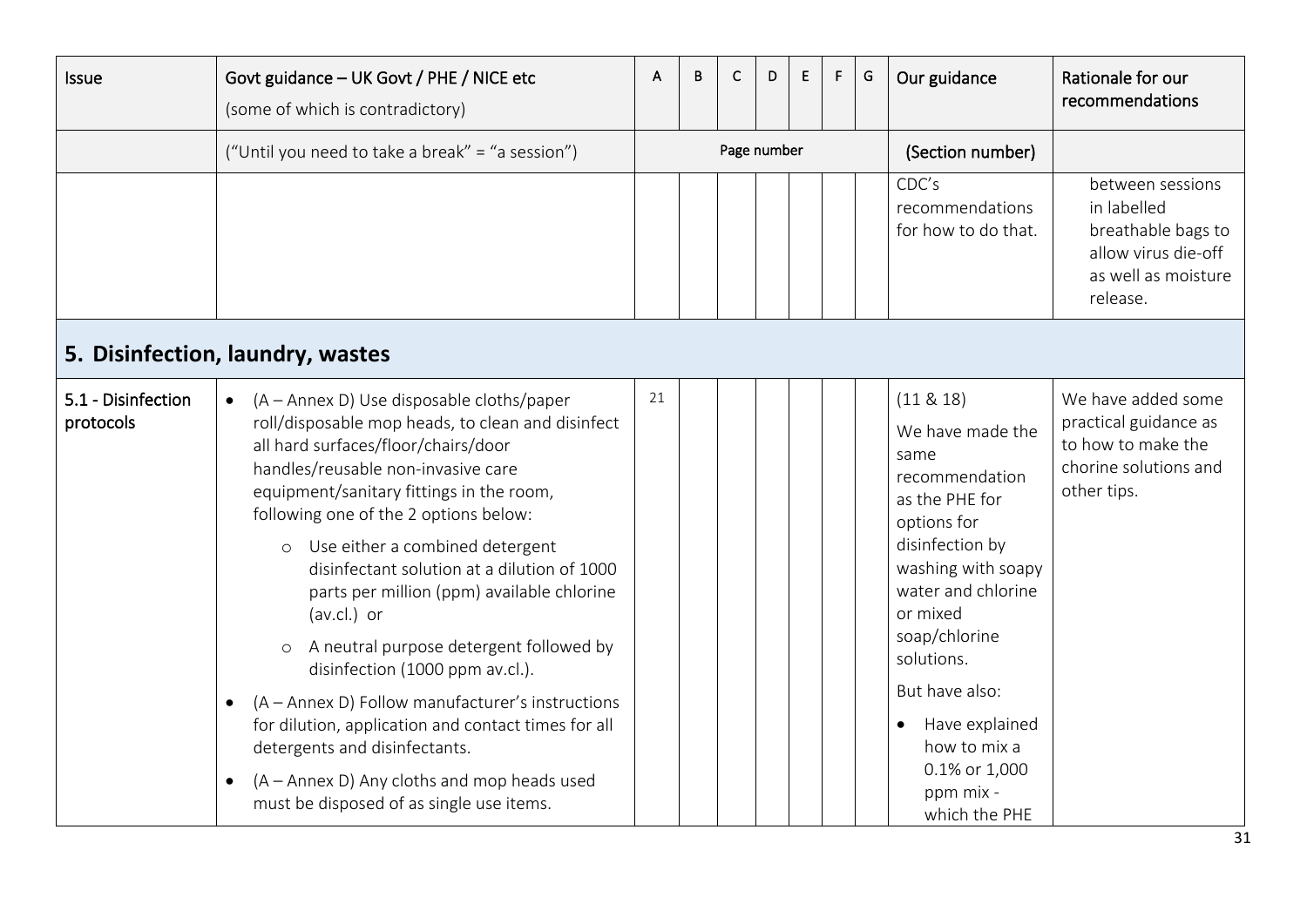<span id="page-31-0"></span>

| Issue                                               | Govt guidance - UK Govt / PHE / NICE etc<br>(some of which is contradictory)                                                                                                                                                                                                                                                                                                                                                                                                                                                                                 | A  | B | C              | D | E | F. | G | Our guidance                                                                                                                                                                                                                       | Rationale for our<br>recommendations                                                                                                                                                                      |
|-----------------------------------------------------|--------------------------------------------------------------------------------------------------------------------------------------------------------------------------------------------------------------------------------------------------------------------------------------------------------------------------------------------------------------------------------------------------------------------------------------------------------------------------------------------------------------------------------------------------------------|----|---|----------------|---|---|----|---|------------------------------------------------------------------------------------------------------------------------------------------------------------------------------------------------------------------------------------|-----------------------------------------------------------------------------------------------------------------------------------------------------------------------------------------------------------|
|                                                     | ("Until you need to take a break" = "a session")                                                                                                                                                                                                                                                                                                                                                                                                                                                                                                             |    |   | Page number    |   |   |    |   | (Section number)                                                                                                                                                                                                                   |                                                                                                                                                                                                           |
|                                                     |                                                                                                                                                                                                                                                                                                                                                                                                                                                                                                                                                              |    |   |                |   |   |    |   | guidance does<br>not explain<br>Clarified that<br>the mixed<br>soap/chlorine<br>solutions are<br>ready made<br>commercial<br>ones.<br>Added a step<br>for rinsing<br>before<br>chlorinating.                                       |                                                                                                                                                                                                           |
| 5.2 - Cleaning<br>routines and de-<br>contamination | (A - Annex G) Cleaners recommended to clean<br>$\bullet$<br>isolation rooms after cleaning all other<br>unaffected areas of the facility first.<br>(A – Annex G) Any cloths and mop heads to be<br>single use.<br>(C) "Cleaning and decontamination should only be<br>$\bullet$<br>performed by staff trained in the use of the<br>appropriate PPE; in some instances, this may<br>need to be trained clinical staff rather than<br>domestic staff, in which case, clinical staff may<br>require additional training on standards and order<br>of cleaning". | 18 |   | 19<br>23<br>24 |   |   |    |   | (11 & 85)<br>If you have enough<br>cloths and mop<br>heads then these<br>can be single use,<br>but we also think<br>that both cloths<br>and mop heads can<br>be re-used after<br>decontamination if<br>it is followed<br>strictly. | This recommendation<br>for re-use is in<br>response to limited<br>resources.<br>We also recommend<br>that cleaning items<br>and equipment should<br>be separately stored<br>for green/amber/red<br>zones. |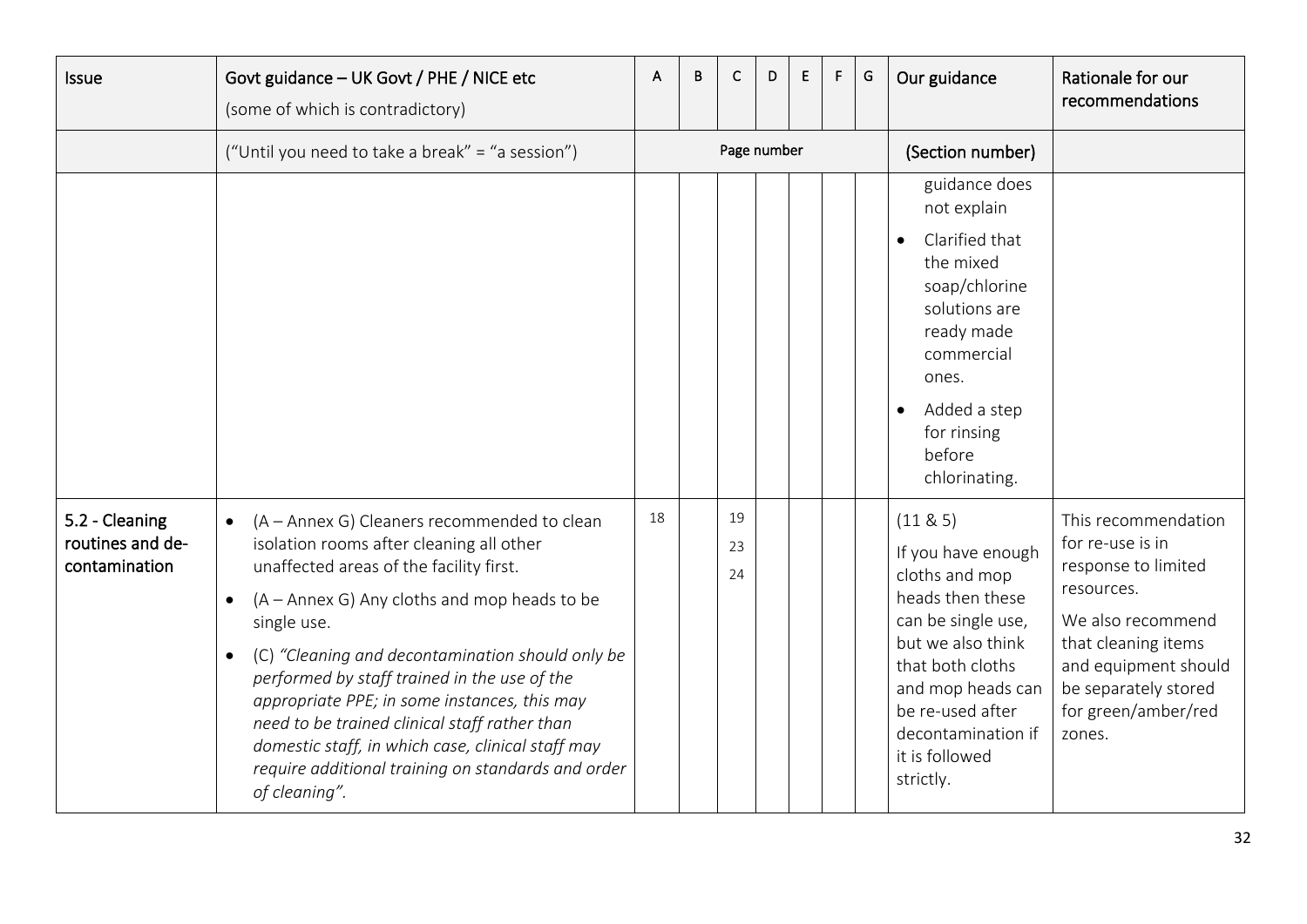| <b>Issue</b> | Govt guidance - UK Govt / PHE / NICE etc<br>(some of which is contradictory)                                                                                                                                                                                                                                                                                                                                                                    | А | B | C           | D | E. | F. | G | Our guidance                                                                 | Rationale for our<br>recommendations |
|--------------|-------------------------------------------------------------------------------------------------------------------------------------------------------------------------------------------------------------------------------------------------------------------------------------------------------------------------------------------------------------------------------------------------------------------------------------------------|---|---|-------------|---|----|----|---|------------------------------------------------------------------------------|--------------------------------------|
|              | ("Until you need to take a break" = "a session")                                                                                                                                                                                                                                                                                                                                                                                                |   |   | Page number |   |    |    |   | (Section number)                                                             |                                      |
|              | (C) "After cleaning with neutral detergent, a<br>chlorine-based disinfectant should be used, in the<br>form of a solution at a minimum strength of<br>1,000 ppm available chlorine. If an alternative<br>disinfectant is used within the organisation, the<br>local infection prevention and control team (IPCT)<br>should be consulted on this to ensure that this is<br>effective against enveloped viruses".                                 |   |   |             |   |    |    |   | We also say that<br>shared equipment<br>only to be used in<br>the same zone. |                                      |
|              | (C) "The main patient isolation room should be<br>$\bullet$<br>cleaned at least once a day. Body fluid spills<br>should be decontaminated promptly".                                                                                                                                                                                                                                                                                            |   |   |             |   |    |    |   |                                                                              |                                      |
|              | (C) "Only cleaning (detergent) and disinfectant<br>$\bullet$<br>products supplied by employers are to be used.<br>Products must be prepared and used according to<br>the manufacturers' instructions and<br>recommended product 'contact times' must be<br>followed. If alternative cleaning<br>agents/disinfectants are to be used, they should<br>only on the advice of the IPCT and conform to EN<br>standard 14476 for viricidal activity". |   |   |             |   |    |    |   |                                                                              |                                      |
|              | (C) "An increased frequency of decontamination<br>$\bullet$<br>should be incorporated into the environmental<br>decontamination schedules for areas where there<br>may be higher environmental contamination<br>rates such as: a) toilets/commodes, particularly if<br>patients have diarrhoea; b) 'frequently touched'<br>surfaces such as medical equipment, door/toilet                                                                      |   |   |             |   |    |    |   |                                                                              |                                      |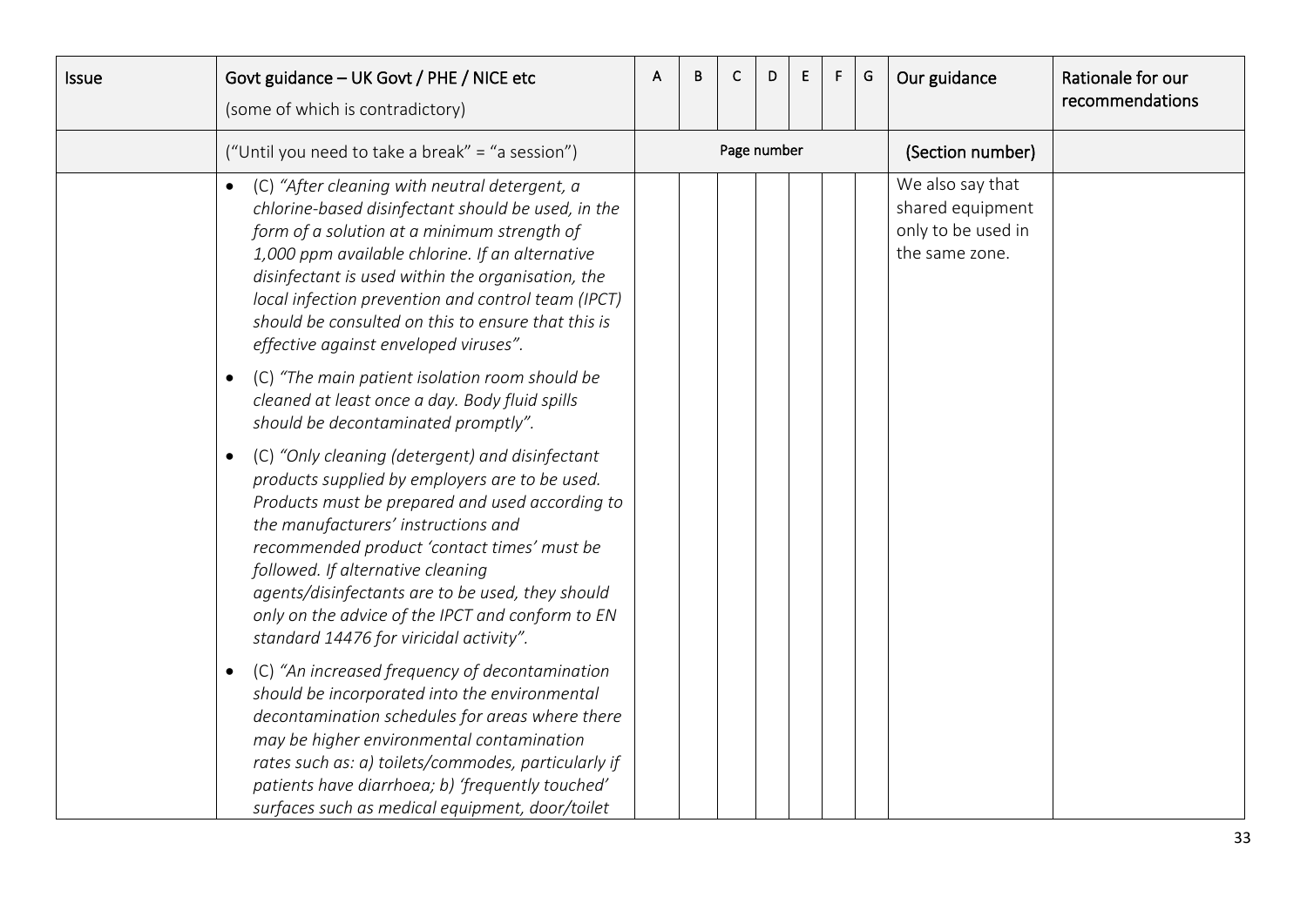<span id="page-33-0"></span>

| Issue         | Govt guidance - UK Govt / PHE / NICE etc<br>(some of which is contradictory)                                                                                                                                                                                                                                                                                                                                                                                                                          | A  | B | С              | D | E | F. | G | Our guidance                                                                                                                                                                       | Rationale for our<br>recommendations                                                                                                                                              |
|---------------|-------------------------------------------------------------------------------------------------------------------------------------------------------------------------------------------------------------------------------------------------------------------------------------------------------------------------------------------------------------------------------------------------------------------------------------------------------------------------------------------------------|----|---|----------------|---|---|----|---|------------------------------------------------------------------------------------------------------------------------------------------------------------------------------------|-----------------------------------------------------------------------------------------------------------------------------------------------------------------------------------|
|               | ("Until you need to take a break" = "a session")                                                                                                                                                                                                                                                                                                                                                                                                                                                      |    |   | Page number    |   |   |    |   | (Section number)                                                                                                                                                                   |                                                                                                                                                                                   |
|               | handles and locker tops, patient call bells, over<br>bed tables and bed rails should be cleaned at<br>least twice daily and when known to be<br>contaminated with secretions, excretions or body<br>fluids".                                                                                                                                                                                                                                                                                          |    |   |                |   |   |    |   |                                                                                                                                                                                    |                                                                                                                                                                                   |
|               | (C) "Domestic/cleaning staff performing<br>environmental decontamination should: a) ideally<br>be allocated to specific area(s) and not be moved<br>between COVID-19 and non-COVID-19 care areas;<br>and b) be trained in which personal protective<br>equipment (PPE) to use and the correct methods<br>of wearing, removing and disposing of PPE".<br>(Routine decontamination of reusable non-<br>$\bullet$<br>invasive patient care equipment) - gives flow<br>chart for decontamination process. |    |   |                |   |   |    |   |                                                                                                                                                                                    |                                                                                                                                                                                   |
| 5.3 - Laundry | (A) Uniforms should be transported home in a<br>$\bullet$<br>disposable plastic bag. [has risks]<br>(A) "Any towels or other laundry used by the<br>individual should be treated as infectious and<br>placed in an alginate bag then a secondary clear<br>bag. This should then be removed from the<br>isolation room and placed directly into the<br>laundry hamper/bag. Take the laundry hamper as<br>close to the point of use as possible, but do not<br>take it inside the isolation room".      | 19 |   | 21<br>22<br>23 |   |   |    |   | (13)<br>We have<br>recommended that<br>it is best to launder<br>scrubs and<br>uniforms on site<br>and not take them<br>home.<br>Plus, to not shake<br>laundry and bag<br>and store | We recommend that<br>laundry staff should<br>wear full PPE because<br>there is a significant<br>risk of the virus being<br>thrown into the air<br>from bedding while<br>handling. |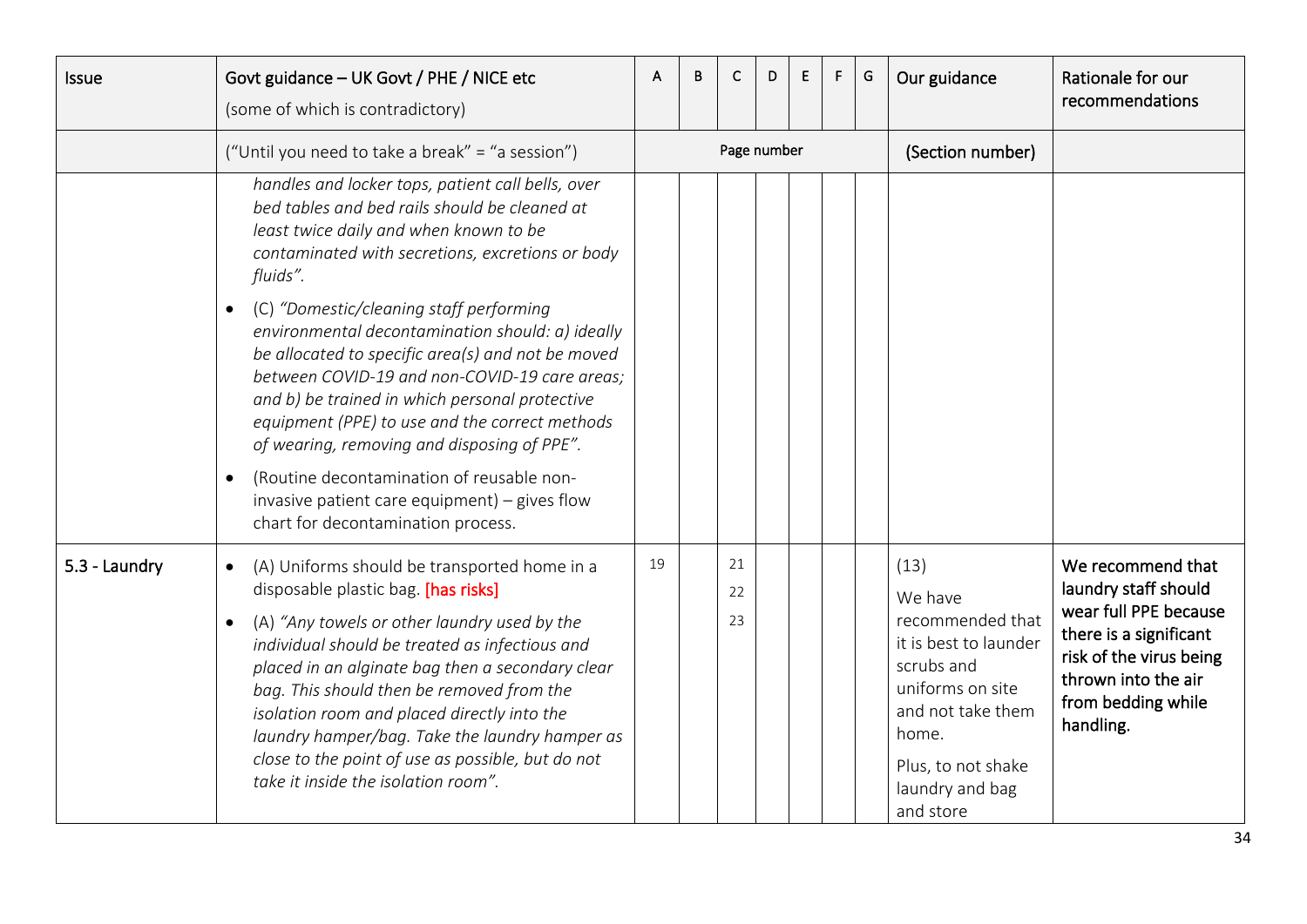| <b>Issue</b> | Govt guidance - UK Govt / PHE / NICE etc<br>(some of which is contradictory)                                                                                                                                                                                                                                                                                                                                                                                                                                                                                   | A | В | C           | D | E. | F. | G | Our guidance                                                                                                                                                                                 | Rationale for our<br>recommendations |
|--------------|----------------------------------------------------------------------------------------------------------------------------------------------------------------------------------------------------------------------------------------------------------------------------------------------------------------------------------------------------------------------------------------------------------------------------------------------------------------------------------------------------------------------------------------------------------------|---|---|-------------|---|----|----|---|----------------------------------------------------------------------------------------------------------------------------------------------------------------------------------------------|--------------------------------------|
|              | ("Until you need to take a break" = "a session")                                                                                                                                                                                                                                                                                                                                                                                                                                                                                                               |   |   | Page number |   |    |    |   | (Section number)                                                                                                                                                                             |                                      |
|              | (C) [Gives guidance on not shaking linen, not<br>$\bullet$<br>putting in surfaces etc and says care to not infect<br>laundry staff including through their mucus<br>membranes - but then only recommends gloves<br>and apron and not a mask].<br>(C) "Healthcare facilities should provide changing<br>$\bullet$<br>rooms/areas where staff can change into<br>uniforms on arrival at work".<br>(C) "Organisations may consider the use of<br>$\bullet$<br>theatre scrubs for staff who do not usually wear a<br>uniform but who are likely to come into close |   |   |             |   |    |    |   | separately by zone<br>so the people doing<br>the laundry will<br>take greater care to<br>not get infected<br>themselves or<br>spread the virus.<br>Laundry staff<br>should wear full<br>PPE. |                                      |
|              | contact with patients (for example, medical<br>staff)".                                                                                                                                                                                                                                                                                                                                                                                                                                                                                                        |   |   |             |   |    |    |   |                                                                                                                                                                                              |                                      |
|              | (C) "Healthcare laundry services should be used to<br>$\bullet$<br>launder staff uniforms. If there is no laundry<br>facility available, then uniforms should be<br>transported home in a disposable plastic bag. This<br>bag should be disposed of into the household<br>waste stream. Uniforms should be laundered: a)<br>separately from other household linen, b) in a<br>load not more than half the machine capacity, c)<br>at the maximum temperature the fabric can<br>tolerate, then ironed or tumbled-dried".                                        |   |   |             |   |    |    |   |                                                                                                                                                                                              |                                      |
|              | (C) "Note: It is best practice to change into and<br>$\bullet$<br>out of uniforms at work and not wear them when<br>travelling; this is based on public perception                                                                                                                                                                                                                                                                                                                                                                                             |   |   |             |   |    |    |   |                                                                                                                                                                                              |                                      |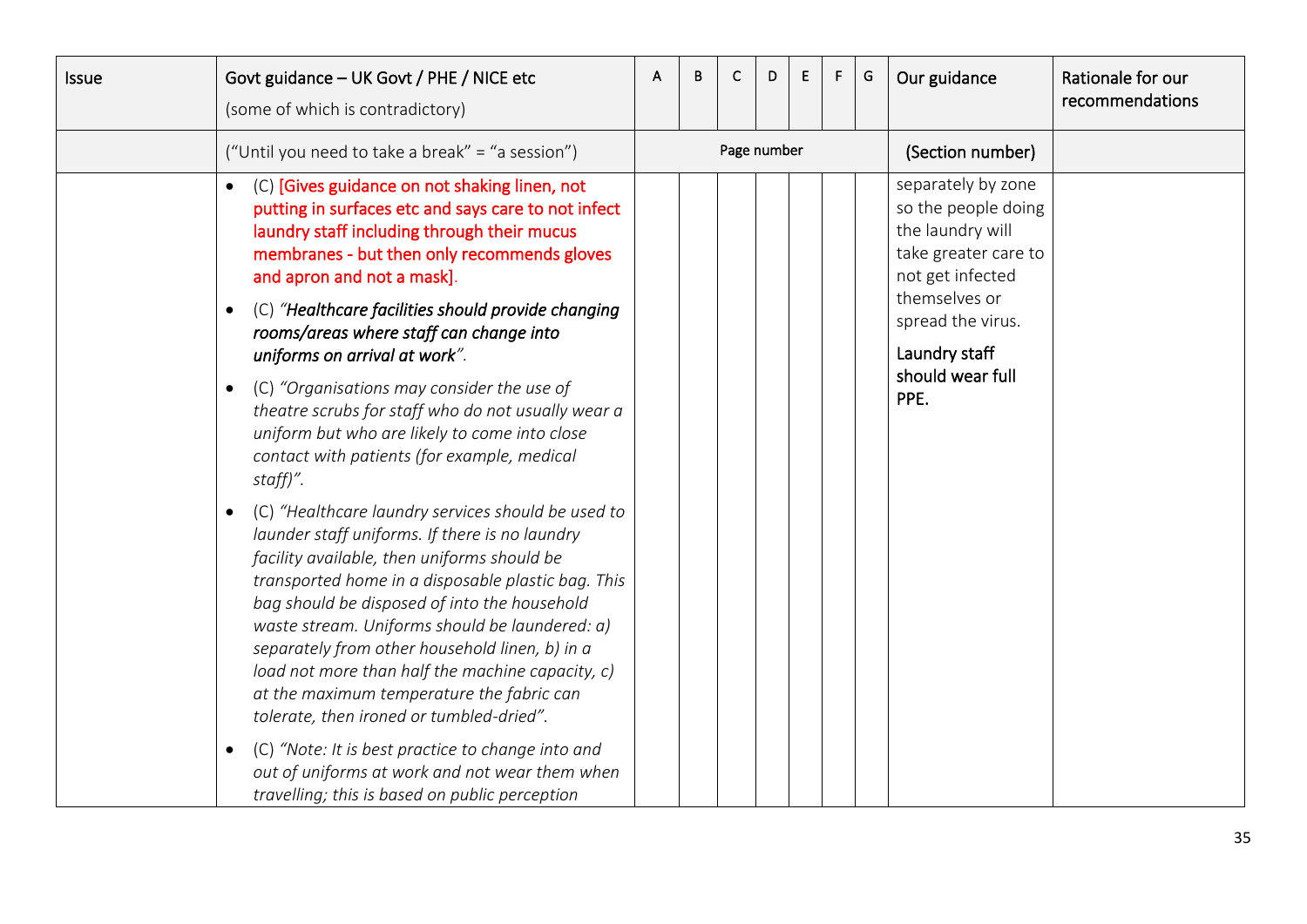<span id="page-35-0"></span>

| <b>Issue</b>                  | Govt guidance - UK Govt / PHE / NICE etc<br>(some of which is contradictory)                                                                                                                                                                                                                                                                                                                                                                                                                                                                                                                                                                                                                                                                                                                 | A | B | C           | D | E | F. | G | Our guidance                                                                                                                                                                                                                                                                                                                                                                                             | Rationale for our<br>recommendations          |
|-------------------------------|----------------------------------------------------------------------------------------------------------------------------------------------------------------------------------------------------------------------------------------------------------------------------------------------------------------------------------------------------------------------------------------------------------------------------------------------------------------------------------------------------------------------------------------------------------------------------------------------------------------------------------------------------------------------------------------------------------------------------------------------------------------------------------------------|---|---|-------------|---|---|----|---|----------------------------------------------------------------------------------------------------------------------------------------------------------------------------------------------------------------------------------------------------------------------------------------------------------------------------------------------------------------------------------------------------------|-----------------------------------------------|
|                               | ("Until you need to take a break" = "a session")                                                                                                                                                                                                                                                                                                                                                                                                                                                                                                                                                                                                                                                                                                                                             |   |   | Page number |   |   |    |   | (Section number)                                                                                                                                                                                                                                                                                                                                                                                         |                                               |
|                               | rather than evidence of an infection risk. This does<br>not apply to community health workers who are<br>required to travel between patients in the same<br>uniform"                                                                                                                                                                                                                                                                                                                                                                                                                                                                                                                                                                                                                         |   |   |             |   |   |    |   |                                                                                                                                                                                                                                                                                                                                                                                                          |                                               |
| 5.4 - Solid waste<br>disposal | (A) Bag all waste<br>$\bullet$<br>(C) "Large volumes of waste may be generated by<br>$\bullet$<br>frequent use of PPE; advice from the local waste<br>management team should be sought<br>prospectively on how to manage this".<br>(C) "Dispose of all waste as clinical waste".<br>$\bullet$<br>(C) "Waste from a possible or a confirmed case<br>$\bullet$<br>must be disposed of as Category B waste. The<br>transport of Category B waste is described in<br>Health Technical Memorandum 0701: Safe<br>management of healthcare waste. Disposal of all<br>waste related to possible or confirmed cases<br>should be classified as infectious clinical waste<br>suitable for alternative treatment, unless the<br>waste has other properties that would require it<br>to be incinerated". |   |   |             |   |   |    |   | (12)<br>Recommended to<br>store solid waste<br>by zone to pay<br>particular care with<br>handling the waste<br>from the red and<br>amber zones.<br>Waste from the red<br>and amber zones<br>to be disposed of<br>through the<br>hazardous / clinical<br>waste channel.<br>This is in line with<br><b>PHE</b><br>recommendations<br>except we are also<br>including waste<br>from the amber<br>zone also. | This will align with UK<br>Govt requirements. |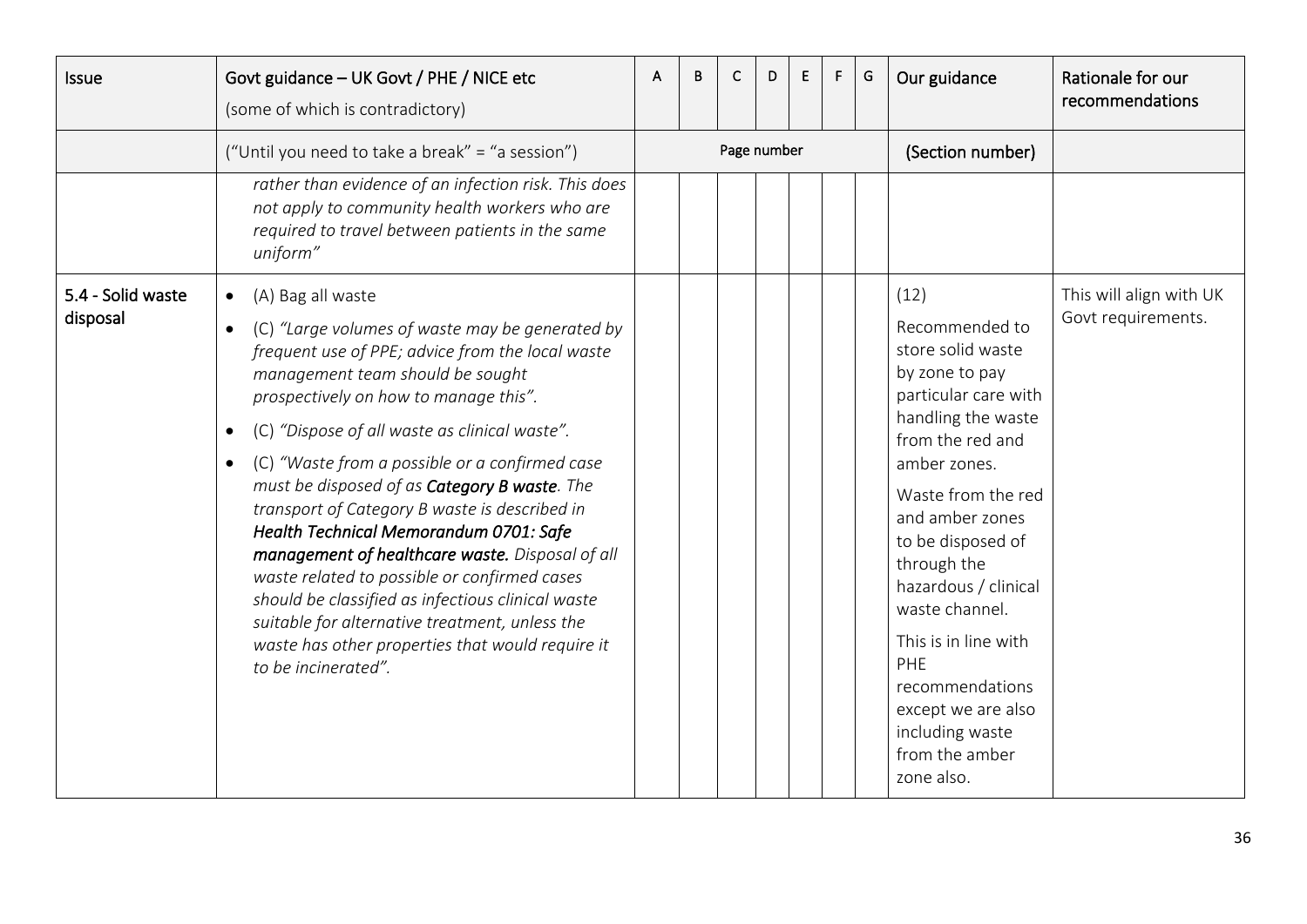<span id="page-36-1"></span><span id="page-36-0"></span>

| Issue                                                            | Govt guidance - UK Govt / PHE / NICE etc<br>(some of which is contradictory)                                                                                                                                                                                                                                                                                                                                                                                                                                                                                                                                                                                                                                                                                                                                                                                                                                                                                                                                                       | A  | B | С           | D | E | F. | G | Our guidance                                                                                                                                                                                                                 | Rationale for our<br>recommendations                                                                                                                                                                                            |
|------------------------------------------------------------------|------------------------------------------------------------------------------------------------------------------------------------------------------------------------------------------------------------------------------------------------------------------------------------------------------------------------------------------------------------------------------------------------------------------------------------------------------------------------------------------------------------------------------------------------------------------------------------------------------------------------------------------------------------------------------------------------------------------------------------------------------------------------------------------------------------------------------------------------------------------------------------------------------------------------------------------------------------------------------------------------------------------------------------|----|---|-------------|---|---|----|---|------------------------------------------------------------------------------------------------------------------------------------------------------------------------------------------------------------------------------|---------------------------------------------------------------------------------------------------------------------------------------------------------------------------------------------------------------------------------|
|                                                                  | ("Until you need to take a break" = "a session")                                                                                                                                                                                                                                                                                                                                                                                                                                                                                                                                                                                                                                                                                                                                                                                                                                                                                                                                                                                   |    |   | Page number |   |   |    |   | (Section number)                                                                                                                                                                                                             |                                                                                                                                                                                                                                 |
| 5.5 - Management<br>of incontinence<br>pads, faeces and<br>urine | (A) "Waste such as urine or faeces from<br>$\bullet$<br>individuals with possible or confirmed COVID-19<br>does not require special treatment and can be<br>discharged into the sewage system. If able, the<br>individual can use their en-suite WC".<br>(C) "Initial research has identified the presence of<br>$\bullet$<br>COVID-19 virus in the stools and conjunctival<br>secretions of confirmed cases. All secretions<br>(except sweat) and excretions, including<br>diarrhoeal stools from patients with known or<br>possible COVID-19, should be regarded as<br>potentially infectious". [agreed - but the point<br>above could be read that faeces is not infectious<br>- so these two points contradict each other]<br>(C) "An increased frequency of decontamination<br>$\bullet$<br>should be incorporated into the environmental<br>decontamination schedules for areas where there<br>may be higher environmental contamination<br>rates such as: a) toilets/commodes, particularly if<br>patients have diarrhoea". | 20 |   | 11<br>23    |   |   |    |   | (12)<br>We have noted to<br>take particular care<br>because of possible<br>risk from the virus<br>in the stool. This is<br>a precautionary<br>measure.<br>It has also been<br>noted in PHE<br>guidance (B) but<br>$not(A)$ . | The virus has been<br>found in the stool<br>several weeks after the<br>person has stopped<br>emitting it as a<br>respiratory symptom.<br>It is not yet known if it<br>can infect someone<br>through the faecal -<br>oral route. |
| 5.6 - Management<br>of bodies of the<br>deceased                 | (C) "The principles of SICPs and TBPs continue to<br>$\bullet$<br>apply whilst deceased individuals remain in the<br>care environment. This is due to the ongoing risk<br>of infectious transmission via contact although<br>the risk is usually lower than for living patients.                                                                                                                                                                                                                                                                                                                                                                                                                                                                                                                                                                                                                                                                                                                                                   |    |   | 25          |   |   |    |   | Not commented on<br>at this stage in the<br>report.                                                                                                                                                                          | Not commented on at<br>this stage in the<br>report, but seems<br>strange that a body<br>bag is not needed -                                                                                                                     |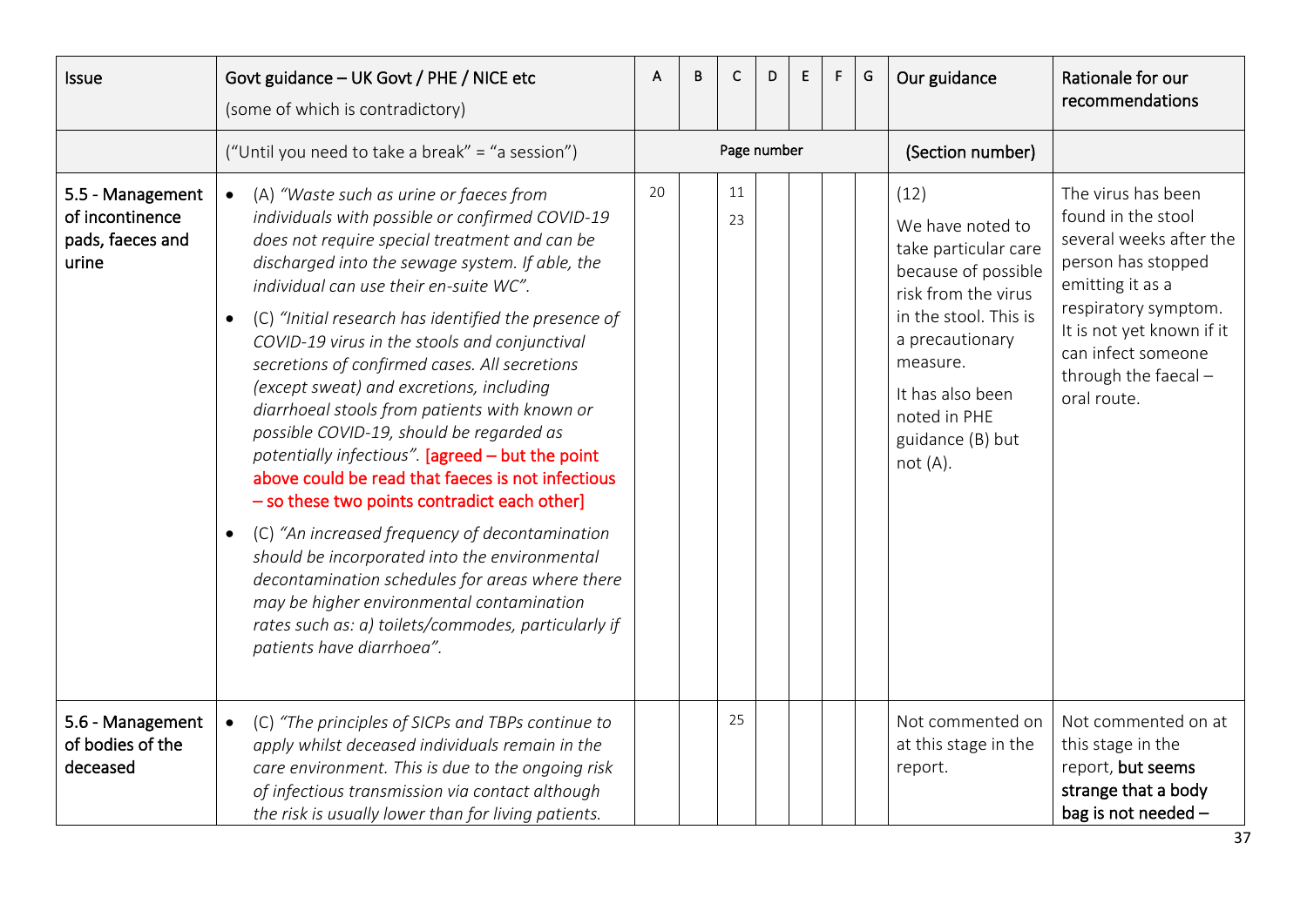<span id="page-37-1"></span><span id="page-37-0"></span>

| <b>Issue</b>                     | Govt guidance - UK Govt / PHE / NICE etc<br>(some of which is contradictory)                                                                                                                                                                                                                                                                                                                                                                                                                                                                                                                                                                                               | A       | B | C           | D | E. | F. | G | Our guidance                                                                                                                                                                                                                                                                                                     | Rationale for our<br>recommendations                                                                                                                                                                                                                                                                                                                                                              |
|----------------------------------|----------------------------------------------------------------------------------------------------------------------------------------------------------------------------------------------------------------------------------------------------------------------------------------------------------------------------------------------------------------------------------------------------------------------------------------------------------------------------------------------------------------------------------------------------------------------------------------------------------------------------------------------------------------------------|---------|---|-------------|---|----|----|---|------------------------------------------------------------------------------------------------------------------------------------------------------------------------------------------------------------------------------------------------------------------------------------------------------------------|---------------------------------------------------------------------------------------------------------------------------------------------------------------------------------------------------------------------------------------------------------------------------------------------------------------------------------------------------------------------------------------------------|
|                                  | ("Until you need to take a break" = "a session")                                                                                                                                                                                                                                                                                                                                                                                                                                                                                                                                                                                                                           |         |   | Page number |   |    |    |   | (Section number)                                                                                                                                                                                                                                                                                                 |                                                                                                                                                                                                                                                                                                                                                                                                   |
|                                  | Where the deceased was known or possibly<br>infected with COVID-19, there is no requirement<br>for a body bag, and viewing, hygienic<br>preparations, post-mortem and embalming are all<br>permitted". [seems a bit confusing statement?]                                                                                                                                                                                                                                                                                                                                                                                                                                  |         |   |             |   |    |    |   |                                                                                                                                                                                                                                                                                                                  | maybe this comment<br>relates to hospital<br>settings, but even so it<br>seems strange<br>considering how<br>transmittable the virus<br>is?                                                                                                                                                                                                                                                       |
|                                  | 6. Staff, training, testing, visitors                                                                                                                                                                                                                                                                                                                                                                                                                                                                                                                                                                                                                                      |         |   |             |   |    |    |   |                                                                                                                                                                                                                                                                                                                  |                                                                                                                                                                                                                                                                                                                                                                                                   |
| $6.1 - Staff$<br>health/sickness | (A) "Care home staff who come into contact with<br>$\bullet$<br>a COVID-19 patient while not wearing PPE can<br>remain at work. This is because in most instances<br>this will be a short-lived exposure, unlike exposure<br>in a household setting that is ongoing". [seems<br>like a big assumption - care staff are with<br>residents regularly and cases of transmission<br>have been seen from short contact]<br>(A) All care homes should have a business<br>$\bullet$<br>continuity policy in place and plan for surge<br>capacity for staffing including volunteers.<br>(A) Staff who have a symptomatic family member<br>$\bullet$<br>must stay home for 14 days. | 7<br>22 |   |             |   |    |    |   | (15)<br>We have included<br>the PHE guidance<br>on returning to<br>work following a<br>SARS-COV-2 test.<br>But have also<br>added a note from<br>the CDC on staff<br>who had a positive<br>test but not yet<br>developed<br>symptoms and also<br>recommendations<br>to screen staff on<br>entry,<br>recommending | The PHE guidance<br>covers staff that have<br>had tests, but does not<br>cover the fact that<br>staff may also be<br>asymptomatic or pre-<br>symptomatic.<br>Now that there are the<br>options for more<br>testing of staff and<br>residents in care<br>homes, it might be<br>possible to require<br>that staff have a<br>negative test before<br>returning to work - but<br>this also depends on |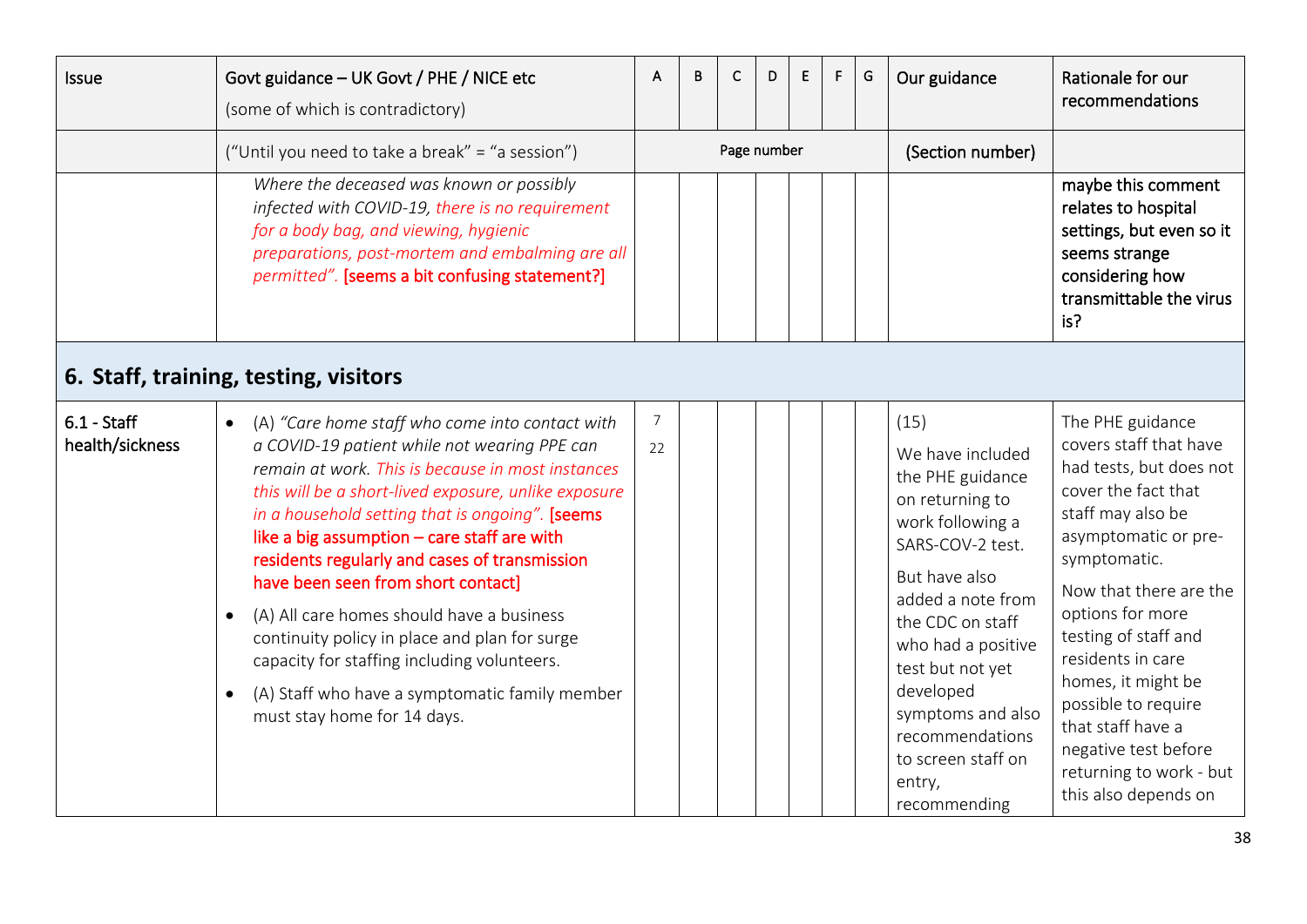<span id="page-38-0"></span>

| <b>Issue</b>                                        | Govt guidance - UK Govt / PHE / NICE etc<br>(some of which is contradictory)                                                                                                                                                                                                                                                                                                                                                                                                                                                                                                    | A  | B | C           | D | Е | F. | G | Our guidance                                                                                                                                                                                                                                                      | Rationale for our<br>recommendations                                                                                                                                                                                                                                                                                                        |
|-----------------------------------------------------|---------------------------------------------------------------------------------------------------------------------------------------------------------------------------------------------------------------------------------------------------------------------------------------------------------------------------------------------------------------------------------------------------------------------------------------------------------------------------------------------------------------------------------------------------------------------------------|----|---|-------------|---|---|----|---|-------------------------------------------------------------------------------------------------------------------------------------------------------------------------------------------------------------------------------------------------------------------|---------------------------------------------------------------------------------------------------------------------------------------------------------------------------------------------------------------------------------------------------------------------------------------------------------------------------------------------|
|                                                     | ("Until you need to take a break" = "a session")                                                                                                                                                                                                                                                                                                                                                                                                                                                                                                                                |    |   | Page number |   |   |    |   | (Section number)                                                                                                                                                                                                                                                  |                                                                                                                                                                                                                                                                                                                                             |
|                                                     |                                                                                                                                                                                                                                                                                                                                                                                                                                                                                                                                                                                 |    |   |             |   |   |    |   | that staff keep<br>masks on in all<br>zones to respond<br>to the fact that<br>people can be<br>asymptomatic<br>carriers.<br>We recommend<br>daily health checks<br>and regular testing<br>for staff.                                                              | how long it takes to<br>get the test results<br>back?<br>What is really needed<br>of regular testing of all<br>staff, even every 2-3<br>days, but the<br>usefulness of this<br>depends also on how<br>long it takes for the<br>tests to come back.                                                                                          |
| 6.2 - Staff training,<br>hygiene and well-<br>being | (A) Staff who fall into the clinically vulnerable<br>group should not provide direct care to<br>symptomatic residents.<br>(A) Ensure staff are provided with adequate<br>$\bullet$<br>training and support to continue providing care<br>to all residents.<br>(C) Staff should take regular breaks and rest<br>$\bullet$<br>periods.<br>(C) Domestic/cleaning staff performing<br>$\bullet$<br>environmental decontamination should: be<br>trained in which personal protective equipment<br>(PPE) to use and the correct methods of wearing,<br>removing and disposing of PPE. | 22 |   | 24          |   |   |    |   | (8 & 9)<br>Staff training is<br>required for all<br>staff in each<br>aspects of the<br>protocol including<br>the zoning,<br>requirements for<br>the zoning and<br>donning and<br>doffing.<br>We have added in<br>some simple<br>exercises that can<br>help people | The hand hygiene<br>exercises are to help<br>build understanding of<br>the critical importance<br>of hand hygiene<br>including when your<br>gloves are on. Not<br>understanding that<br>you can still transmit<br>the virus when your<br>gloves are on may be<br>one of the major<br>transmission risks in<br>the care home<br>environment. |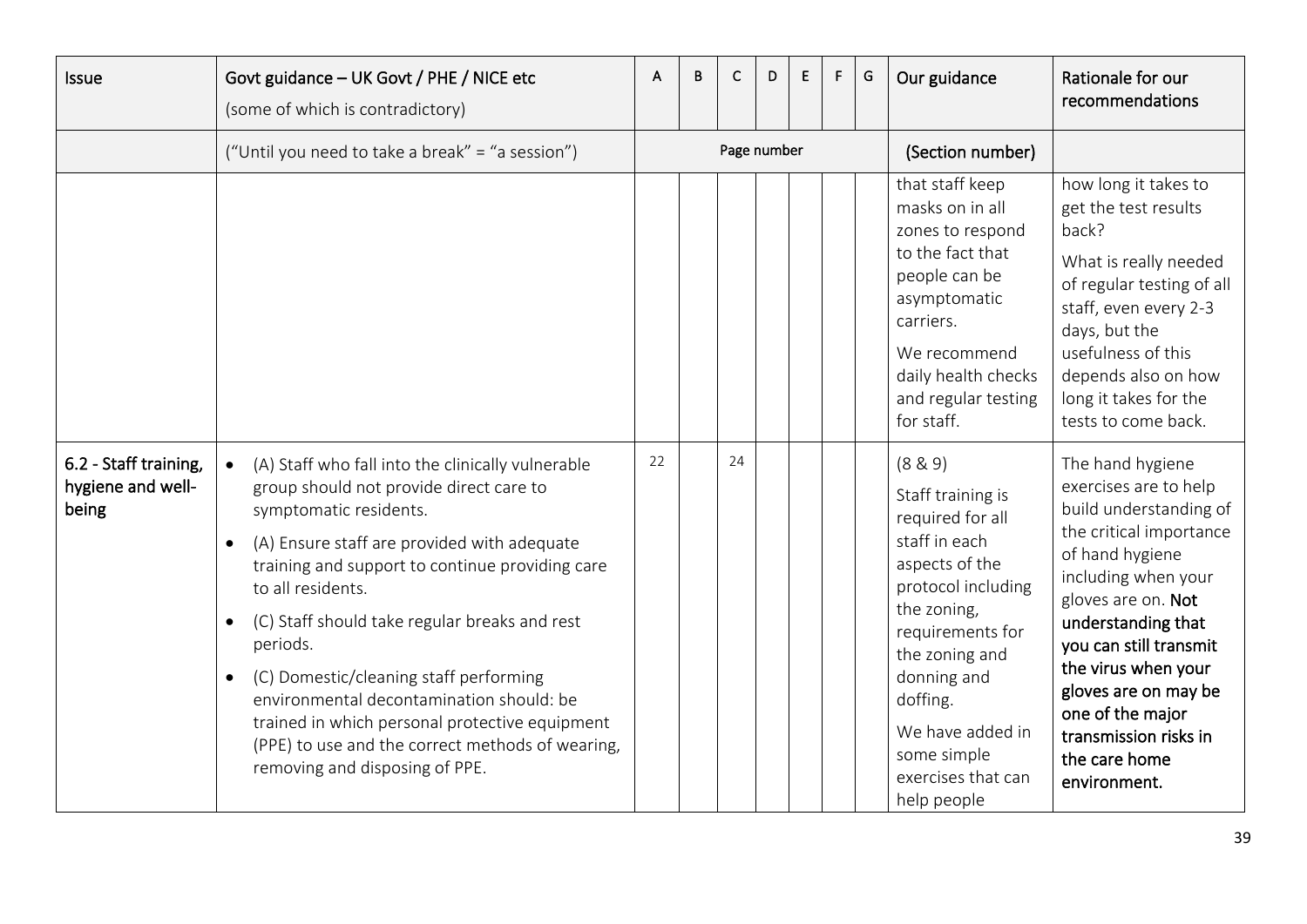<span id="page-39-0"></span>

| Issue                                   | Govt guidance - UK Govt / PHE / NICE etc<br>(some of which is contradictory)                                                           | A | B | C           | D | Ε | F. | G | Our guidance                                                                                                                                                                                                                                                                                  | Rationale for our<br>recommendations                                                                                                                                                                                             |
|-----------------------------------------|----------------------------------------------------------------------------------------------------------------------------------------|---|---|-------------|---|---|----|---|-----------------------------------------------------------------------------------------------------------------------------------------------------------------------------------------------------------------------------------------------------------------------------------------------|----------------------------------------------------------------------------------------------------------------------------------------------------------------------------------------------------------------------------------|
|                                         | ("Until you need to take a break" = "a session")                                                                                       |   |   | Page number |   |   |    |   | (Section number)                                                                                                                                                                                                                                                                              |                                                                                                                                                                                                                                  |
|                                         |                                                                                                                                        |   |   |             |   |   |    |   | conceptualise how<br>viruses move from<br>hand to surface<br>and back using<br>glitter or turmeric.<br>We are<br>recommending<br>that staff should<br>have the<br>opportunity to<br>shower before<br>leaving for home,<br>to reduce their<br>concern of<br>infecting their<br>family members. |                                                                                                                                                                                                                                  |
| 6.3 - Testing of<br>residents and staff | $(A)$ – Said would test one to up to 5 residents in a<br>$\bullet$<br>care home, as more would not help management<br>of the outbreak. | 6 |   |             |   |   |    |   | (2 & 15)<br>We recommend<br>that all residents<br>and all staff should<br>be tested for<br>COVID-19, to<br>enable the care<br>homes to know<br>whether they have                                                                                                                              | It is very important to<br>consider both<br>symptomatic and pre-<br>symptomatic and<br>asymptomatic cases.<br>And also to recognise<br>that staff pose a<br>significant risk to the<br>residents because they<br>come and go and |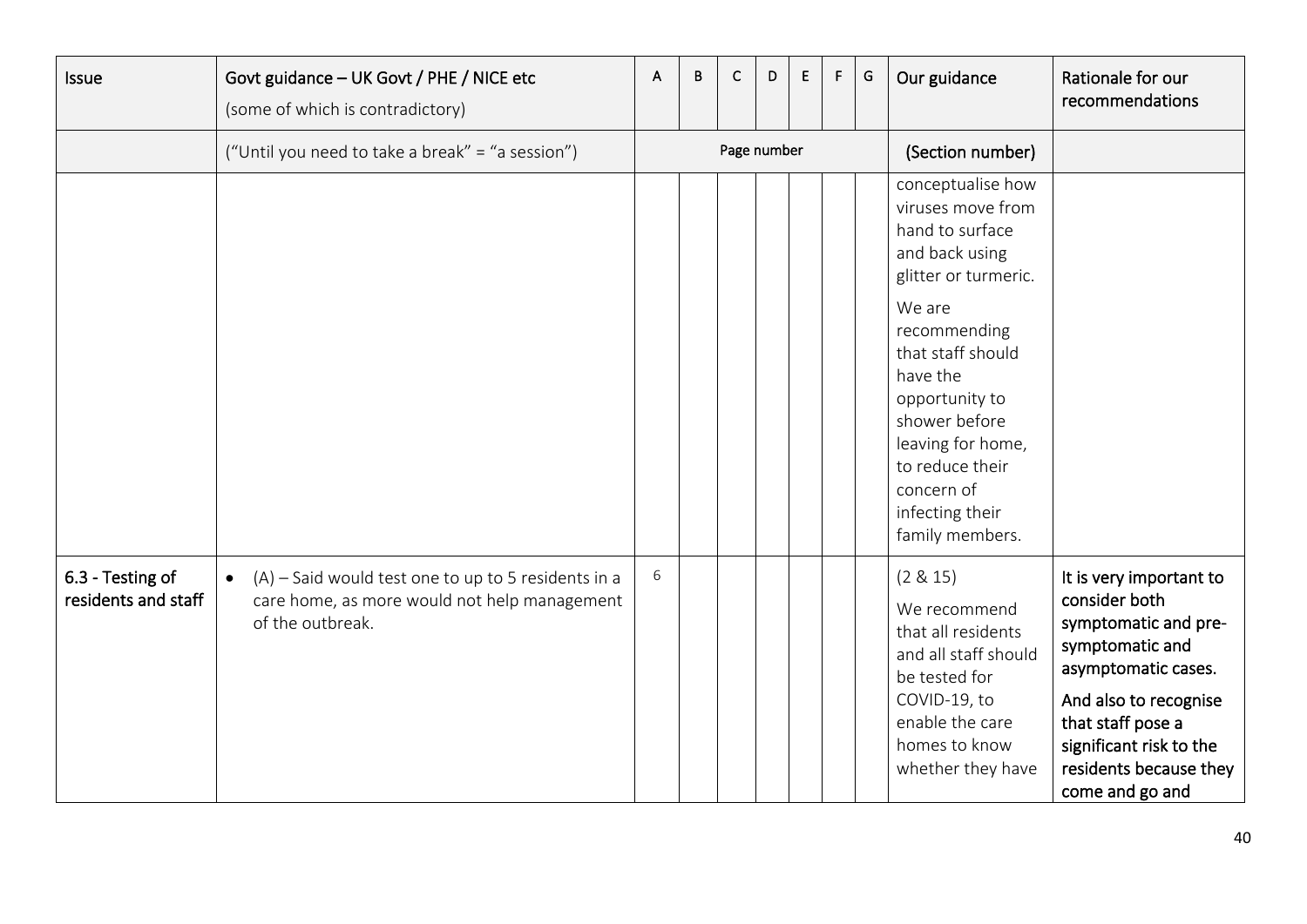<span id="page-40-0"></span>

| <b>Issue</b>   | Govt guidance - UK Govt / PHE / NICE etc<br>(some of which is contradictory)                                                                                                                                                | A  | B | C           | D | E | F. | G | Our guidance                                                                                                                                                                                                                                                                                                                                                      | Rationale for our<br>recommendations                                                                                                                                                                                                      |
|----------------|-----------------------------------------------------------------------------------------------------------------------------------------------------------------------------------------------------------------------------|----|---|-------------|---|---|----|---|-------------------------------------------------------------------------------------------------------------------------------------------------------------------------------------------------------------------------------------------------------------------------------------------------------------------------------------------------------------------|-------------------------------------------------------------------------------------------------------------------------------------------------------------------------------------------------------------------------------------------|
|                | ("Until you need to take a break" = "a session")                                                                                                                                                                            |    |   | Page number |   |   |    |   | (Section number)                                                                                                                                                                                                                                                                                                                                                  |                                                                                                                                                                                                                                           |
|                |                                                                                                                                                                                                                             |    |   |             |   |   |    |   | any asymptomatic<br>cases.<br>And that this<br>should be repeated<br>if anyone shows<br>symptoms of any<br>kind, not just the<br>typical ones. Ideally<br>the staff who come<br>and go each day<br>should be tested<br>on a regular basis,<br>to be able to pick<br>up any staff with<br>asymptomatic<br>COVID, which<br>would then put the<br>residents at risk. | hence should ideally<br>be tested regularly.<br>What is really needed<br>is regular testing of all<br>staff, even every 2-3<br>days, but the<br>usefulness of this<br>depends also on how<br>long it takes for the<br>tests to come back. |
| 6.4 - Visitors | (A) Family and friends should be advised to not<br>$\bullet$<br>visit care homes, except for exceptional situations<br>such as end of life. Then they must wear PPE and<br>follow social distancing and only one at a time. | 21 |   |             |   |   |    |   | Same guidance as<br><b>PHE</b>                                                                                                                                                                                                                                                                                                                                    |                                                                                                                                                                                                                                           |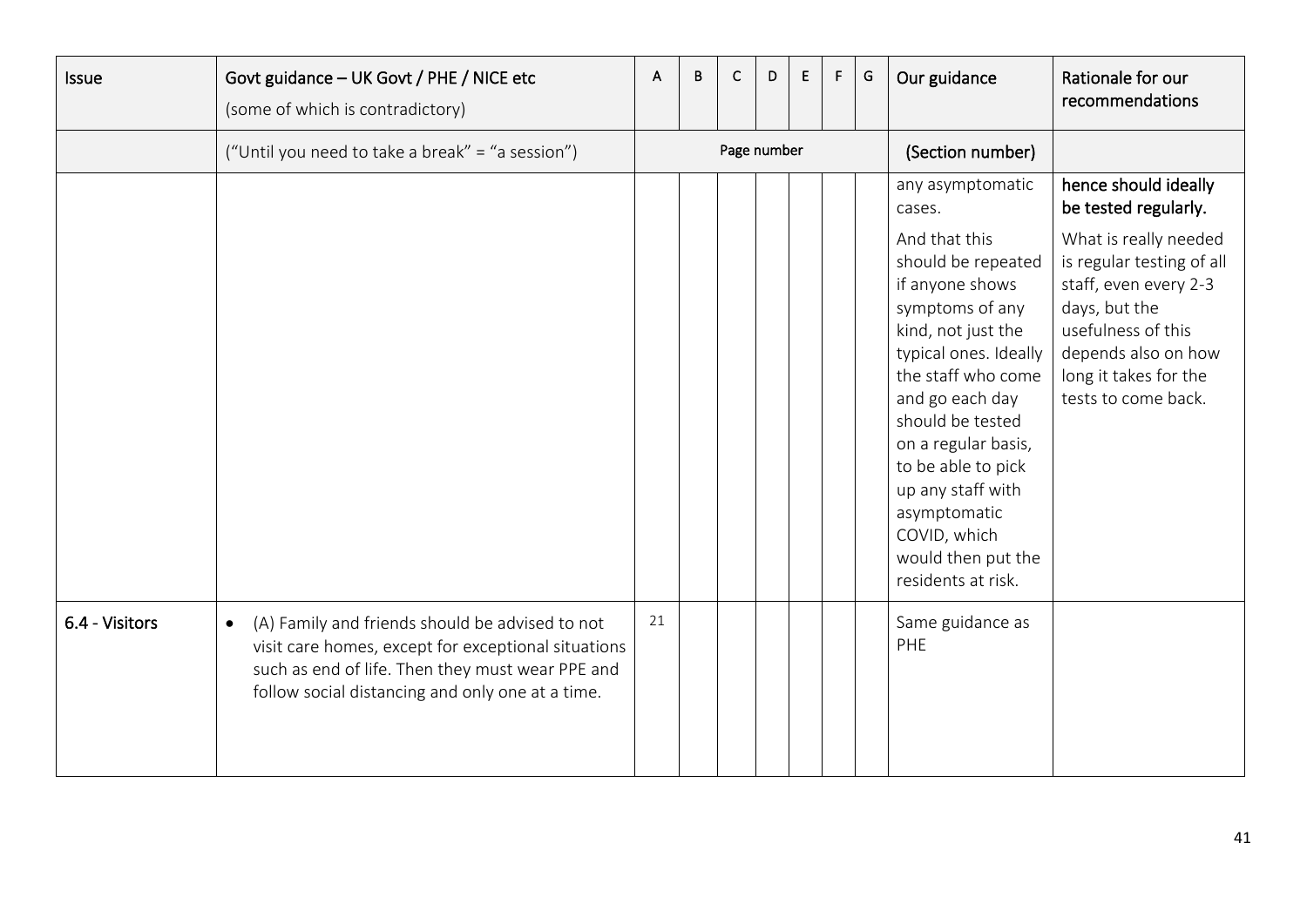<span id="page-41-1"></span><span id="page-41-0"></span>

| <b>Issue</b>                                                                                                           | Govt guidance - UK Govt / PHE / NICE etc<br>(some of which is contradictory)                                                                                                                                                                                                                                                                                                                                                                                                                                                                                                                                                                                                                                                                                                                                                                                                                                                                                                                                            | A | B | С           | D | E | F. | G | Our guidance                                                                                                                                                                                                                                                                                                                                                                                                                                                             | Rationale for our<br>recommendations                                                                                                                                                                                                                                                                                                                                                                                        |
|------------------------------------------------------------------------------------------------------------------------|-------------------------------------------------------------------------------------------------------------------------------------------------------------------------------------------------------------------------------------------------------------------------------------------------------------------------------------------------------------------------------------------------------------------------------------------------------------------------------------------------------------------------------------------------------------------------------------------------------------------------------------------------------------------------------------------------------------------------------------------------------------------------------------------------------------------------------------------------------------------------------------------------------------------------------------------------------------------------------------------------------------------------|---|---|-------------|---|---|----|---|--------------------------------------------------------------------------------------------------------------------------------------------------------------------------------------------------------------------------------------------------------------------------------------------------------------------------------------------------------------------------------------------------------------------------------------------------------------------------|-----------------------------------------------------------------------------------------------------------------------------------------------------------------------------------------------------------------------------------------------------------------------------------------------------------------------------------------------------------------------------------------------------------------------------|
|                                                                                                                        | ("Until you need to take a break" = "a session")                                                                                                                                                                                                                                                                                                                                                                                                                                                                                                                                                                                                                                                                                                                                                                                                                                                                                                                                                                        |   |   | Page number |   |   |    |   | (Section number)                                                                                                                                                                                                                                                                                                                                                                                                                                                         |                                                                                                                                                                                                                                                                                                                                                                                                                             |
| 7. Vulnerability, people with mental health conditions, AGPs                                                           |                                                                                                                                                                                                                                                                                                                                                                                                                                                                                                                                                                                                                                                                                                                                                                                                                                                                                                                                                                                                                         |   |   |             |   |   |    |   |                                                                                                                                                                                                                                                                                                                                                                                                                                                                          |                                                                                                                                                                                                                                                                                                                                                                                                                             |
| 7.1 - Working with<br>people who are<br>hard of hearing or<br>who have learning<br>difficulties, autism<br>or dementia | (A) Discusses that people with dementia and<br>$\bullet$<br>cognitive impairments may not be able to explain<br>their symptoms and so the carers need to be<br>observant on changes, including of delirium. For<br>people with a learning disability, autism or both<br>they suggest a link to guidance:<br>https://www.england.nhs.uk/coronavirus/wp-<br>content/uploads/sites/52/2020/03/C0031 Specia<br>lty-guide LD-and-coronavirus-v1 -24-March.pdf<br>(Clinical guide on management of patients with a<br>learning disability or autism) - in 2018/19 - 41%<br>of people with a learning disability who died, died<br>of a respiratory condition, so they are considered<br>particularly vulnerable. Gives tips on<br>communicating with the person and their<br>caregiver and different methods of<br>communicating when they do not communicate<br>verbally.<br>(B) - Gives guidance on PPE when working with<br>people with challenging behaviour (all PPE but<br>eye protection for when with some residents) | 6 | 3 |             |   |   |    |   | (1 & 87)<br>We have put in a<br>recognition of the<br>difficulty of<br>supporting people<br>with dementia and<br>other health<br>conditions during<br>this outbreak. We<br>have made some<br>best-case scenario<br>suggestions where<br>staff are locked in<br>with the residents<br>and do not go out,<br>with very limited<br>outside visitors for<br>only essential<br>activities.<br>But also<br>acknowledged this<br>may not be<br>possible, so have<br>recommended | We have recognised<br>the challenges of<br>supporting people with<br>different kinds of<br>disabilities during this<br>outbreak and the<br>additional risks for<br>transmission.<br>We have given the<br>best-case scenario but<br>if this is not possible<br>strengthened<br>recommendations for<br>PPE, particularly face<br>masks and face shields<br>when engaging with<br>people who you are<br>likely to go close to. |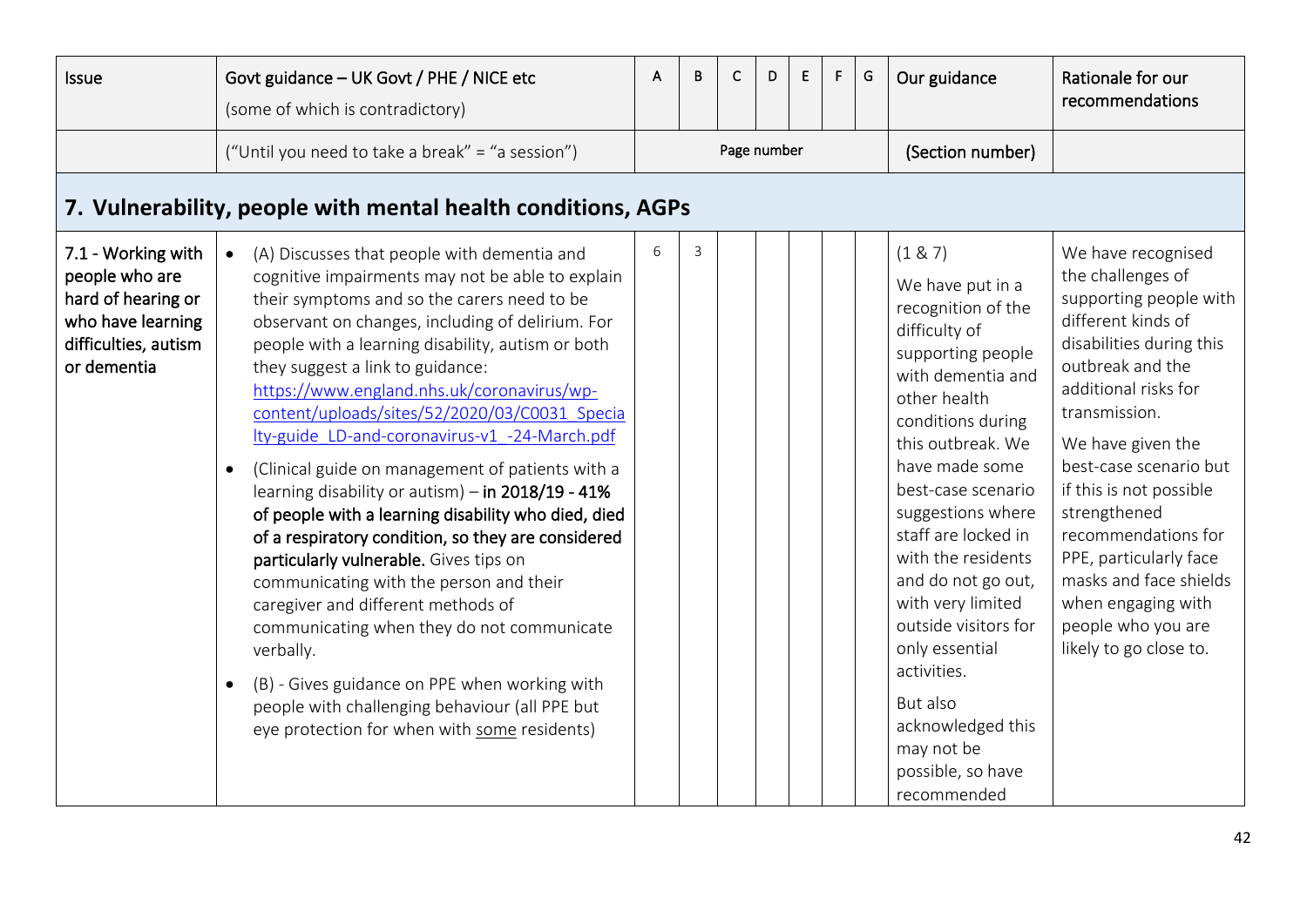<span id="page-42-0"></span>

| Issue                                                                         | Govt guidance - UK Govt / PHE / NICE etc<br>(some of which is contradictory)                                                                                                                                                                                                                                                                                                                                                                                                                          | A | В | C           | D | E | F. | G | Our guidance                                                                                                                                                                                                                                                                           | Rationale for our<br>recommendations |
|-------------------------------------------------------------------------------|-------------------------------------------------------------------------------------------------------------------------------------------------------------------------------------------------------------------------------------------------------------------------------------------------------------------------------------------------------------------------------------------------------------------------------------------------------------------------------------------------------|---|---|-------------|---|---|----|---|----------------------------------------------------------------------------------------------------------------------------------------------------------------------------------------------------------------------------------------------------------------------------------------|--------------------------------------|
|                                                                               | ("Until you need to take a break" = "a session")                                                                                                                                                                                                                                                                                                                                                                                                                                                      |   |   | Page number |   |   |    |   | (Section number)                                                                                                                                                                                                                                                                       |                                      |
|                                                                               |                                                                                                                                                                                                                                                                                                                                                                                                                                                                                                       |   |   |             |   |   |    |   | attention on<br>ensuring full PPE at<br>all times including<br>goggles / face<br>shield and face<br>masks because of<br>likely close contact.<br>We have also<br>recommended<br>wearing a mask<br>and face shield<br>when engaging<br>with someone who<br>has hearing<br>difficulties. |                                      |
| 7.2 - Who is<br>considered most<br>vulnerable and<br>requirements for<br>each | (A) States:<br>Anyone who falls under the category of<br>$\bullet$<br>extremely vulnerable should follow the Shielding<br>guidance to protect these individuals.<br>Anyone aged 70 years or older (regardless of<br>$\bullet$<br>medical conditions) should follow social<br>distancing guidance for the clinically vulnerable.<br>Anyone aged under 70 years with an underlying<br>$\bullet$<br>health condition - for most this will align with<br>eligibility for the flu jab on medical grounds - | 9 |   |             |   |   |    |   |                                                                                                                                                                                                                                                                                        |                                      |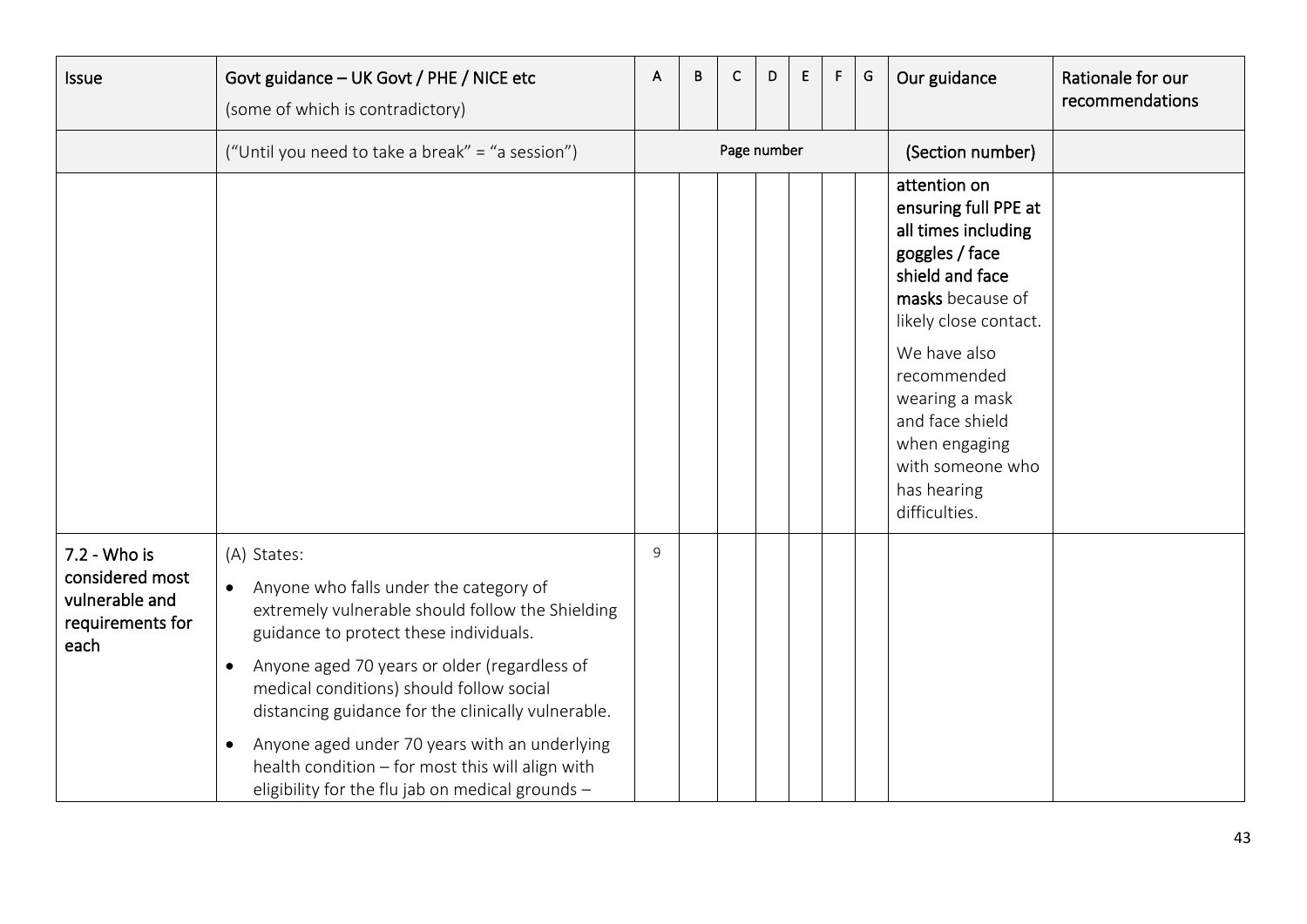<span id="page-43-0"></span>

| <b>Issue</b>                                            | Govt guidance - UK Govt / PHE / NICE etc<br>(some of which is contradictory)                                                                                                                                                                                                                                                                                                                                                                                                                                                                                                                                                                                                                                                                                                                                                                                                                                                                                                                                                                                                                                                                                   | A | B | C           | D. | E. | F. | G | Our guidance                                                                                                                                                                                                                                                                                                                                                                                                                                                   | Rationale for our<br>recommendations                                                   |
|---------------------------------------------------------|----------------------------------------------------------------------------------------------------------------------------------------------------------------------------------------------------------------------------------------------------------------------------------------------------------------------------------------------------------------------------------------------------------------------------------------------------------------------------------------------------------------------------------------------------------------------------------------------------------------------------------------------------------------------------------------------------------------------------------------------------------------------------------------------------------------------------------------------------------------------------------------------------------------------------------------------------------------------------------------------------------------------------------------------------------------------------------------------------------------------------------------------------------------|---|---|-------------|----|----|----|---|----------------------------------------------------------------------------------------------------------------------------------------------------------------------------------------------------------------------------------------------------------------------------------------------------------------------------------------------------------------------------------------------------------------------------------------------------------------|----------------------------------------------------------------------------------------|
|                                                         | ("Until you need to take a break" = "a session")                                                                                                                                                                                                                                                                                                                                                                                                                                                                                                                                                                                                                                                                                                                                                                                                                                                                                                                                                                                                                                                                                                               |   |   | Page number |    |    |    |   | (Section number)                                                                                                                                                                                                                                                                                                                                                                                                                                               |                                                                                        |
|                                                         | should follow social distancing guidance for the<br>clinically vulnerable                                                                                                                                                                                                                                                                                                                                                                                                                                                                                                                                                                                                                                                                                                                                                                                                                                                                                                                                                                                                                                                                                      |   |   |             |    |    |    |   |                                                                                                                                                                                                                                                                                                                                                                                                                                                                |                                                                                        |
| 7.3 - Use of<br>nebulisers and<br>chest<br>compressions | (C) "Certain other procedures or equipment may<br>$\bullet$<br>generate an aerosol from material other than<br>patient secretions but are not considered to<br>represent a significant infectious risk. Procedures<br>in this category include administration of<br>pressurised humidified oxygen, entonox or<br>medication via nebulisation".<br>(C) "NERVTAG advised that during nebulisation,<br>$\bullet$<br>the aerosol derives from a non-patient source (the<br>fluid in the nebuliser chamber) and does not carry<br>patient-derived viral particles. If a particle in the<br>aerosol coalesces with a contaminated mucous<br>membrane, it will cease to be airborne and<br>therefore will not be part of an aerosol. Staff<br>should use appropriate hand hygiene when<br>helping patients to remove nebulisers and oxygen<br>masks".<br>(C) "Chest compressions and defibrillation (as part<br>of resuscitation) are not considered AGPs; first<br>responders (any setting) can commence chest<br>compressions and defibrillation without the need<br>for AGP PPE while awaiting the arrival of other<br>clinicians to undertake airway manoeuvres". |   |   | 31          |    |    |    |   | (16)<br>The use of<br>pressurised<br>humidified oxygen,<br>Entonox or<br>medication via<br>nebulisation are<br>not considered to<br>represent a<br>significant<br>infectious risk. This<br>is from current UK<br>government<br>guidance.<br>We also add that<br>there are other<br>methods that are<br>equally effective<br>for giving<br>medication to<br>asthmatics or those<br>with lung disease,<br>but which do not<br>use a nebuliser<br>(e.g. a holding | Follows UK guidance<br>while giving an<br>alternative (possibly<br>even safer) option. |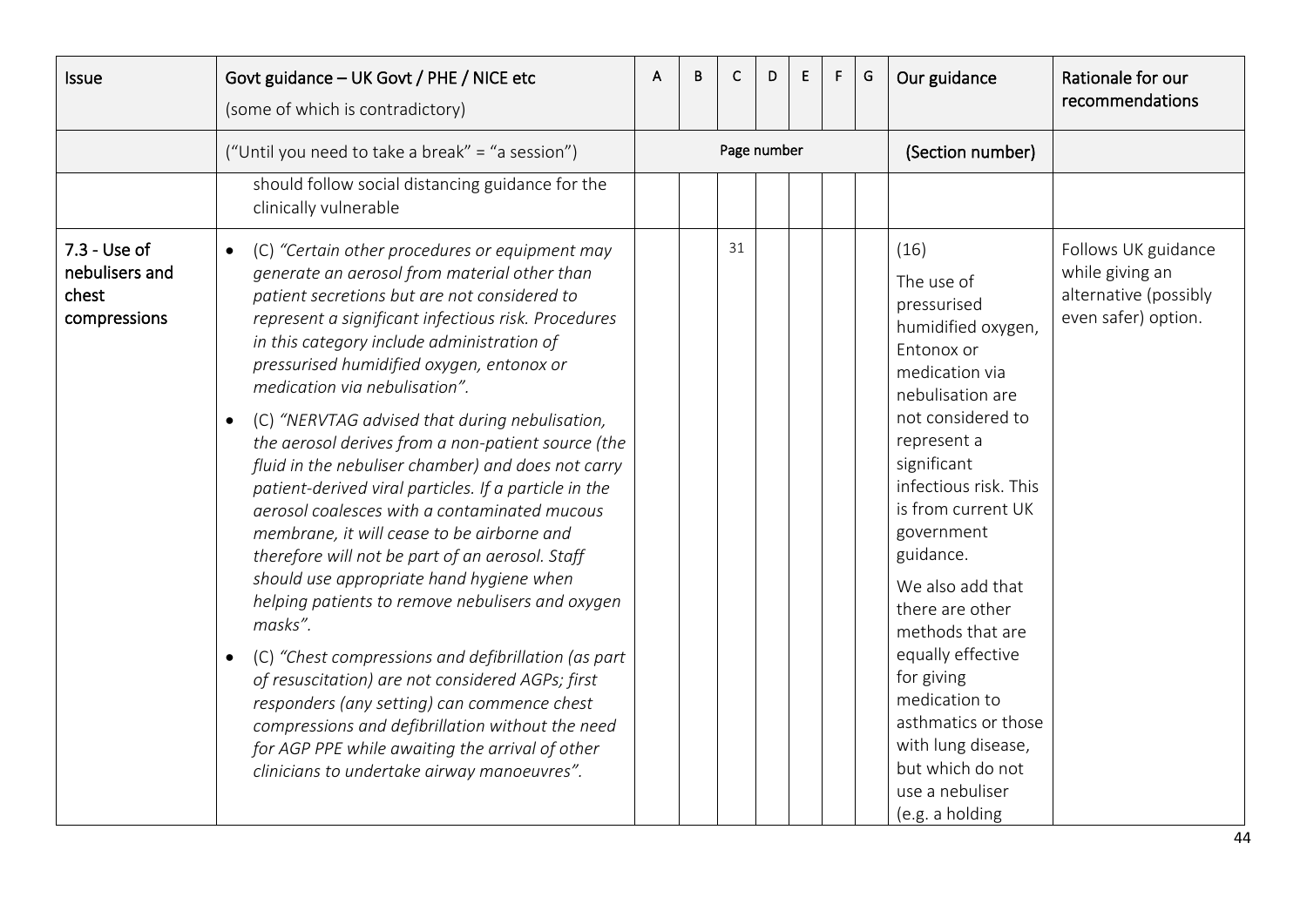| <b>Issue</b> | Govt guidance - UK Govt / PHE / NICE etc<br>(some of which is contradictory) | A. | B | $\mathsf{C}$ | D | E | - F∴ | G | Our guidance                                                | Rationale for our<br>recommendations |
|--------------|------------------------------------------------------------------------------|----|---|--------------|---|---|------|---|-------------------------------------------------------------|--------------------------------------|
|              | ("Until you need to take a break" = "a session")                             |    |   | Page number  |   |   |      |   | (Section number)                                            |                                      |
|              |                                                                              |    |   |              |   |   |      |   | chamber). This was<br>based on what was<br>done in Belgium. |                                      |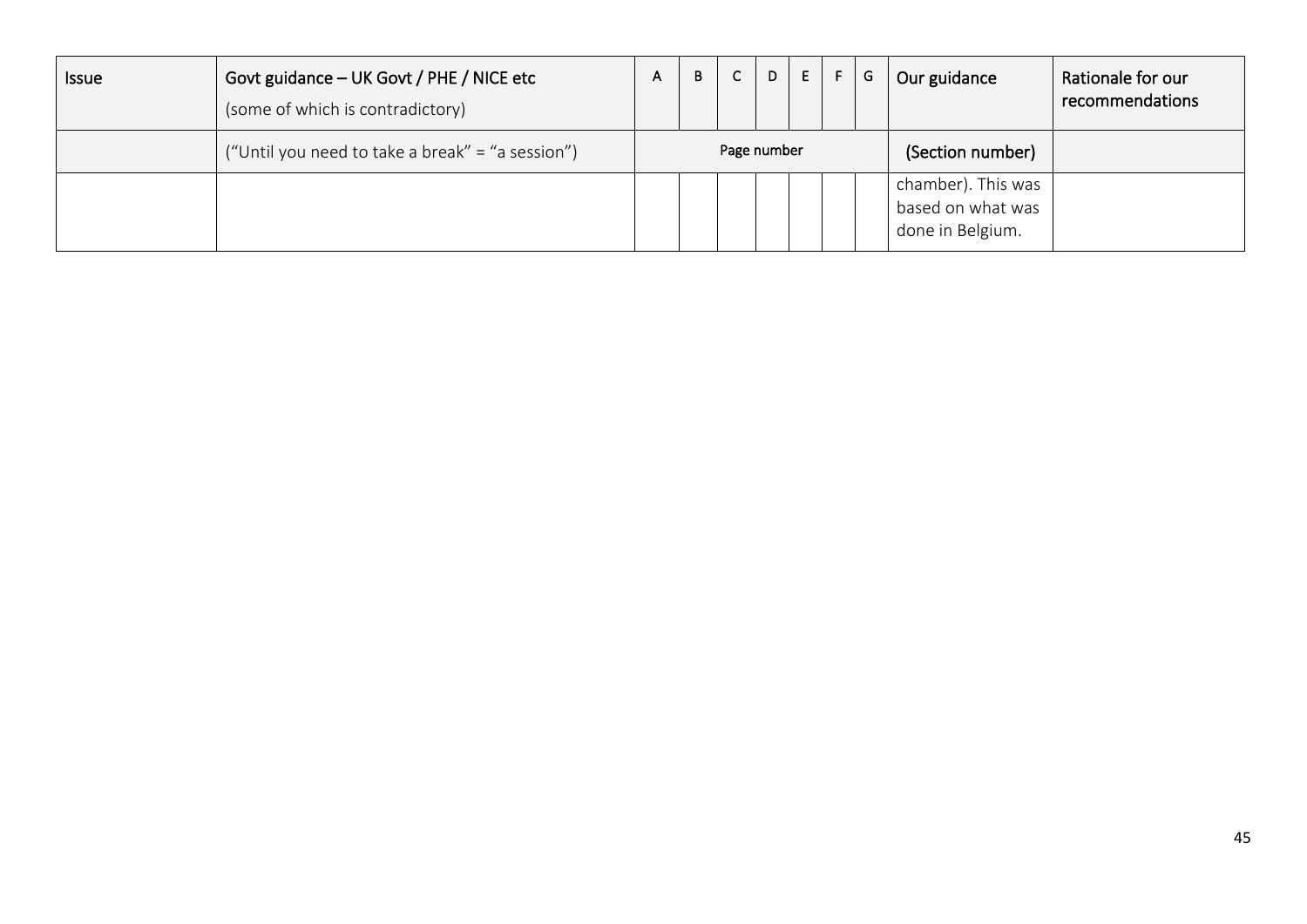### <span id="page-45-0"></span>**8. Other references**

The following government references are additional to the ones in Section 2 above.

### <span id="page-45-1"></span>8.1 Other UK Govt references

- Department of Health (2013) Environment and sustainability Health Technical Memorandum 07-01: Safe management of healthcare waste, [https://assets.publishing.service.gov.uk/government/uploads/system/uploads/attachment\\_data/file/16](https://assets.publishing.service.gov.uk/government/uploads/system/uploads/attachment_data/file/167976/HTM_07-01_Final.pdf) [7976/HTM\\_07-01\\_Final.pdf](https://assets.publishing.service.gov.uk/government/uploads/system/uploads/attachment_data/file/167976/HTM_07-01_Final.pdf)
- NHS (24 March 2020 Version 1) Clinical guide for front line staff to support the management of patients with a learning disability, autism or both during the coronavirus pandemic – relevant to all clinical specialities, Speciality guides for patient management during the coronavirus pandemic, [https://www.england.nhs.uk/coronavirus/wp-content/uploads/sites/52/2020/03/C0031\\_Specialty](https://www.england.nhs.uk/coronavirus/wp-content/uploads/sites/52/2020/03/C0031_Specialty-guide_LD-and-coronavirus-v1_-24-March.pdf)[guide\\_LD-and-coronavirus-v1\\_-24-March.pdf](https://www.england.nhs.uk/coronavirus/wp-content/uploads/sites/52/2020/03/C0031_Specialty-guide_LD-and-coronavirus-v1_-24-March.pdf)
- No author (no date) Routine decontamination of reusable non-invasive patient care equipment
- UK Gov (6 April 2000) COVID-19: Guidance for supported living provision, [https://www.gov.uk/government/publications/covid-19-residential-care-supported-living-and-home](https://www.gov.uk/government/publications/covid-19-residential-care-supported-living-and-home-care-guidance/covid-19-guidance-for-supported-living-provision)[care-guidance/covid-19-guidance-for-supported-living-provision](https://www.gov.uk/government/publications/covid-19-residential-care-supported-living-and-home-care-guidance/covid-19-guidance-for-supported-living-provision)
- UK Gov Ethical framework for adult social care: [https://www.gov.uk/government/publications/covid-19](https://www.gov.uk/government/publications/covid-19-ethical-framework-for-adult-social-care) [ethical-framework-for-adult-social-care](https://www.gov.uk/government/publications/covid-19-ethical-framework-for-adult-social-care)
- UK Gov Guidance for employers and businesses: <https://www.gov.uk/government/publications/guidance-to-employers-and-businesses-about-covid-19>
- UK Gov, NHS: COVID-19: Hospital discharge requirement[shttps://www.gov.uk/government/publications/coronavirus-covid-19-hospital-discharge](https://www.gov.uk/government/publications/coronavirus-covid-19-hospital-discharge-service-requirements)[service-requirements](https://www.gov.uk/government/publications/coronavirus-covid-19-hospital-discharge-service-requirements)
- UK Govt social care app [https://www.gov.uk/government/news/dedicated-app-for-social-care](https://www.gov.uk/government/news/dedicated-app-for-social-care-workers-launched)[workers-launched](https://www.gov.uk/government/news/dedicated-app-for-social-care-workers-launched)
- UK Govt (24 April 2020) COVID-19: Guidance for care staff supporting adults with learning disabilities and autistic adults, [https://www.gov.uk/government/publications/covid-19-supporting-adults-with](https://www.gov.uk/government/publications/covid-19-supporting-adults-with-learning-disabilities-and-autistic-adults)[learning-disabilities-and-autistic-adults](https://www.gov.uk/government/publications/covid-19-supporting-adults-with-learning-disabilities-and-autistic-adults)
- UK Govt (9 April 2020) The Mental Capacity Act (2005) (MCA) and Deprivation of Liberty Safeguards During the COVID-19 Pandemic, [https://assets.publishing.service.gov.uk/government/uploads/system/uploads/attachment\\_data/file/87](https://assets.publishing.service.gov.uk/government/uploads/system/uploads/attachment_data/file/878910/Emergency_MCA_DoLS_Guidance_COVID19.pdf) [8910/Emergency\\_MCA\\_DoLS\\_Guidance\\_COVID19.pdf](https://assets.publishing.service.gov.uk/government/uploads/system/uploads/attachment_data/file/878910/Emergency_MCA_DoLS_Guidance_COVID19.pdf)

### <span id="page-45-2"></span>8.2 Other guidance for care homes

• British Geriatric Society (BGS) guidance on managing the COVID-19 pandemic in care homes: <https://www.bgs.org.uk/resources/covid-19-managing-the-covid-19-pandemic-in-care-homes>